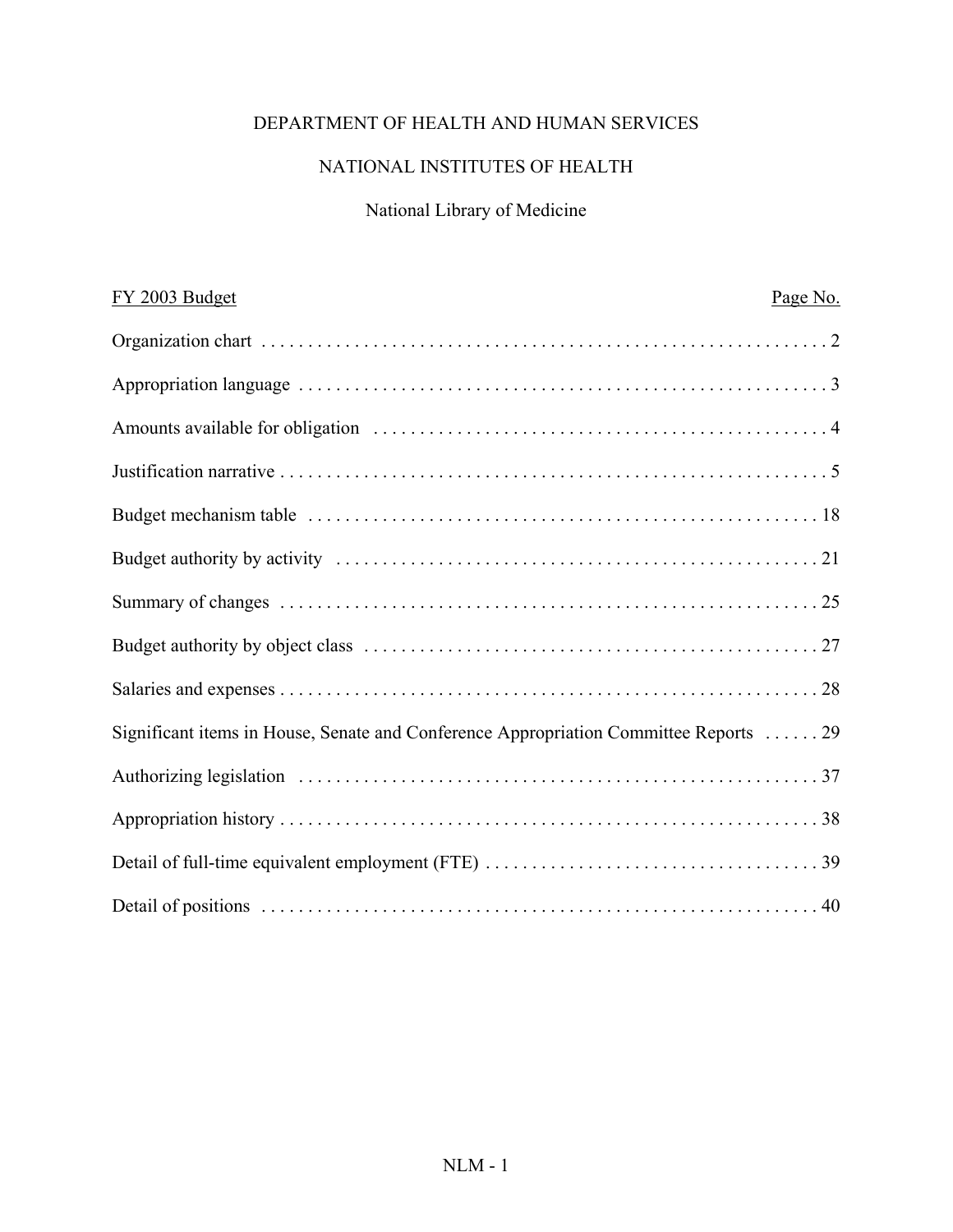NATIONAL INSTITUTES OF HEALTH **NATIONAL INSTITUTES OF HEALTH** NATIONAL LIBRARY OF MEDICINE **NATIONAL LIBRARY OF MEDICINE ORGANIZATION STRUCTURE ORGANIZATION STRUCTURE**

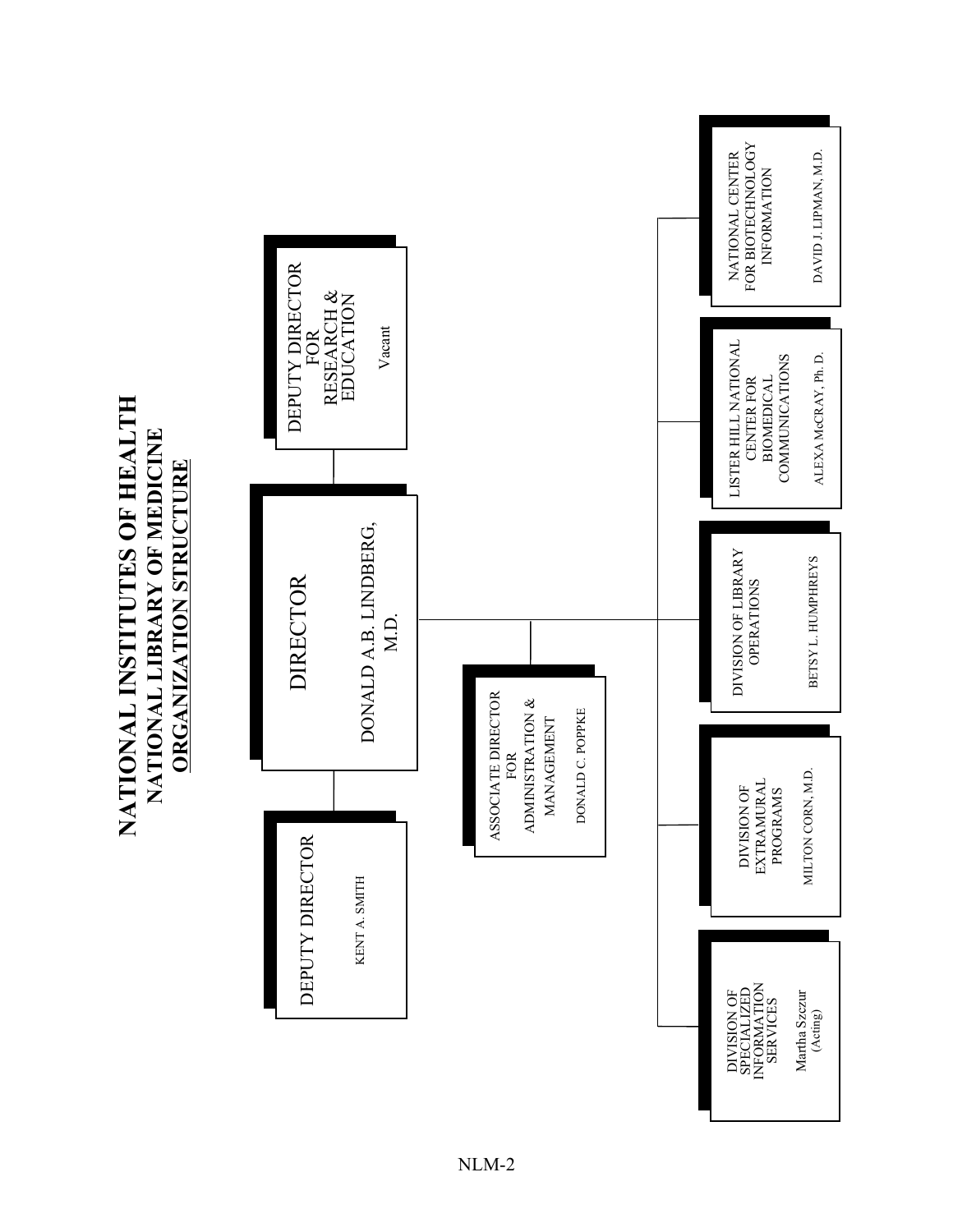#### National Library of Medicine

For carrying out Section 301 and Title IV of the Public Health Service Act with respect to health information communications, [\$277,658,000] *\$308,987,000,* of which \$4,000,000 shall be available until expended for improvement of information systems: Provided, That in fiscal year [2002] *2003* the Library may enter into personal services contracts for the provision of services in facilities owned, operated or constructed under the jurisdiction of the National Institutes of Health.

[Departments of Labor, Health and Human Services, Education, and Related Agencies Appropriations Act, for Fiscal Year 2002 (P.L. 107-116)]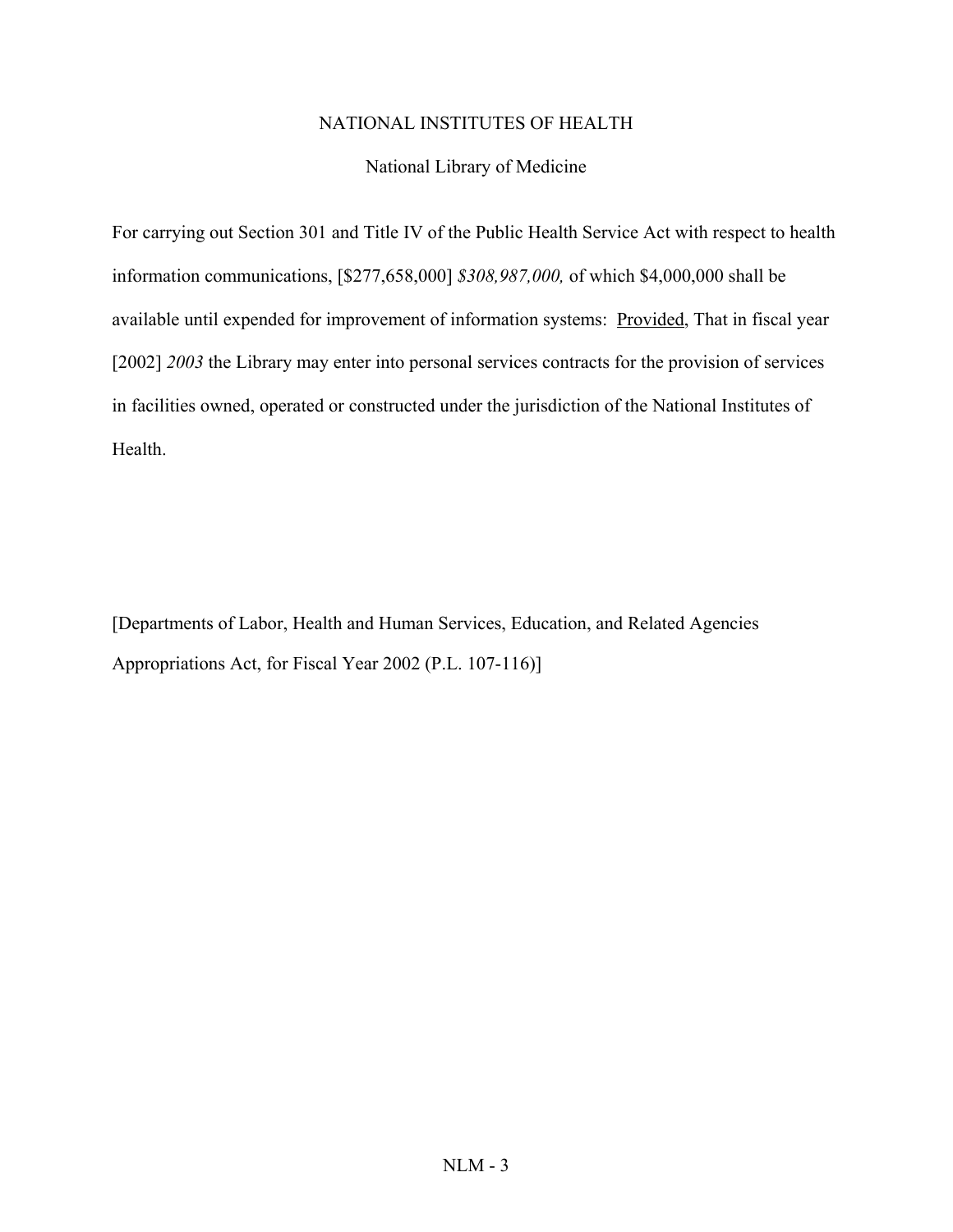#### National Library of Medicine Amounts Available for Obligation 1/

|                                                                                                | FY 2001       | FY 2002       | FY 2003       |
|------------------------------------------------------------------------------------------------|---------------|---------------|---------------|
| Source of Funding                                                                              | Actual        | Estimate      | Estimate      |
| Appropriation                                                                                  | \$246,801,000 | \$277,658,000 | \$304,123,000 |
| <b>Enacted Rescission</b>                                                                      | (399,000)     | (385,000)     |               |
| Subtotal, Adjusted Appropriation                                                               | 246,402,000   | 277,273,000   | 304,123,000   |
| Comparable adjustment for legislative proposal for<br>accrued retirement costs                 | 4,175,000     | 4,479,000     | 4,864,000     |
| Real transfer to:<br>Other HHS Agencies through Secretary's one-<br>percent transfer authority | (47,000)      |               |               |
| Real transfer to HHS for the Office of Human<br><b>Research Protection</b>                     | (51,000)      |               |               |
| Real transfer for Buildings and Facilities                                                     | (7, 115, 000) |               |               |
| Comparative transfer from:                                                                     |               |               |               |
| National Cancer Institute for research activities                                              |               |               | 6,176,000     |
| Comparative transfer to:                                                                       |               |               |               |
| National Institute of Biomedical Imaging and<br>Bioengineering (NIBIB)                         | (966,000)     |               |               |
| Subtotal                                                                                       | 242,398,000   | 281,752,000   | 315,163,000   |
|                                                                                                |               |               |               |
| Subtotal, adjusted budget authority                                                            | 242,398,000   | 281,752,000   | 315,163,000   |
| Unobligated balance, lapsing                                                                   | 121,000       |               |               |
| <b>Total obligations</b>                                                                       | 242,277,000   | 281,752,000   | 315, 163, 000 |

1/ Excludes the following amounts for reimbursable activities carried out by this account: FY 2001 - \$6,810,000; FY 2002 - \$6,810,000; FY 2003 - \$6,810,000 Excludes \$11,320,000 in FY 2001 and \$11,320,000 in FY 2002 for royalties.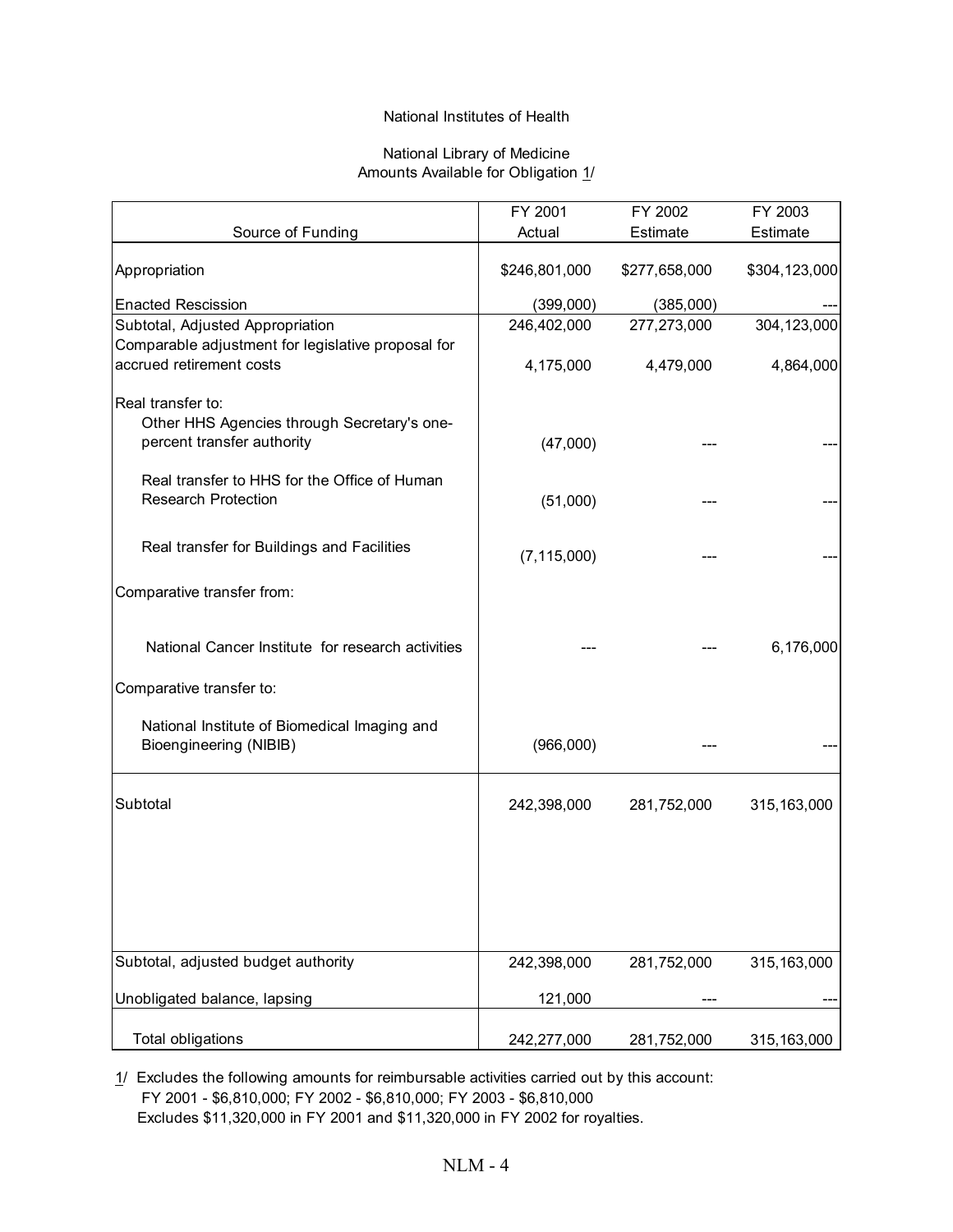## **Justification**

## **National Library of Medicine**

| Authorizing Legislation: | Section 301 and Title IV of the Public Health Service Act, as |
|--------------------------|---------------------------------------------------------------|
|                          | amended. Reauthorizing legislation will be proposed.          |

Budget Authority:

|                      | 2001<br>Actual | 2002<br>Appropriation | 2002 Current<br>Estimate | 2003 Estimate | Increase or<br>Decrease |
|----------------------|----------------|-----------------------|--------------------------|---------------|-------------------------|
| Current Law BA       | \$238,223,000  | \$277,658,000         | \$277,273,000            | \$310,299,000 | \$33,026,000            |
| <b>Accrued Costs</b> | 4,175,000      | 4,479,000             | 4,479,000                | 4,864,000     | 385,000                 |
| Proposed Law BA      | 242,398,000    | 282,137,000           | 281,752,000              | 315,163,000   | 33,411,000              |
| <b>FTE</b>           | 656            | 691                   | 691                      | 688           | -3                      |

This document provides justification for the Fiscal Year 2003 activities of the National Library of Medicine (NLM), including HIV/AIDS activities. A more detailed description of NIH-wide Fiscal Year 2003 HIV/AIDS activities can be found in the NIH section entitled "Office of AIDS" Research (OAR).

The President's appropriations request of  $$315,163,000$  for this account includes current law adjusted by assuming Congressional action on the proposed Managerial Flexibility Act of 2001.

## **INTRODUCTION**

The National Library of Medicine (NLM) has evolved into an agile instrument for the dissemination of medical knowledge. Historically, this collection of medical books and journals- -the world's largest--was seen as a resource exclusively for scientists and doctors. Today, it serves everyone. The Library's pioneering work in applying communications technology, begun in the sixties, has culminated in today's electronic information services that are used extensively not only by researchers and health professionals, but by patients, their families, students, special populations such as the elderly and, in fact, anyone with a need for access to reliable health information. This transformation to electronic access has resulted in the Library's collections and electronic services being consulted at a rate in excess of 400 million times a year, accounting for a large portion of the usage of the National Institutes of Health Web environment. PubMed/MEDLINE is the most popular of the Library's services and accounts for most of the use.

A grim example of Library's ability to respond to changing needs is its quick action in the wake of the September 11 attacks. NLM information specialists sought out reliable information about, for example, bioterrorism, anthrax, and smallpox. These were made easily accessible to all in MEDLINEplus, the Library's consumer health information Web site, and also are available from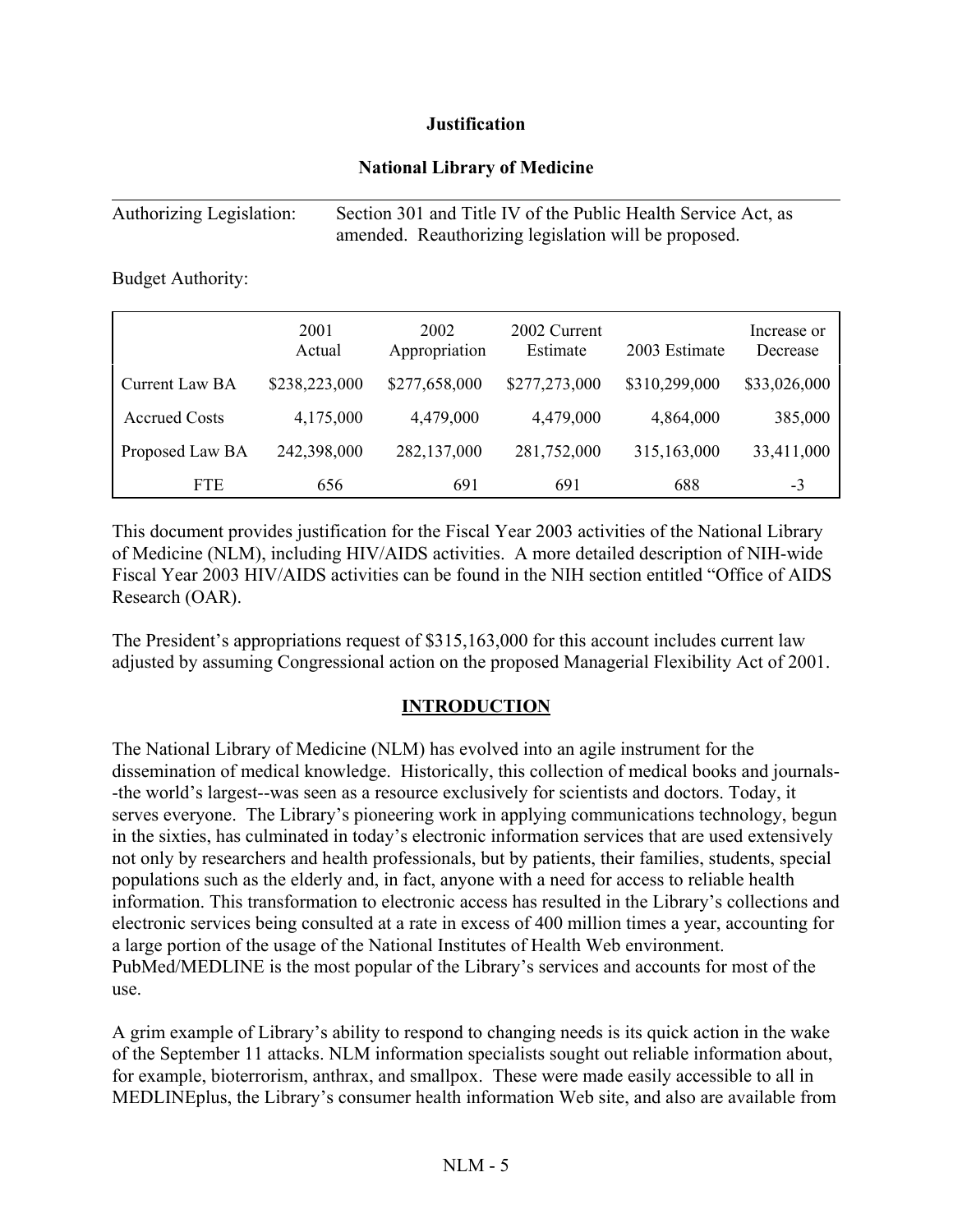information sources in our toxicology program. Improvements in both PubMed/MEDLINE and MEDLINEplus are among the advances described below.

The products and services described below are available on the Web through the NLM home page at **www.nlm.nih.gov**.

# **STORIES OF DISCOVERY**

*Tools for the Scientist and Practitioner*

## **MEDLINE/PubMed**

The "literature" is the touchstone of progress in medical research and practice. In the health sciences, the standard reference source since 1879 has been NLM's published bibliography, *Index Medicus*. For the past 30 years it has been supplemented by MEDLINE, an online database derived from the *Index Medicus*. MEDLINE is a constantly growing online file that at last count contained more than 12 million references and abstracts to articles from 4,600 medical journals. When it appeared in 1971, it was truly a pioneering effort in information technology, and it is today the most authoritative entry point into an ever-expanding biomedical literature. The MEDLINE files extend from the nineteen fifties to the present, and the Library is now adding data from even earlier years.

The sophisticated yet easy-to-use access system for searching MEDLINE on the Web is called PubMed. Since the launch of PubMed in 1997, continual improvements have been introduced, and today it offers a high degree of flexibility. For example, there are now Web links to some 2100 of the journals represented in MEDLINE, allowing users to have access to the full text of articles referenced in the database. Where such links are not available, users may avail themselves of the MEDLINE/PubMed feature known as "Loansome Doc" to place an online order for an article directly from a library in the National Network of Libraries of Medicine. A recent enhancement to MEDLINE/PubMed is the personalized "cubby," which allows the user to store and update searches between sessions. With the complete retirement of the Library's mainframe computer system in October 2001, the Web-based PubMed is now the sole route of access to MEDLINE from the NLM. (MEDLINE is leased by several commercial organizations who also provide access to its data.)

## **New Full-Text Resources**

An increasingly popular service on the Web for the scientist and health professional is PubMedCentral. This is a digital archive of life sciences journal literature, created by NLM's National Center for Biotechnology Information (NCBI). Publishers electronically send peerreviewed research articles, essays, and editorials to be included in PubMedCentral. A journal may deposit material as soon as it is published, or it may delay release for a specified period of time. NLM undertakes to guarantee free access to the material; copyright remains with the publisher or the author. There are at present more than 50 journals in PubMedCentral, with more soon to come online.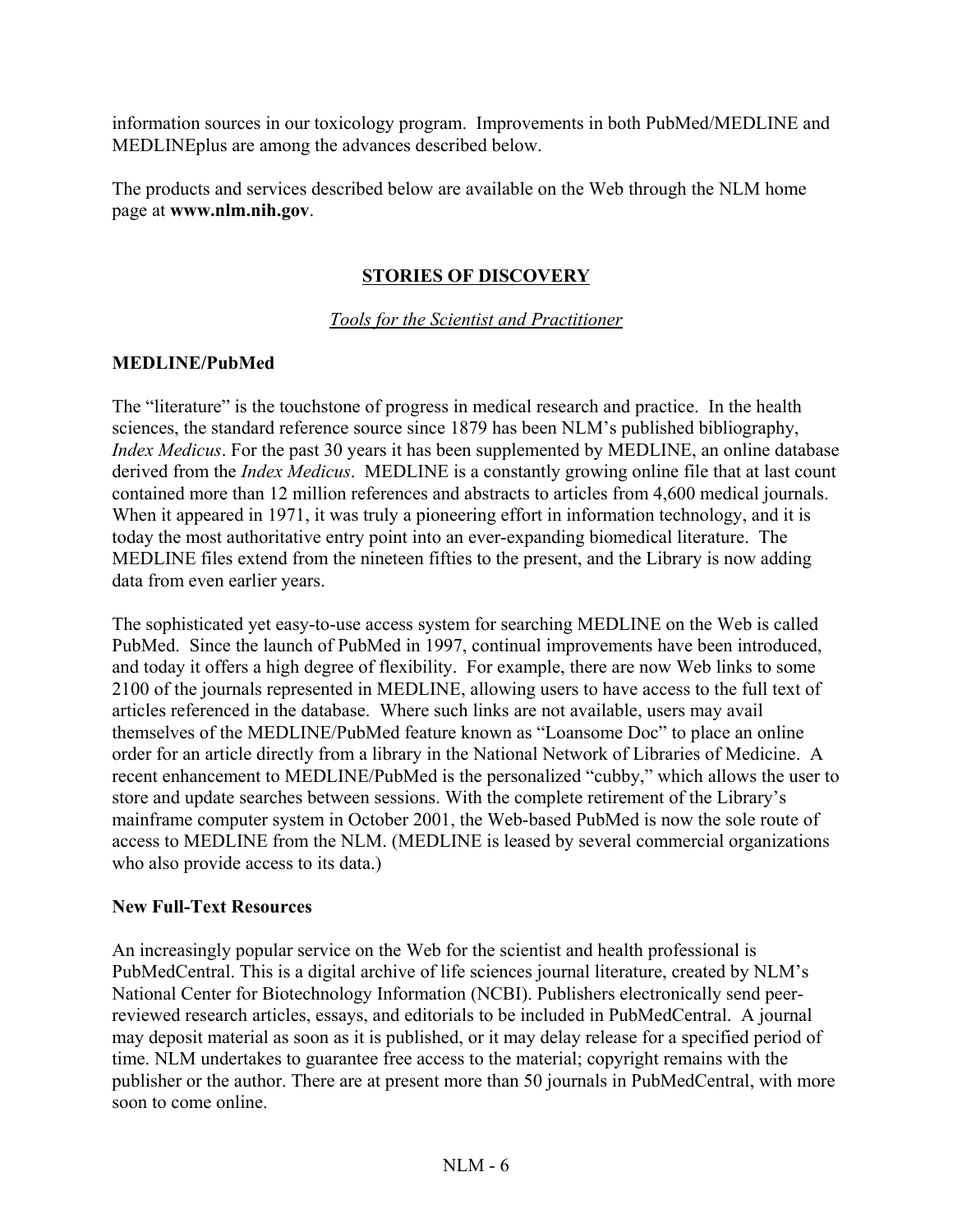The latest innovation from the NCBI is a service called the "NIH Bookshelf." This is a growing collection of biomedical textbooks that has been assembled in collaboration with the book publishers. There are currently six books available, including texts on genetic analysis, molecular biology of the cell, and retroviruses. Several more scheduled for inclusion over the coming months. The book content can be found by directly searching the Bookshelf, or through phrases in MEDLINE/PubMed abstracts that have been hyperlinked to relevant book sections. Some of the books can also be browsed via the Table of Contents. The Bookshelf uses a similar search interface to PubMed. The integration of books with PubMed (and, in the future, other resources such as the full text of research articles and the human genome sequence) will assist the understanding of biomedical information by providing context to research findings. This background information will not only be of use to biomedical researchers, but also to students and non-experts who access NLM resources over the Internet. Topics covered by books that are scheduled for inclusion in the near future include immunology, neuroscience, cancer medicine, and developmental biology.

## **Profiles in Science**

The Library's popular Web site, "Profiles in Science," has been expanded to eight profiles. Four Nobel-prize-winning scientists were recently added: biochemist Christian Anfinsen, molecular biologist Marshall Nirenberg, geneticist Barbara McClintock, and chemist Linus Pauling. Profiles in Science features illuminating correspondence, laboratory notes, unpublished manuscripts, and photographs from outstanding scientific careers. This site, begun in 1998, promotes the use of the Internet for research and teaching in the history of biomedical science. Profiles in Science is becoming a major online resource for storing the public and private--and sometimes intimate--papers of this century's greatest biomedical scientists.

# **Integrated Advanced Information Management Systems (IAIMS)**

For 20 years the Library has sponsored a highly successful grant program to help academic health centers develop innovative methods of managing the massive amount of medical information involved with health science education and research. A high-level advisory panel has reviewed the program, known as Integrated Advanced Information Management Systems (IAIMS), and made important recommendations to refocus the program for the new information environment. Among the elements affecting the needed changes: the proliferation of information sources, the lack of standards for integrating information from diverse sources, and the "permeable" boundaries between disparate information formats that are juxtaposed with inflexible walls between traditional academic missions (such as health care, research, and education). If the challenge of the 1980s was building infrastructure and organizational mechanisms for managing knowledge, the challenge of the 21<sup>st</sup> century is acquiring, shaping, and delivering that knowledge in a way that binds it to effective action. The report makes a number of recommendations that will allow NLM to refocus its IAIMS program so that it will stimulate the development of new tools and techniques that will assist academic health centers to manage information and knowledge for the improvement of learning and to aid in discovery.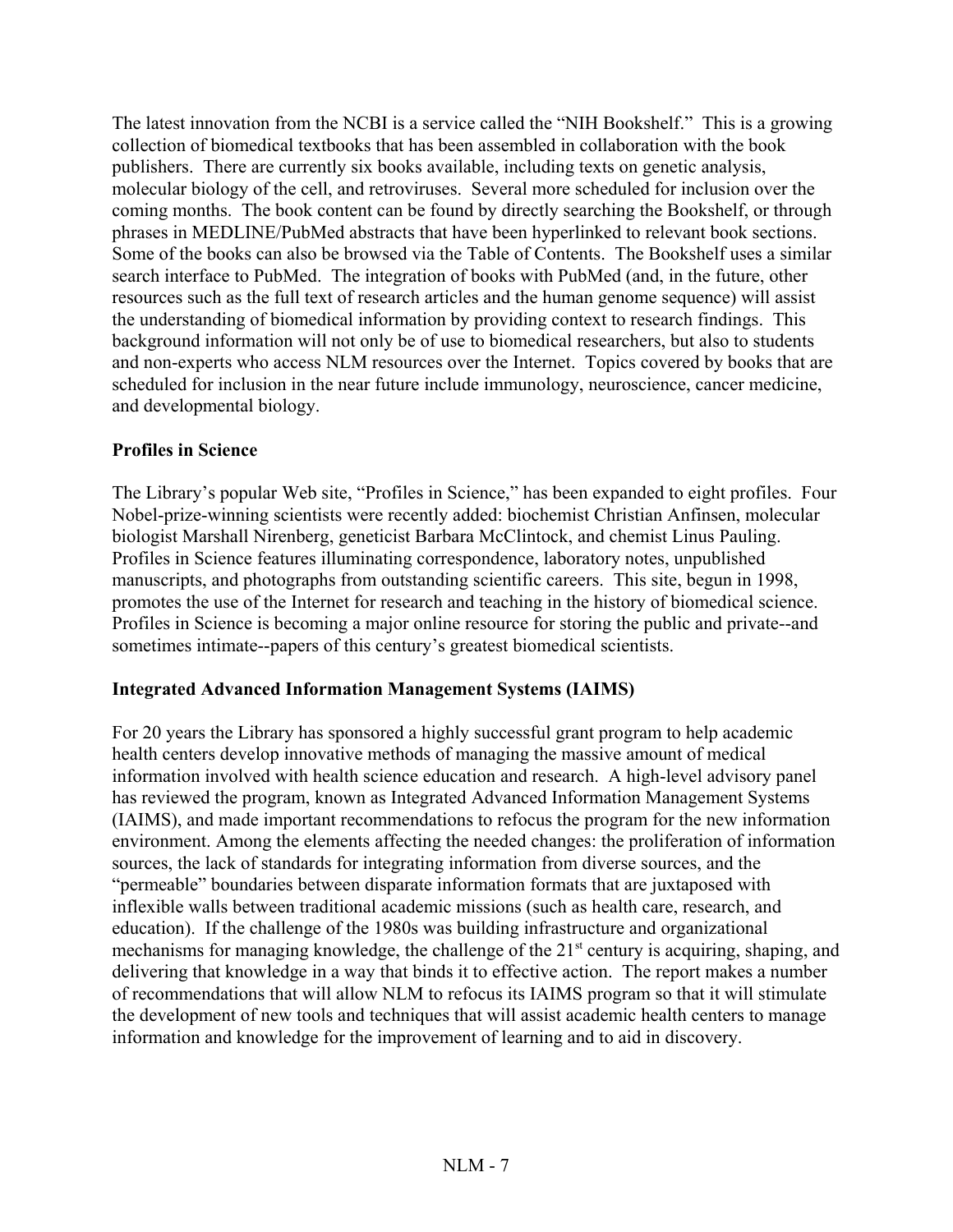# **MEDLINEplus**

As noted in the Introduction, the Library's mandate now includes the general public as well as health professionals. One impetus for this was the enthusiasm with which consumers embraced free MEDLINE on the Web when it became available in 1997. It soon became clear that 30 percent of all MEDLINE searching was being done by the public. We heard about patients who use the database to do research on their condition, and arrive at the doctor's office with articles from the scientific literature. In an effort to arm the public with more useful information, the Library, in 1998, introduced MEDLINEplus, a source of authoritative, full-text health information targeted at general audiences from the NIH institutes and a variety of non-Federal sources.

MEDLINEplus has grown tremendously, both in terms of its broad coverage of the health spectrum and its usage by the public. As of November 2001, it was being consulted 8 million times each month by 800,000 individual users. The original two dozen "health topics," containing detailed consumer information on various diseases and health conditions, have been increased to 500, including those related to the events of September 11, as mentioned in the Introduction. Other information available through MEDLINEplus includes medical dictionaries, an extensive medical encyclopedia written in lay language with thousands of illustrations, detailed information about more than 9,000 brand name and generic prescription and over-thecounter drugs, information in Spanish, directories of health professionals and hospitals, and links to organizations and libraries that provide health information for the public. The newest additions to MEDLINEplus are illustrated interactive patient tutorials and a daily news feed from the public media on health-related topics. The NLM, working with the National Institute on Aging, recently created a version of MEDLINEplus that is especially usable by senior citizens.

The Library has also learned that health professionals of all kinds are finding MEDLINEplus to be an excellent source of information. Many physicians use it to keep current on medical subjects outside of their specialty. Others are referring their patients to MEDLINEplus for upto-date and authoritative information about their health conditions. One reason physicians feel comfortable in doing this is that they trust the imprimatur of the NIH and the National Library of Medicine. They know that highly trained NLM information specialists follow strict guidelines in selecting Web pages that are appropriate to the audience level, well-organized, easy to use, educational in nature, and not selling a product or service. NLM librarians ensure that the source of the information is dependable, with an advisory board whose names are listed, and that the site is consistently available and its links reliably maintained.

# **ClinicalTrials.gov**

Many of the 500 MEDLINEplus health topics have links to a database of ongoing and planned scientific studies, or clinical trials as they are called. These are medical research studies that seek to evaluate the safety and effectiveness of new drugs and medical procedures. Trials are conducted when there is no proven treatment for a specific disease, or to test which treatment works best for a particular disease of condition. Not only do MEDLINEplus health topics link to ClinicalTrials.gov (as the database is called) but the reverse is also true: users of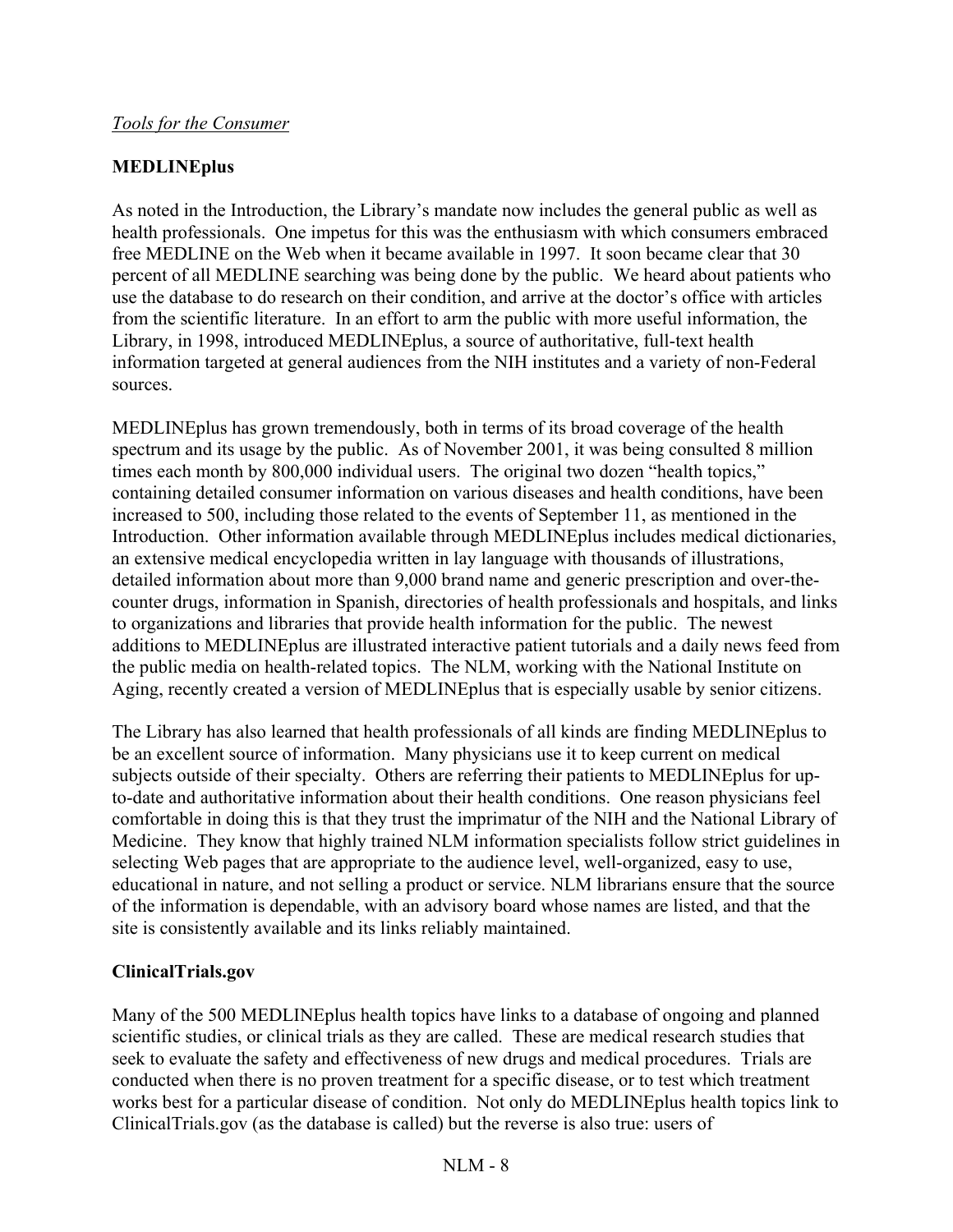ClinicalTrials.gov can link to consumer health information in MEDLINEplus relating to the subject of a clinical trial. The database, which has more than 5,000 visitors daily, is a registry of some 5,700 trials for both federally and privately funded trials of experimental treatments for serious or life-threatening diseases. Most of the studies are in the U.S. and Canada, but about 70 countries are represented in all. ClinicalTrials.gov includes a statement of purpose for each study, together with the recruiting status, the criteria for patient participation in the trial, the location of the trial, and specific contact information.

## **Complementary and Alternative Medicine (CAM)**

Another Web-based information resource sponsored by NLM with the general public in mind is ìCAM on PubMed.î This popular new service became available in 2001. Created by NLM in collaboration with the National Center for Complementary and Alternative Medicine, the service allows users to limit a MEDLINE/PubMed search to articles about complementary and alternative medicine. The CAM on PubMed subset currently contains more than 220,000 references to journal articles related to CAM research. As the field of research in this area grows and more articles are published in peer-reviewed journals, the service will greatly expand.

## *Outreach to the Nation and the World*

## **National Network of Libraries of Medicine**

The National Network of Libraries of Medicine continues to be the NLM's primary collaborator in outreach to the U.S. biomedical community and to the public. The Network consists of 8 Regional Medical Libraries, 150 resource libraries (at medical schools and other major institutions), and 4500 libraries at hospitals, clinics, and local health institutions. In 2001 the NLM competitively awarded new 5-year contracts to eight institutions to serve as Regional Medical Libraries. The goal of the Network is to provide access to accurate and up-to-date health information for health professionals, patients, families, and the general public, irrespective of their geographic location. There are two specially funded Centers among the Regional Medical Libraries--one serves as a National Training Center and another serves as a National Outreach Evaluation Resource Center.

The Network places a special emphasis on outreach to underserved populations in an effort to reduce health disparities. For example, there are programs to assist in remedying the disparity in health opportunities experienced by such segments of the American population as African Americans, Latinos, Native Americans, senior citizens, and rural populations. Network members work with a variety of intermediaries, including health care providers, public health professionals, public librarians, educators, community organizations, health advocacy groups, faith-based organizations, and self-help groups, to reach members of the public. The Regional Medical Libraries also exhibit and demonstrate NLM's products and services at national, regional and state health professional and consumer oriented meetings; provide training and consultations; coordinate the basic network services such as interlibrary loan; and work to improve the supporting infrastructure for health sciences libraries.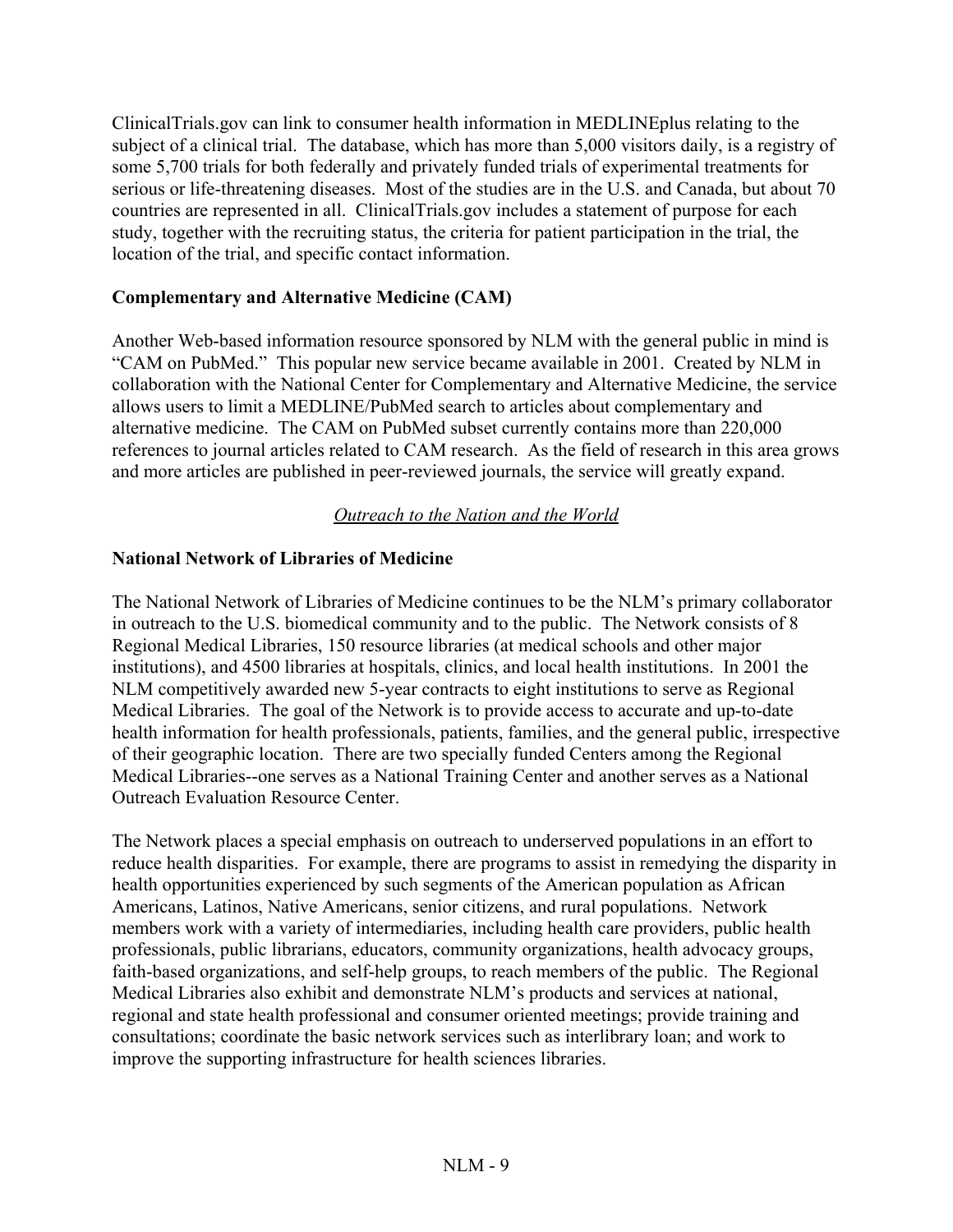## *<u><b>"ArcticHealth"* Database</u>

A new online service for a Native American population, introduced at the end of 2001, is a Web site aimed at the special needs of the inhabitants of the Arctic. "ArcticHealth," as it is called, provides access to evaluated health information from hundreds of local, state, national, and international agencies, as well as from professional societies and universities. The population in this challenging climate is subject to a unique set of health and environmental challenges. Threats from environmental contaminants, particularly persistent organic pollutants and metals, and their potential bioaccumulation in the food supply, play an important role in the dietary health of areas where hunting and fishing are widespread. Cancer, liver disease, and alcoholism are among the prevalent chronic conditions afflicting many inhabitants of the Arctic. Emerging infectious diseases are an ever present danger, and the thinning of the ozone layer over the Northern Hemisphere puts people's skin and eyes at increased risk. The ArcticHealth database has sections devoted to chronic diseases, behavioral issues, traditional medicine, pollution, and environmental justice. ArcticHealth is the first in what may become a series of health information Web sites for special populations. Having created the site, the NLM plans to work with the Regional Medical Library at the University of Washington in Seattle to have ArcticHealth hosted and maintained by a university already working with issues important to the target population.

## **Outreach to the AIDS Community**

NLM provides project management for the DHHS AIDS Clinical Trials Information Service and the HIV/AIDS Treatment Information Service (ATIS). These two programs are collaborative efforts involving the NIH Office of AIDS Research, the National Institute of Allergy and Infectious Diseases, the Centers for Disease Control and Prevention, the Health Resources and Services Administration, the Centers for Medicare and Medicaid Services, and the Food and Drug Administration. These sister services provide access to AIDS-related clinical trials (ACTIS) and to federal treatment guidelines for HIV infection and related opportunistic diseases. Access is via the web or a toll-free telephone service staffed by health and information professionals. These services serve as repositories of important information and provide services that are free and protect the privacy of users. Information is available for health professionals and other care providers as well as for patients and the general public. Additional information available in print and on the web serves to put research and treatment into context for patients and potential patients.

There are other NLM programs targeting groups of citizens with special health information needs. In the past year, the Library has made some 30 awards to continue its HIV/AIDS-related outreach efforts to community-based organizations, patient advocacy groups, faith-based organizations, departments of health, and libraries. This program provides support (\$25,000- \$40,000 per project) to design local programs for improving information access for HIV-infected patients and the affected community as well as their caregivers. The emphasis of the program is on providing information or access to information in a way that is meaningful to the target community. It may include training in information retrieval, sending interlibrary loans, and providing Internet access. In a related grant program benefitting AIDS and other community organizations, in the fall of 2001 the NLM awarded 34 Internet connection grants totaling more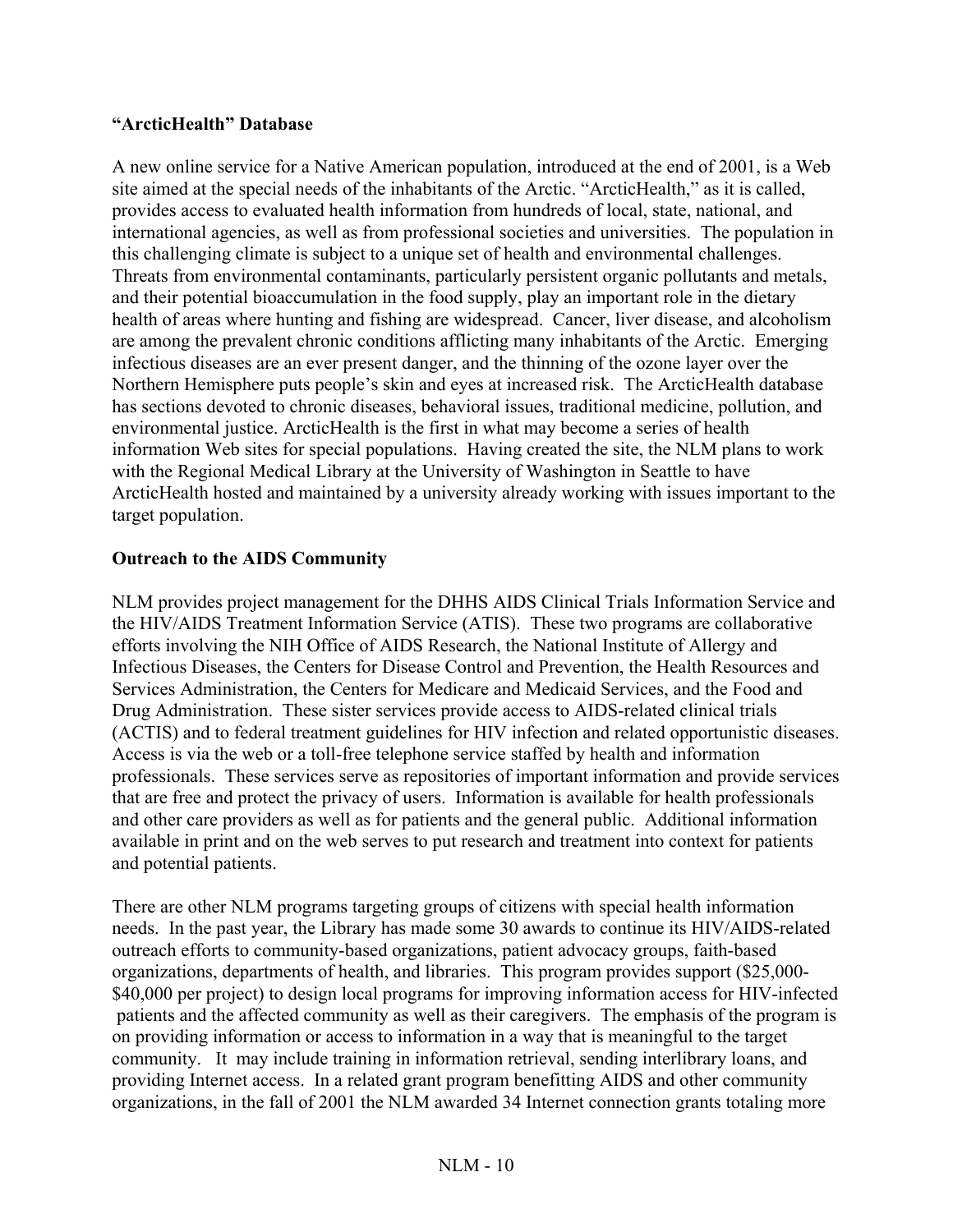than \$1 million. These grants helped establish (or upgrade) Internet connections for clinics and local health departments in both rural areas and inner-city neighborhoods.

# **Outreach to Public Libraries**

The NLM, working with members of the National Network of Libraries of Medicine, is also reaching out to public libraries in an effort to improve consumer access to good health information. The public library is frequently the first institution the public turns to when seeking to answer a question. Because virtually all American public libraries provide their patrons with Web access, the NLM has funded dozens of projects from coast to coast to help those librarians steer the public to reliable sources. Also, in a first-ever collaboration, in 2001 the NLM cosponsored with the Medical Library Association and the Public Library Association a conference to focus on helping public library patrons find quality health information. NLM's current emphasis on health information for consumers made this a natural collaboration between two branches of the library community. At the 2-day conference, held in Washington, D.C., public librarians were introduced to health information resources and collection development and training in how to search health and medical databases.

## **International Outreach**

NLM also has programs of international outreach. Since its earliest days in the  $19<sup>th</sup>$  century, the Library has eagerly sought out medical literature from other countries for its collection. The published *Index Medicus* and the online databases both reflect the international character of medical publishing. Bilateral agreements between the Library and more than 20 public institutions in foreign countries allow them to serve as International MEDLARS Centers. As such, they assist health professionals in accessing MEDLINE and other NLM databases, offer search training, provide document delivery, and perform other functions as biomedical information resource centers. The newest International Center, on board in 2001, is the University of Oslo Library of Medicine and Health Sciences in Oslo, Norway. That Library will provide online search assistance, training, and document delivery to health professionals and libraries in Norway and in Baltic States. They will also translate NLM's vocabulary, known as Medical Subject Headings, into Norwegian.

Another international partnership in which the NLM is a key player is the Multilateral Initiative on Malaria. This project, under NIH's leadership, responds to African scientists' request for improved communication in the fight against the devastating and economically debilitating effects of malaria in developing countries. NLM's mandate as leader of the Communications Working Group has been to leverage partnerships to create a malaria research network in Africa, enabling scientists there to have full access to the Internet and the Web as well as access to medical literature. The aim is to allow researchers, any time of the day or night, to have instantaneous Internet access that will enable them to send and receive e-mails, search for literature, interrogate databases, share files and images with colleagues, and generally move to a new and more efficient way of doing collaborative research. There are at present 10 installations in Ghana, Kenya, Tanzania, and Uganda. Pending completion of connectivity are stations in Burkina Faso, Cameroon, Gambia, Nigeria and Gabon.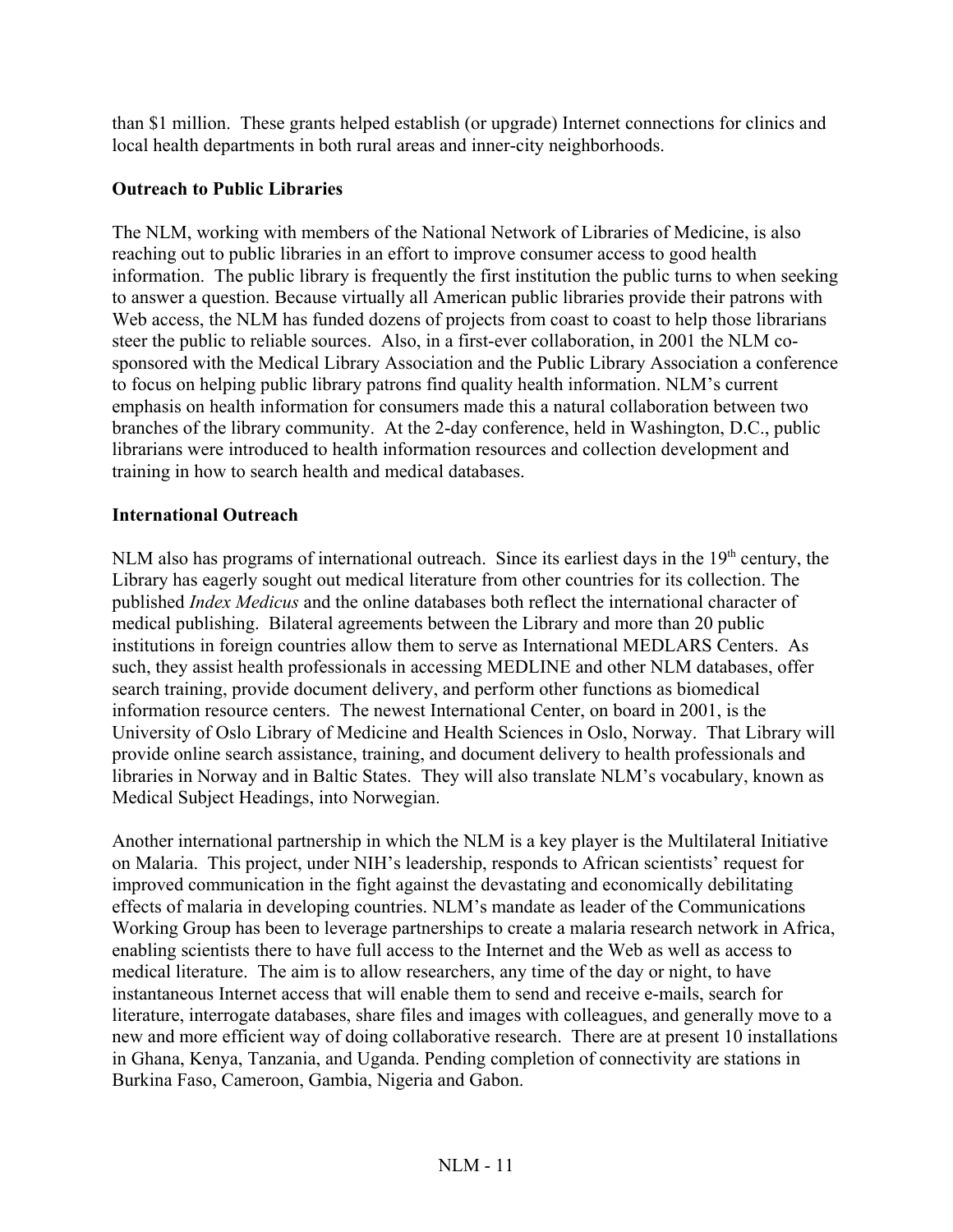## **SCIENCE ADVANCES**

The National Library of Medicine remains at the cutting edge of research and development in medical informatics--the intersection of computer technology and the health sciences. It does this both through a program of grants and contracts to university-based researchers and through Research and Development conducted by the NLM's own scientists. The Library was a leader in the High Performance Computing and Communications initiative of the nineties and is presently working to ensure that the health sciences are prepared to take full advantage of the Next Generation Internet. NLM's Lister Hill National Center for Biomedical Communications conducts a wide range of research to improve biomedical communication and also oversees a broad-gauge telemedicine program and the Visible Human Project. Another major NLM component, the rapidly expanding National Center for Biotechnology Information, conducts research and creates information services for scientists working in the field of human genetics.

## *The Next Generation Internet*

The Library has used a variety of mechanisms--grant and contract--in the past several years to fund a variety of Next Generation Internet projects. The Next Generation Internet initiative is a cooperative effort among industry, academia, and government agencies that seeks to provide affordable, secure information delivery at rates thousands of times faster than today. Many health applications involving, for example, telemedicine and the Visible Humans, require more bandwidth than is currently available. For some health applications, the quality of Internet service is the limiting factor. Other applications require a guaranteed level of service (for example no data loss, or assured privacy protection) that today's Internet cannot provide. In addition to supporting such advanced applications as those that follow, the NLM continues its research on evaluating the performance of today's Internet pathways between and among health institutions and users. This research, by comparing the relative performance of the available Internet and new high-bandwidth links for downloading and transferring large files of data and images, gives us a glimpse into what the future holds.

#### **The Visible Humans**

The Visible Human Project is an example of a program that requires both advanced computing techniques and the capability of the Next Generation Internet if it is to be maximally useful. The Visible Human male and female data sets, consisting of MRI, CT, and photographic cryosection images, were released by NLM as national resources in 1994 and 1995. The data sets are huge, totaling some 55 gigabytes, and are being used by over 1,700 licensees in 43 countries. The data sets can be obtained over the internet without charge from the NLM and from four mirror sites, two in Asia and two in Europe. The data sets are being used in a wide range of educational, diagnostic, treatment planning, virtual reality, artistic, mathematical, and industrial uses.

In medical education, the Visible Humans are becoming the touchstone of 21st century anatomy. Projects run the gamut from teaching anatomy to practicing endoscopic procedures to rehearsing surgery. NLM's AnatLine is a web-based image delivery system that provides retrieval access (even from a home computer) to large anatomical image files of various parts of the Visible Human male thoracic region, such as the heart and stomach, including 3D images.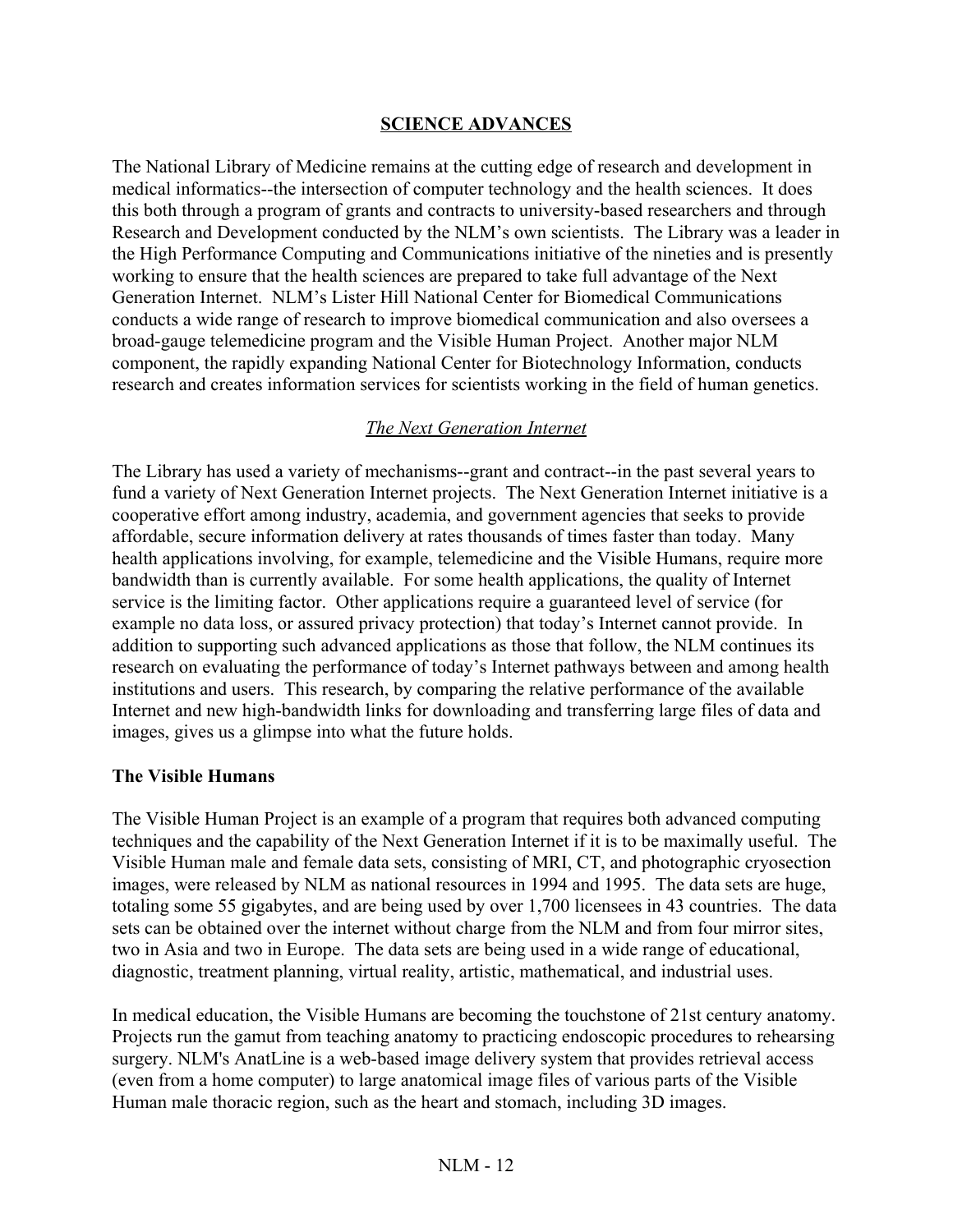The Visible Human Project is moving to a new phase: "From Data to Knowledge." This phase currently consists of three projects. The Visible Human Atlas of the Head and Neck seeks to develop an extremely detailed, web accessible, interactive, 3-dimensional, functional anatomy atlas of the head and neck. This will be used both in educational models for the functional processes of facial expression, mastication, deglutition, phonation, hearing, and vision, and for surgical planning by maxillofacial specialists. Another project is Insight, which seeks to develop a public domain image processing software toolkit based on the Visible Human datasets. The third, the Anatomical Methods project, is designed to develop new histological techniques that will stabilize anatomical tissue in order to make the capture of high resolution, high contrast anatomical data possible. The "From Data to Knowledge" phase of the Visible Human Project is being supported by the NLM with additional funding from six NIH institutes and the National Science Foundation.

## **Telemedicine**

Telemedicine is the use of telecommunications technology for medical diagnosis and patient care, and is a medium for delivering medical services to sites that are at a distance from the provider. The concept encompasses everything from the use of standard telephone service to high-speed, wide-bandwidth transmission of digitized signals in conjunction with computers, fiber optics, satellites, and other sophisticated peripheral equipment and software. The Library has used a variety of mechanisms in the past several years to fund a variety of innovative telemedicine projects that demonstrate the application and use of the capabilities of the Next Generation Internet.

One example is the NLM-supported "A Clinic in Every Home." This is an especially promising telemedicine project with the Iowa Department of Public Health and the University of Iowa. Building on work successfully done under an existing contract with NLM, this project is providing a test-bed for medically underserved rural Iowa residents to provide them with access to high quality health care. The expectation is that using such a system will both raise the quality of health care and lower health care costs.

NLM for several years has had a telemedicine/connections program for Native Americans in the Pacific Northwest conducted through the Regional Medical Library for that area. The project is connecting tribal educational and health facilities to the Internet and thus reducing the isolation from quality health information and health care of this vulnerable population. Many of the involved communities (16 villages and tribes in Alaska, Washington, Idaho, Montana, and Oregon) are in isolated rural areas. In another project, at the University of Alaska in Anchorage, doctors are using "store and forward" telemedicine technology to assist health aides in isolated Native American frontier villages to diagnose ear infections correctly and thus prevent the overuse of antibiotics. If the village health aide cannot definitively diagnose an ear infection, a full color digital picture of the eardrum is captured and sent as an e-mail attachment to the specialist at the hospital. The specialist makes the diagnosis, determines the course of treatment and telephones the health aid with the findings. The patient does not have to be flown out of the village and the dangers of overuse of antibiotics can be prevented.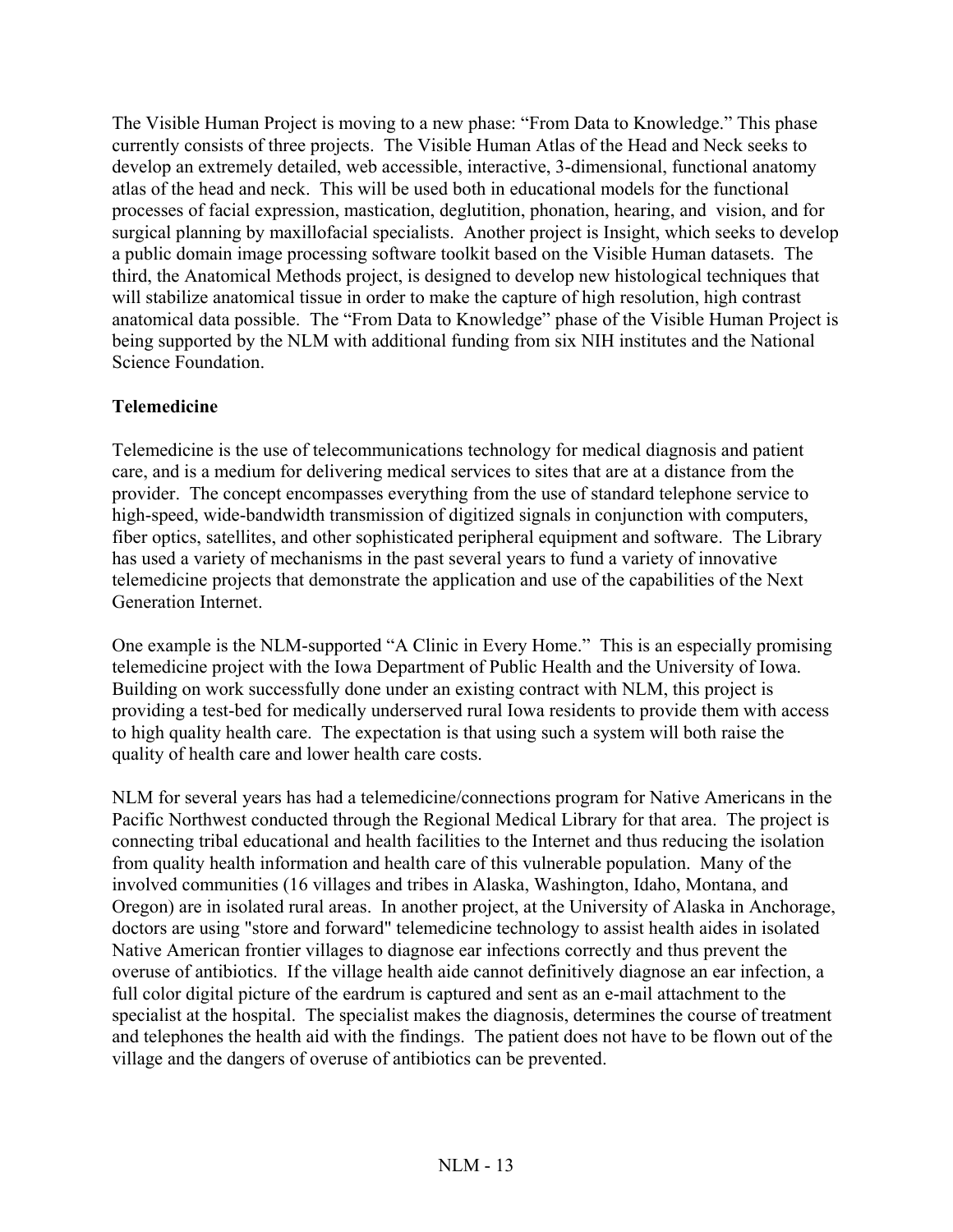#### *Human Genetics*

The other major NLM component involved in research and development is the National Center for Biotechnology Information (NCBI). The Center designs and develops databases to store DNA sequence information and creates automated systems for managing and analyzing knowledge about molecular biology and genetics. The human genome contains the DNA code for building the body and maintaining the health of a human being. Included in the code, which consists of four chemical constituents represented by the letters "A," "T," "G," and "C," are the particulars for the creation of every protein we use. Since our proteins perform the work of our cells, and our cells build and maintain our bodies, the DNA sequence comprising the human genome contains vital clues for better understanding human health and disease.

With the release of the "working draft" of the human genome, the global research focus is turning from analysis of specific genes or gene regions to whole genomes, which refers to all of the genes found in cells and tissues. To accommodate this shift in research focus, NCBI has developed a suite of resources to support comprehensive analysis of the human genome and is thus a key component of the NIH Human Genome Project. The NCBI is responsible for all phases of the NIH GenBank database, a collection of all known DNA sequences. GenBank is growing rapidly with contributions received from scientists around the world and now contains more than 12 million sequences; it is accessed on the Web 200,000 times each day by approximately 50,000 researchers.

Scientists use not only the sequence data stored in GenBank, but avail themselves of the sophisticated computational tools developed by NCBI intramural investigators, such as the BLAST suite of programs for conducting comparative sequence analysis. The original BLAST program, released in 1990, has been used by many thousands of scientists around the world. It made it dramatically easier for researchers to rapidly scan huge sequence databases for similarities, and statistically evaluate the resulting matches. The papers describing BLAST have been among the most cited articles in all of science. The program has recently been improved by NCBI scientists to provide an even more powerful tool for characterizing novel protein sequences and inferring their function from previously studied gene products.

Another NCBI product, Entrez, is an integrated database search and retrieval system. It allows users to search enormous amounts of sequence and literature information with techniques that are fast and easy to use. Using this system, one can access NCBI's nucleotide, protein, mapping, taxonomy, genome, structure, and population studies databases, as well as MEDLINE/PubMed, the Web-based retrieval system for biomedical literature. The publicly accessible "Human Gene Map" is another example of an important analysis tool developed by NCBI researchers. GeneMap represents an outline of the draft human genome and contains the location of more than 35,000--about half--of all human genes. As the human genomic sequence data continues to accumulate and be made available in ingenious ways through the Web, we can expect discoveries that promise to lead to future medical breakthroughs.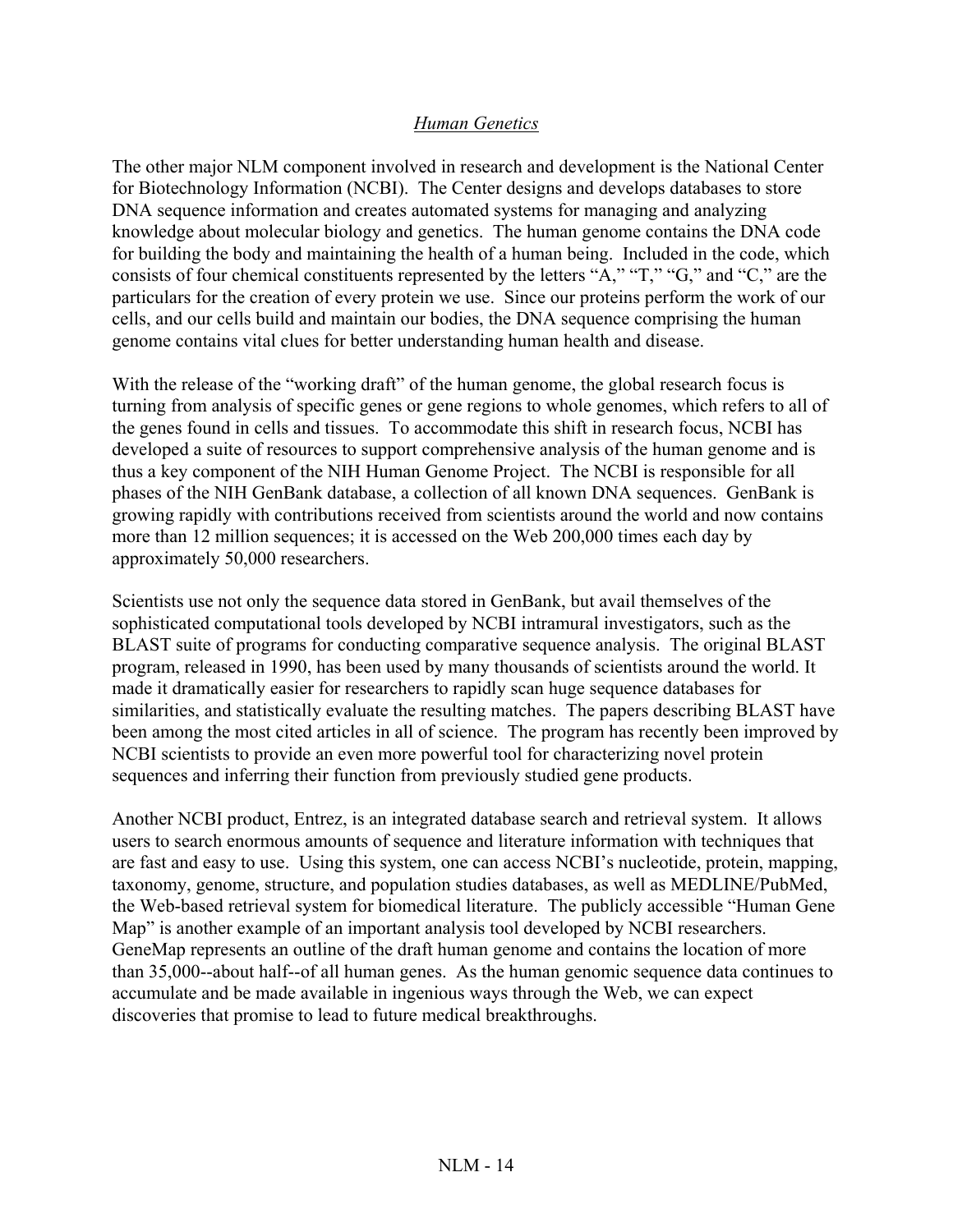# **NEW INITIATIVES**

## **Bioinformatics Training**

NLM's Extramural Programs Division has an important role in ensuring that the nation's biomedical research enterprise has the trained professionals it needs in computational biology, including mathematical modeling in the life sciences, advanced imaging, and molecular biology. This role was brought into focus in the report of the Working Group on Biomedical Computing, ìThe Biomedical Information Science and Technology Initiativeî (BISTI). The BISTI initiative falls directly within the scope of the NLM's medical informatics training program under which the Library supports 12 training programs at universities across the nation for the express purpose of training experts to carry out research in general informatics and in the genome-related specialty of bioinformatics. The NLM has augmented each of the 12 training programs with a "BISTI supplement" of \$200,000 to strengthen or initiate bioinformatics training within the program. NLM has also funded two planning grants that will lead to the development of what are called National Programs of Excellence in Biomedical Computing.

## **Toxicology and Environmental Health Information Program**

There are other new initiatives at NLM, including those in the Toxicology and Environmental Health Information Program. After September 11, the Program quickly applied its expertise in the properties of chemical and hazardous substances and put up on the Web several useful sites, such as "lingering airborne hazards" and "chemical warfare." The Toxicology and Environmental Health Information Program has grown in the past 35 years to include an expanding array of information resources ("TOXNET") provided to a widening audience via continually improving computer-oriented technology. While the operational needs of this program are considerable, additional new program directions and activities will be developed in the years to come as the program strives to provide resources relevant and appropriate for the new information age.

For example, Geographic Information Systems technology will facilitate access to information that is particularly relevant to users at a specific location. Advanced indexing techniques will make it easier for users to find precisely the data they require in a timely manner. New structure display systems will help users select and compare chemical structures, and new links to numeric toxicity data will allow study of structure and activity relationships. Advanced presentation and search interfaces will enable diverse users to be directed to appropriate information resources. There will be a chemical spell checker (for those not fluent in chemical-talk). There will be an "In your city and town" graphic interface to enable the user to"walk through" a town and learn about common chemical substances in the environment and any associated health effects. These are but a few of the benefits anticipated from expanding the activities of the Toxicology and Environmental Health Information Program.

## **Ensuring the Collection for Future Generations**

Despite the NLM's extensive involvement with computer and communications technology, the staff is ever mindful of its responsibility to maintain the integrity of the world's largest collection of medical books and journals. Increasingly, this information is in digital form, and the NLM, as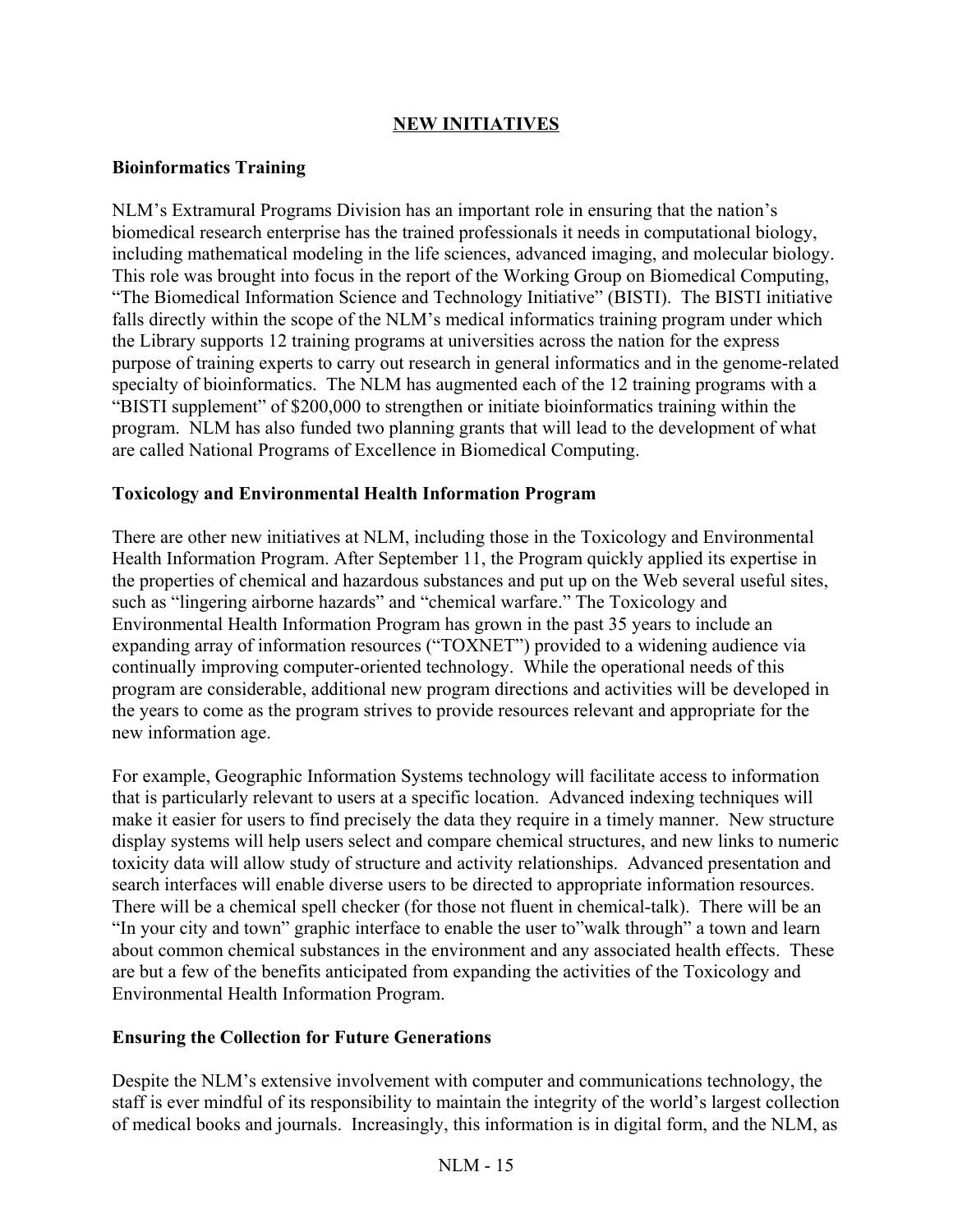a national library responsible for preserving the scholarly record of biomedicine, is working with the Library of Congress and others to develop a strategy for selecting, organizing, and ensuring permanent access to digital information.

One innovation in this area is the remarkable "Turning the Pages" program installed at the NLM. The program, developed at the British Library, uses computer animation, high-quality digitized images, and touch-screen technology to simulate the action of leafing through the pages of a book. In addition to digitally turning the pages forward and back, one can zoom in on any portion of the text or picture; an audioclip then provides information about the section of the book selected. The first book in the U.S. to be converted with this technology is the NLM's copy of a lavishly illustrated eighteenth century herbal. Several more rare volumes will follow. It makes works come alive that would otherwise never be seen by the public.

American medical science has never been more vigorous or more fruitful. The role of the National Library of Medicine in collecting, organizing, preserving, and making available the knowledge resulting from medical research is crucial. Regardless of the format in which the materials are received, ensuring that they will always be accessible to future generations remains the Library's highest priority.

# **NLM BUDGET POLICY**

The FY 2003 budget request for the NLM is \$315,163,000, including AIDS, an increase of \$33,411,000 and 11.9% over the FY 2002 estimate.

A five year history of FTEs and Funding Levels for NLM is shown in the graphs below. Note that Fiscal Years 2000 and 1999 are not comparable for the Managerial Flexibility Act of 2001 legislative proposal.



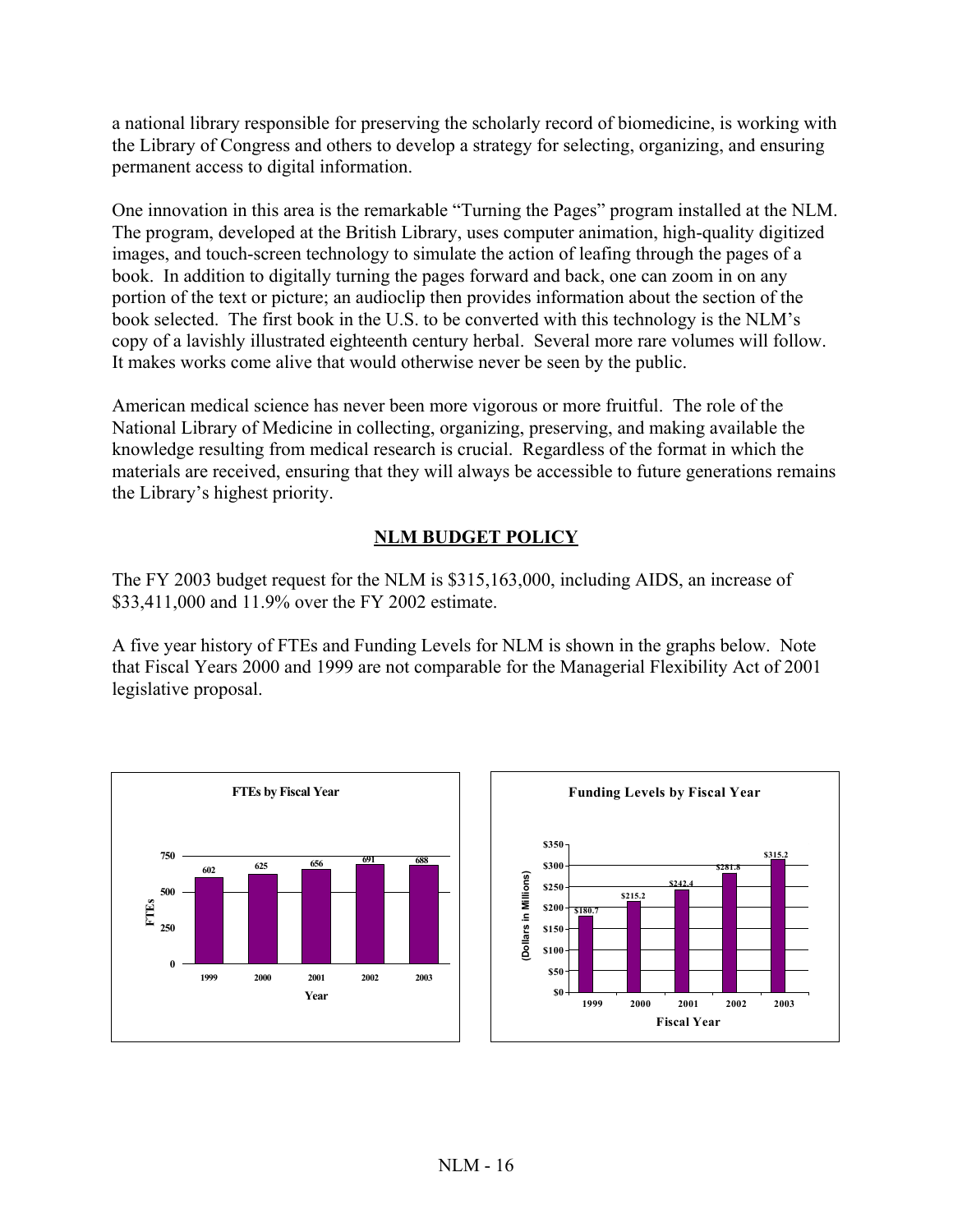The request continues to support new health care applications; improve consumer health information; utilize advanced computer and communications technologies; emphasize support for library operations including literature acquisition, management, dissemination, and preservation; funds grants in Integrated Advanced Information Management Systems, training, medical informatics, biotechnology and other research and development activities.

Of the increase requested, \$18.7 million is targeted towards special activities which include (1) Biomedical Information Science and Technology Initiative, (2) Consumer/Minority health, and (3) Genetics of Medicine–to accommodate the increased dataflow in sequencing, genetic and physical mapping of disease genes and links to information on specific gene functions.

The remaining funds are to support increased NLM management fund and service and supply funds costs, fundamental informatics research, and basic library services.

**FY 2003 Budget Mechanism (Dollars in Millions) Extramural Programs 21% RMS 4% Specialized Information 5% Biotechnology Center 22% Lister Hill Center 19% Library Operations 29% \$90.7 \$60.1 \$14.3 \$69.1 \$13.4 \$67.7**

The FY 2003 budget request for NLM by budget activity is illustrated below: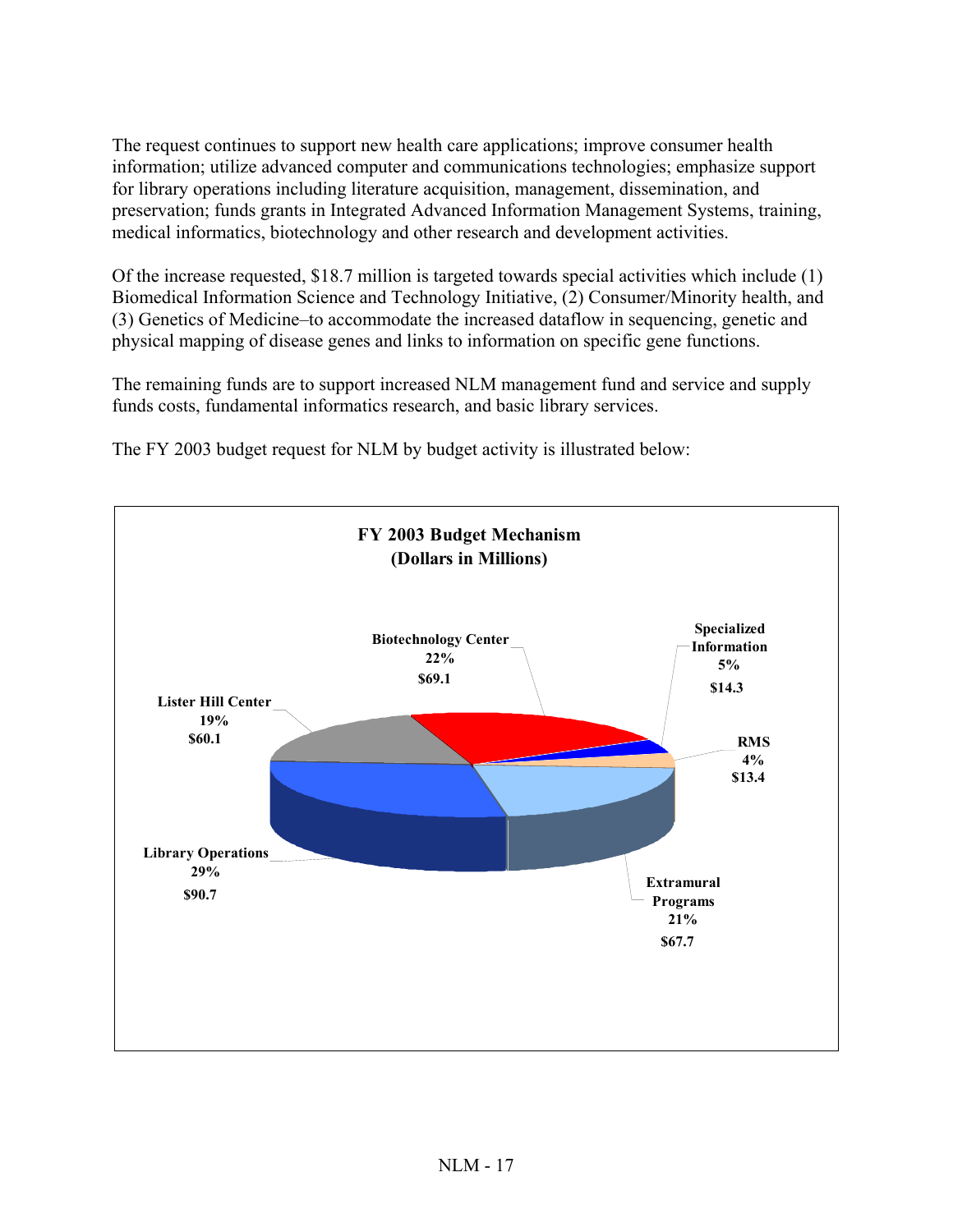#### National Library of Medicine TOTAL - Current Law Budget Mechanism

|                                 |             | FY 2001      | FY 2002     |               | FY 2002     |                         | FY 2003     |              |  |
|---------------------------------|-------------|--------------|-------------|---------------|-------------|-------------------------|-------------|--------------|--|
| <b>MECHANISM</b>                |             | Actual       |             | Appropriation |             | <b>Current Estimate</b> |             | Estimate     |  |
|                                 | No.         | Amount       | No.         | Amount        | No.         | Amount                  | No.         | Amount       |  |
|                                 |             |              |             |               |             |                         |             |              |  |
| Grants:                         |             |              |             |               |             |                         |             |              |  |
| Noncompeting                    | 144         | \$20,906,000 | 90          | \$16,957,000  | 90          | \$16,957,000            | 141         | \$30,470,000 |  |
| Competing                       | 66          | 13.708.000   | 99          | 27.109.000    | 99          | 27.109.000              | 62          | 19,480,000   |  |
| <b>SBIR/STTR</b>                | 3           | 502,000      | 3           | 600,000       | 3           | 600,000                 | 3           | 600,000      |  |
| Subtotal, Grants                | 213         | 35,116,000   | 192         | 44.666.000    | 192         | 44.666.000              | 206         | 50,550,000   |  |
|                                 |             |              |             |               |             |                         |             |              |  |
| Contracts:                      |             |              |             |               |             |                         |             |              |  |
| Noncompeting                    | 9           | 5,396,000    | 11          | 15,914,000    | 11          | 15,914,000              | 10          | 17,120,000   |  |
| Competing                       | 8           | 9,967,000    | $\Omega$    | 0             | $\mathbf 0$ | 0                       | $\Omega$    | 0            |  |
|                                 |             |              |             |               |             |                         |             |              |  |
| Subtotal, Contracts             | 17          | 15,363,000   | 11          | 15,914,000    | 11          | 15,914,000              | 10          | 17,120,000   |  |
| Total. Extramural               | 230         | 50.479.000   | 203         | 60.580.000    | 203         | 60.580.000              | 216         | 67.670.000   |  |
|                                 |             |              |             |               |             |                         |             |              |  |
|                                 | <b>FTEs</b> |              | <b>FTEs</b> |               | <b>FTEs</b> |                         | <b>FTEs</b> |              |  |
| Intramural Programs:            |             |              |             |               |             |                         |             |              |  |
| <b>Library Operations</b>       | 350         | 71,733,000   | 354         | 78,484,000    | 354         | 78,484,000              | 353         | 88,163,000   |  |
| Lister Hill Center              | 79          | 51,966,000   | 80          | 56,451,000    | 80          | 56,066,000              | 80          | 59,522,000   |  |
| <b>Biotechnology Center</b>     | 101         | 43,530,000   | 123         | 58,238,000    | 123         | 58,238,000              | 123         | 68,238,000   |  |
| Specialized Information         | 27          | 10,287,000   | 32          | 12,292,000    | 32          | 12,292,000              | 32          | 14,043,000   |  |
| Total, Intramural               | 557         | 177,516,000  | 589         | 205,465,000   | 589         | 205,080,000             | 588         | 229,966,000  |  |
|                                 |             |              |             |               |             |                         |             |              |  |
| Research management and support | 99          | 10,228,000   | 102         | 11,613,000    | 102         | 11,613,000              | 100         | 12,663,000   |  |
|                                 |             |              |             |               |             |                         |             |              |  |
|                                 |             |              |             |               |             |                         |             |              |  |
| Total, NLM                      | 656         | 238,223,000  | 691         | 277,658,000   | 691         | 277,273,000             | 688         | 310,299,000  |  |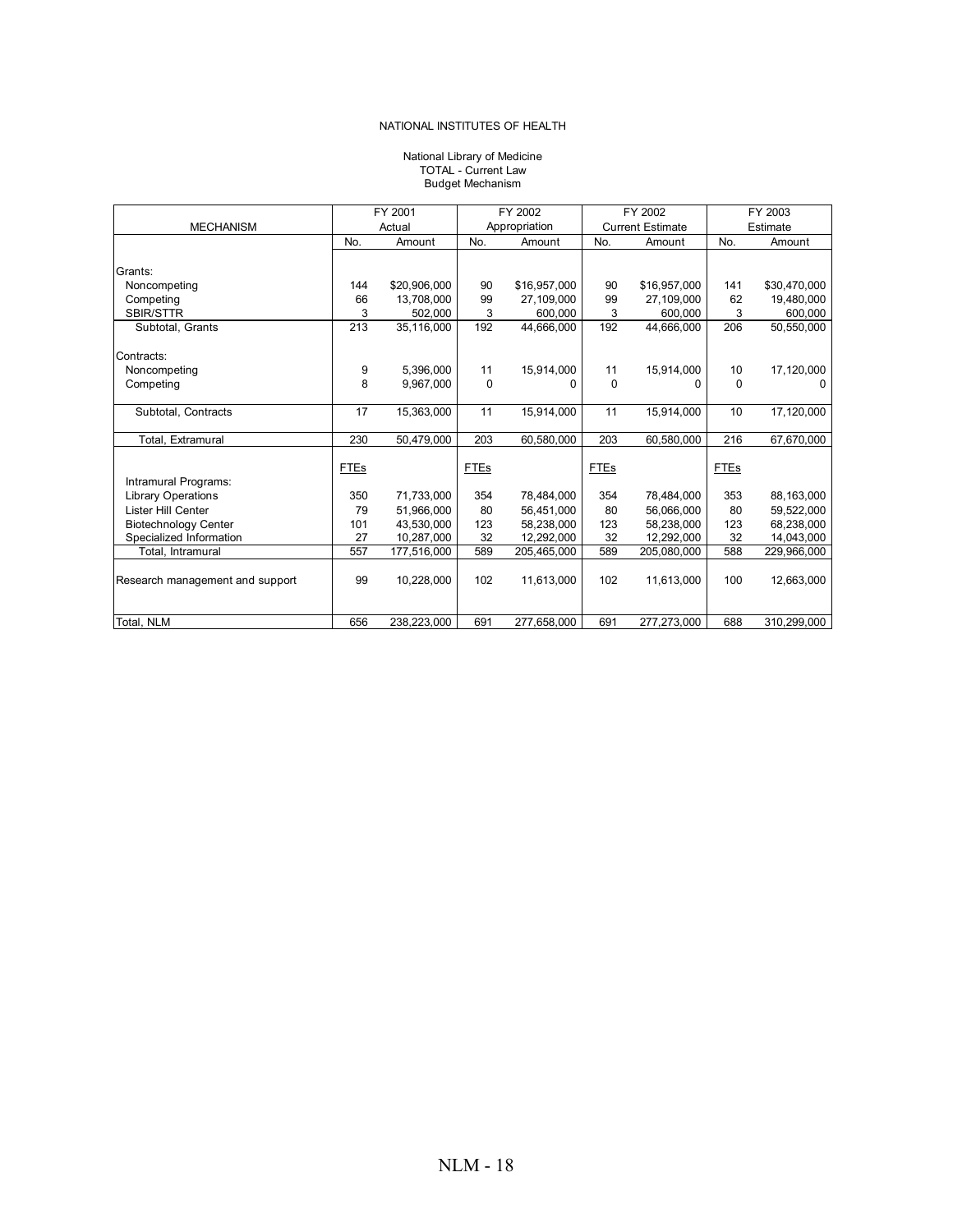#### National Library of Medicine Budget Mechanism TOTAL - Accrued Costs for Retirement and Health Benefits

| <b>MECHANISM</b>                                       |             | FY 2001<br>Actual  | FY 2002<br>Appropriation |                    | FY 2002<br><b>Current Estimate</b> |                    |      | FY 2003<br>Estimate |
|--------------------------------------------------------|-------------|--------------------|--------------------------|--------------------|------------------------------------|--------------------|------|---------------------|
|                                                        | No.         | Amount             | No.                      | Amount             | No.                                | Amount             | No.  | Amount              |
|                                                        |             |                    |                          |                    |                                    |                    |      |                     |
| Grants:                                                |             |                    |                          |                    |                                    |                    |      |                     |
| Noncompeting                                           |             |                    |                          |                    |                                    |                    |      |                     |
| Competing                                              |             |                    |                          |                    |                                    |                    |      |                     |
| SBIR/STTR                                              |             |                    |                          |                    |                                    |                    |      |                     |
| Subtotal, Grants                                       |             |                    |                          |                    |                                    |                    |      |                     |
|                                                        |             |                    |                          |                    |                                    |                    |      |                     |
| Contracts:                                             |             |                    |                          |                    |                                    |                    |      |                     |
| Noncompeting<br>Competing                              |             |                    |                          |                    |                                    |                    |      |                     |
|                                                        |             |                    |                          |                    |                                    |                    |      |                     |
| Subtotal, Contracts                                    |             |                    |                          |                    |                                    |                    |      |                     |
|                                                        |             |                    |                          |                    |                                    |                    |      |                     |
| Total, Extramural                                      |             |                    |                          |                    |                                    |                    |      |                     |
|                                                        |             |                    |                          |                    |                                    |                    |      |                     |
|                                                        | <b>FTEs</b> |                    | <b>FTEs</b>              |                    | <b>FTEs</b>                        |                    | FTEs |                     |
| Intramural Programs:                                   |             |                    |                          |                    |                                    |                    |      |                     |
| <b>Library Operations</b><br>Lister Hill Center        |             | 2,228,000          |                          | 2,295,000          |                                    | 2,295,000          |      | 2,495,000           |
|                                                        |             | 502,000<br>643,000 |                          | 519,000<br>797,000 |                                    | 519,000<br>797,000 |      | 566,000<br>870,000  |
| <b>Biotechnology Center</b><br>Specialized Information |             | 171,000            |                          | 207,000            |                                    | 207,000            |      | 226,000             |
| Total, Intramural                                      |             | 3,544,000          |                          | 3,818,000          |                                    | 3,818,000          |      | 4,157,000           |
|                                                        |             |                    |                          |                    |                                    |                    |      |                     |
| Research management and support                        |             | 631,000            |                          | 661,000            |                                    | 661,000            |      | 707,000             |
|                                                        |             |                    |                          |                    |                                    |                    |      |                     |
|                                                        |             |                    |                          |                    |                                    |                    |      |                     |
| Total, NLM                                             |             | 4,175,000          |                          | 4,479,000          |                                    | 4,479,000          |      | 4,864,000           |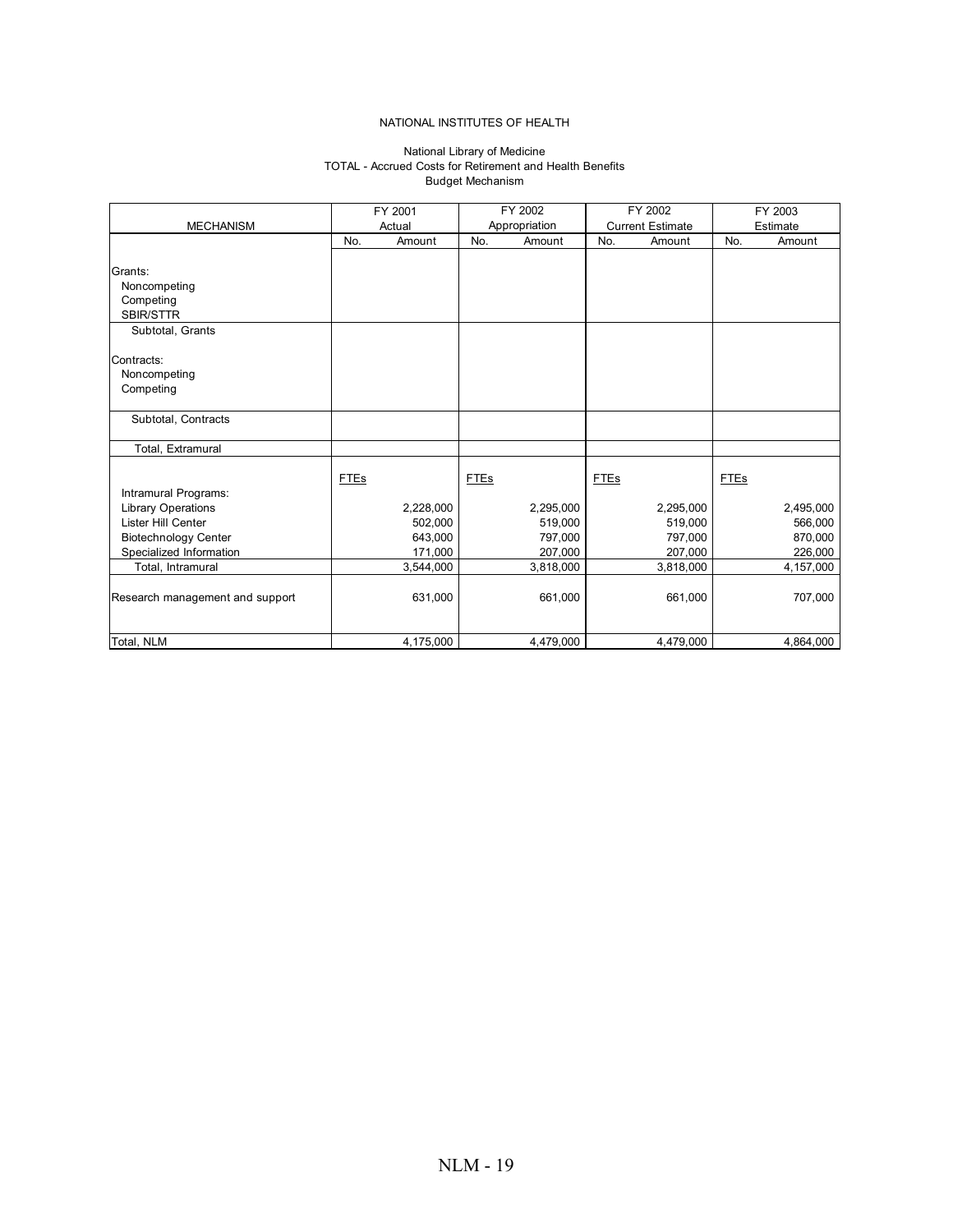#### Budget Mechanism TOTAL - Proposed Law National Library of Medicine

|                                 |             | FY 2001      | FY 2002     |               | FY 2002     |                         | FY 2003     |               |  |
|---------------------------------|-------------|--------------|-------------|---------------|-------------|-------------------------|-------------|---------------|--|
| <b>MECHANISM</b>                |             | Actual       |             | Appropriation |             | <b>Current Estimate</b> |             | Estimate      |  |
|                                 | No.         | Amount       | No.         | Amount        | No.         | Amount                  | No.         | Amount        |  |
|                                 |             |              |             |               |             |                         |             |               |  |
| Grants:                         |             |              |             |               |             |                         |             |               |  |
| Noncompeting                    | 144         | \$20,906,000 | 90          | \$16,957,000  | 90          | \$16,957,000            | 141         | \$30,470,000  |  |
| Competing                       | 66          | 13,708,000   | 99          | 27,109,000    | 99          | 27,109,000              | 62          | 19,480,000    |  |
| <b>SBIR/STTR</b>                | 3           | 502,000      | 3           | 600,000       | 3           | 600,000                 | 3           | 600,000       |  |
| Subtotal, Grants                | 213         | 35,116,000   | 192         | 44,666,000    | 192         | 44,666,000              | 206         | 50,550,000    |  |
|                                 |             |              |             |               |             |                         |             |               |  |
| Contracts:                      |             |              |             |               |             |                         |             |               |  |
| Noncompeting                    | 9           | 5,396,000    | 11          | 15,914,000    | 11          | 15,914,000              | 10          | 17,120,000    |  |
| Competing                       | 8           | 9,967,000    | $\Omega$    | n             | 0           | ŋ                       | 0           | $\Omega$      |  |
|                                 |             |              |             |               |             |                         |             |               |  |
| Subtotal, Contracts             | 17          | 15,363,000   | 11          | 15,914,000    | 11          | 15,914,000              | 10          | 17,120,000    |  |
|                                 |             |              |             |               |             |                         |             |               |  |
| Total, Extramural               | 230         | 50,479,000   | 203         | 60,580,000    | 203         | 60,580,000              | 216         | 67,670,000    |  |
|                                 |             |              |             |               |             |                         |             |               |  |
|                                 | <b>FTEs</b> |              | <b>FTEs</b> |               | <b>FTEs</b> |                         | <b>FTEs</b> |               |  |
| Intramural Programs:            |             |              |             |               |             |                         |             |               |  |
| <b>Library Operations</b>       | 350         | 73,961,000   | 354         | 80.779.000    | 354         | 80,779,000              | 353         | 90.658.000    |  |
| Lister Hill Center              | 79          | 52,468,000   | 80          | 56,970,000    | 80          | 56,585,000              | 80          | 60,088,000    |  |
| <b>Biotechnology Center</b>     | 101         | 44,173,000   | 123         | 59,035,000    | 123         | 59,035,000              | 123         | 69,108,000    |  |
| Specialized Information         | 27          | 10,458,000   | 32          | 12,499,000    | 32          | 12,499,000              | 32          | 14,269,000    |  |
| Total, Intramural               | 557         | 181,060,000  | 589         | 209,283,000   | 589         | 208,898,000             | 588         | 234, 123, 000 |  |
|                                 |             |              |             |               |             |                         |             |               |  |
| Research management and support | 99          | 10,859,000   | 102         | 12,274,000    | 102         | 12,274,000              | 100         | 13,370,000    |  |
|                                 |             |              |             |               |             |                         |             |               |  |
|                                 |             |              |             |               |             |                         |             |               |  |
| Total, NLM                      | 656         | 242,398,000  | 691         | 282,137,000   | 691         | 281,752,000             | 688         | 315,163,000   |  |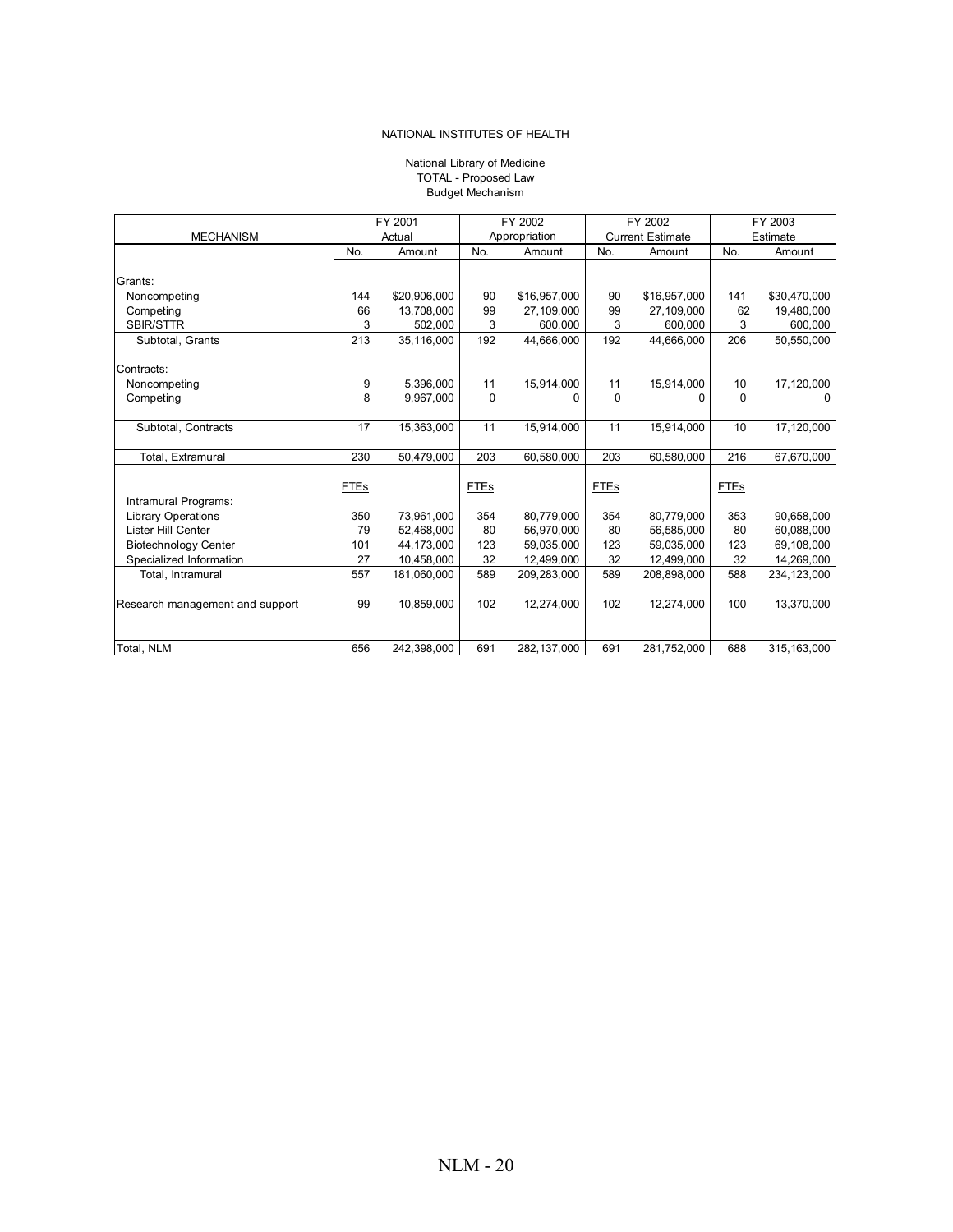#### National Library of Medicine Budget Authority by Activity 1/ (dollars in thousands)

|                                |             | FY 2001  | FY 2002     |          | FY 2003     |          |             |         |  |
|--------------------------------|-------------|----------|-------------|----------|-------------|----------|-------------|---------|--|
| <b>ACTIVITY</b>                |             | Actual   |             | Estimate | Estimate    |          | Change      |         |  |
|                                | <b>FTEs</b> | Amount   | <b>FTEs</b> | Amount   | <b>FTEs</b> | Amount   | <b>FTEs</b> | Amount  |  |
|                                |             |          |             |          |             |          |             |         |  |
| <b>Extramural Programs:</b>    |             |          |             |          |             |          |             |         |  |
| Medical Library Assistance     |             | \$28,597 |             | \$33,896 |             | \$38,862 |             | \$4,966 |  |
| <b>PHS 301</b>                 |             | 21,380   |             | 26,084   |             | 28,208   |             | 2,124   |  |
| <b>SBIR/STTR</b>               |             | 502      |             | 600      |             | 600      |             | 0       |  |
|                                |             |          |             |          |             |          |             |         |  |
| Subtotal, Extramural           |             | 50,479   |             | 60,580   |             | 67,670   |             | 7,090   |  |
|                                |             |          |             |          |             |          |             |         |  |
| Intramural Programs:           |             |          |             |          |             |          |             |         |  |
| <b>Library Operations</b>      | 350         | 73,961   | 354         | 80,779   | 353         | 90,658   | (1)         | 9,879   |  |
| Lister Hill Center             | 79          | 52.468   | 80          | 56,585   | 80          | 60,088   | 0           | 3,503   |  |
| <b>Biotechnology Center</b>    | 101         | 44,173   | 123         | 59,035   | 123         | 69,108   | 0           | 10,073  |  |
| Specialized Information        | 27          | 10,458   | 32          | 12,499   | 32          | 14,269   | 0           | 1,770   |  |
|                                |             |          |             |          |             |          |             |         |  |
| Subtotal, Intramural           | 557         | 181,060  | 589         | 208,898  | 588         | 234,123  | (1)         | 25,225  |  |
|                                |             |          |             |          |             |          |             |         |  |
| Research managament and suppor | 99          | 10,859   | 102         | 12,274   | 100         | 13,370   | (2)         | 1,096   |  |
|                                |             |          |             |          |             |          |             |         |  |
|                                |             |          |             |          |             |          |             |         |  |
| Total                          | 656         | 242,398  | 691         | 281,752  | 688         | 315,163  | (3)         | 33,411  |  |

1/ Please see the following tables for the crosswalk from current law to proposed law to reflect the administration's proposal for full accrued retirement and health benefits.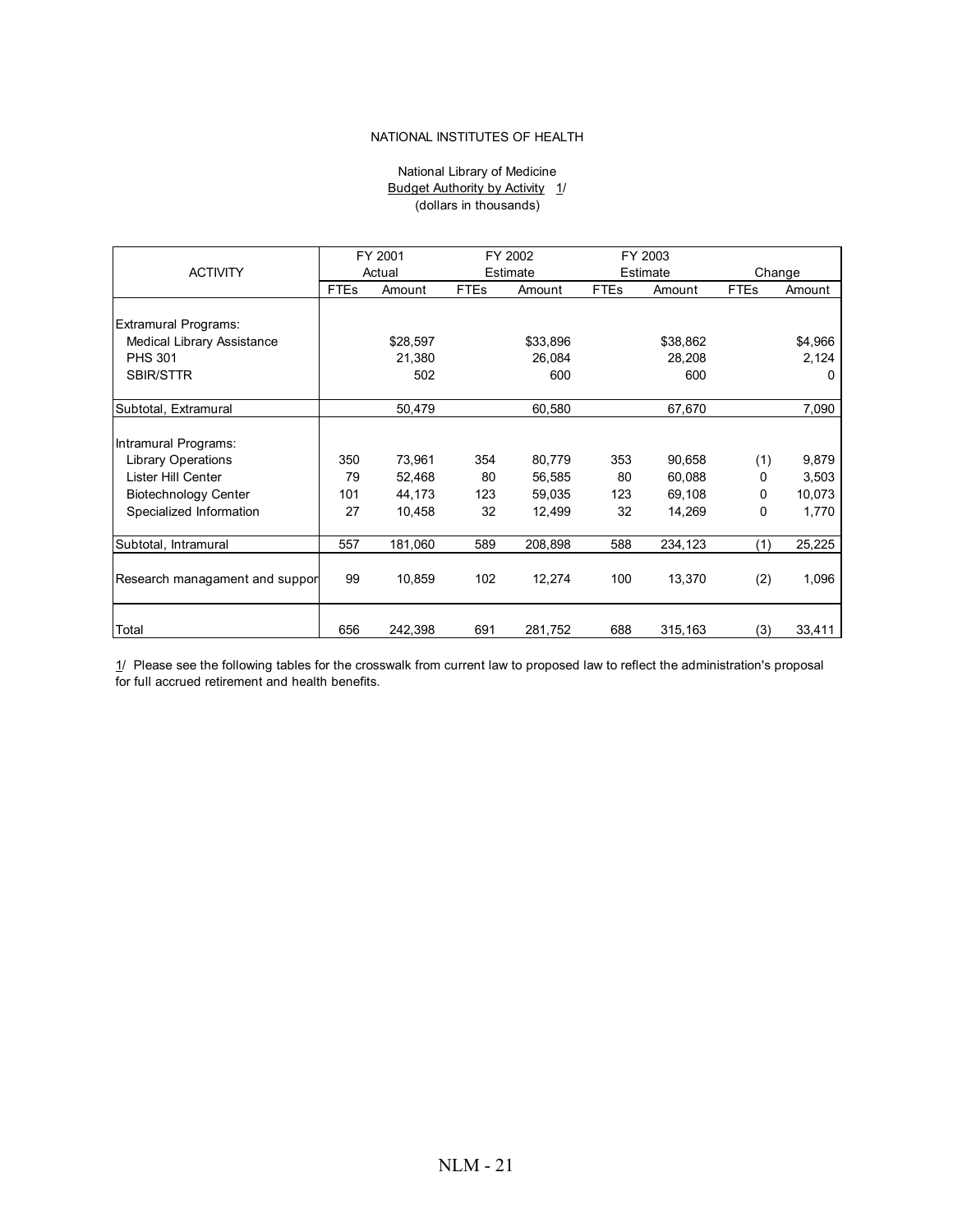# National Library of Medicine

# (Dollars in thousands) 2001 Crosswalk for Accrued Retirement and Health Benefit Costs

|                                 |                    | 2001                 |                     |
|---------------------------------|--------------------|----------------------|---------------------|
|                                 | 2001 Actual        | Additional           | 2001 Actual         |
|                                 | <b>Current Law</b> | <b>Accrual Costs</b> | <b>Proposed Law</b> |
| Extramural Research:            | \$50,479           | \$0                  | \$50,479            |
| Subtotal, extramural research   | 50,479             | 0                    | 50,479              |
| Intramural Research             | 177,516            | 3,544                | 181,060             |
| Research management and support | 10,228             | 631                  | 10,859              |
| Total                           | 238,223            | 4,175                | 242,398             |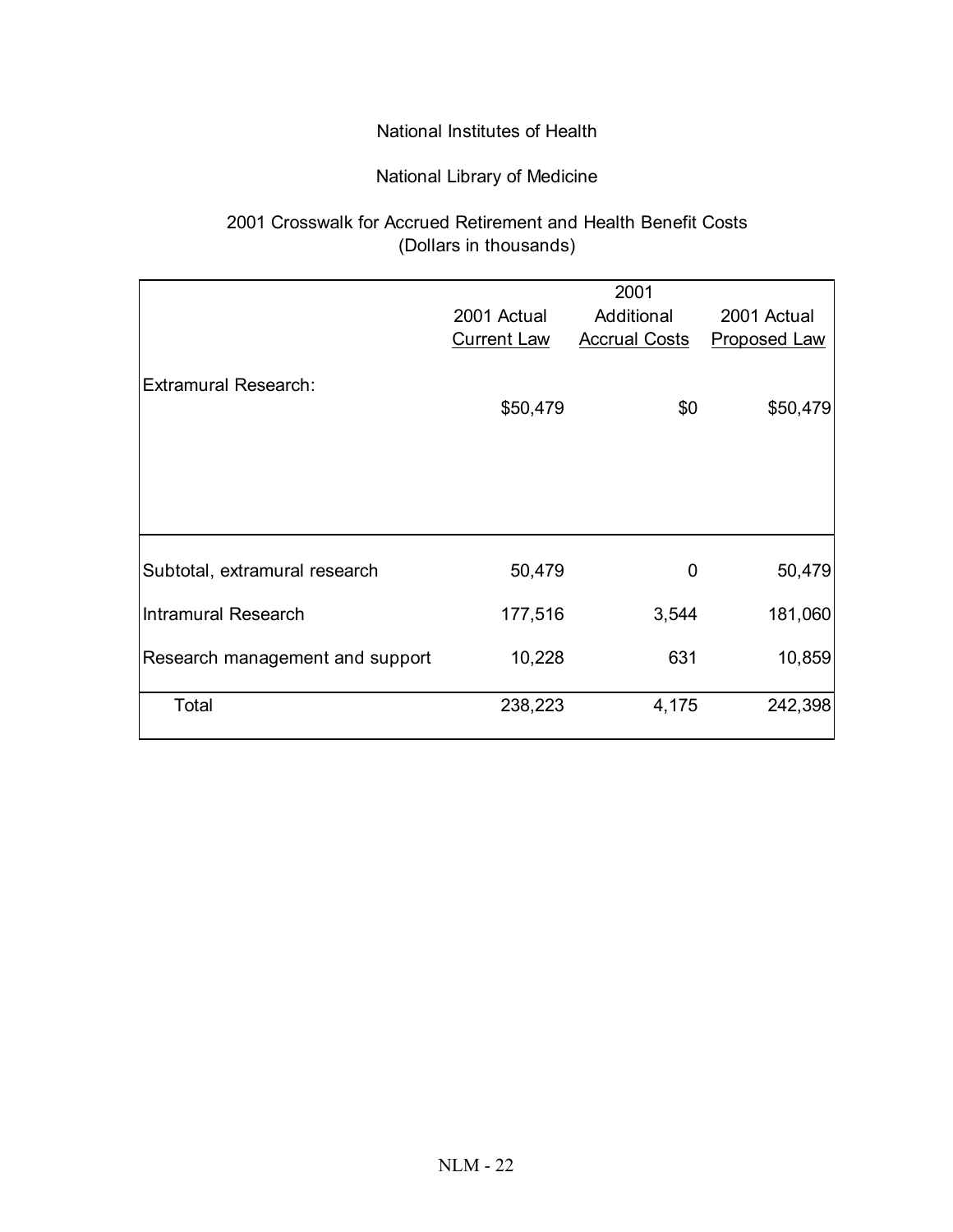# National Library of Medicine

# 2002 Crosswalk for Accrued Retirement and Health Benefit Costs (Dollars in thousands)

|                                 | 2002               | 2002                 | 2002                |
|---------------------------------|--------------------|----------------------|---------------------|
|                                 | Appropriation      | Additional           | Appropriation       |
|                                 | <b>Current Law</b> | <b>Accrual Costs</b> | <b>Proposed Law</b> |
| <b>Extramural Research:</b>     | \$60,580           | \$0                  | \$60,580            |
| Subtotal, extramural resarch    | 60,580             | 0                    | 60,580              |
| <b>Intramural Research</b>      | 205,080            | 3,818                | 208,898             |
| Research management and support | 11,613             | 661                  | 12,274              |
| Total                           | 277,273            | 4,479                | 281,752             |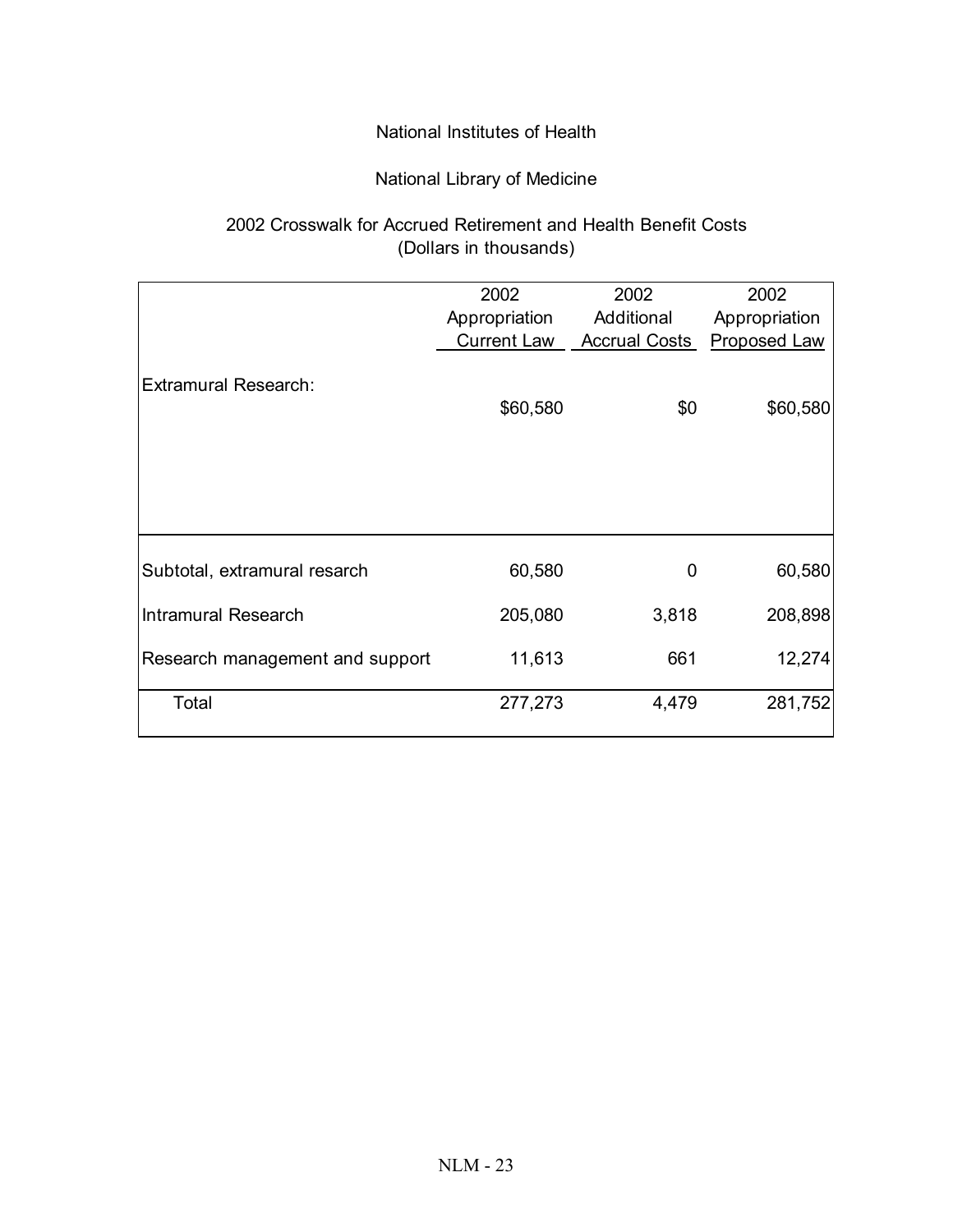# National Library of Medicine

# 2003 Crosswalk for Accrued Retirement and Health Benefit Costs (Dollars in thousands)

|                                 | 2003               | 2003                 | 2003                |
|---------------------------------|--------------------|----------------------|---------------------|
|                                 | <b>Estimate</b>    | Additional           | <b>Estimate</b>     |
|                                 | <b>Current Law</b> | <b>Accrual Costs</b> | <b>Proposed Law</b> |
|                                 |                    |                      |                     |
| <b>Extramural Research:</b>     |                    |                      |                     |
|                                 |                    |                      |                     |
|                                 | \$67,670           | \$0                  | \$67,670            |
|                                 |                    |                      |                     |
|                                 |                    |                      |                     |
|                                 |                    |                      |                     |
|                                 |                    |                      |                     |
|                                 |                    |                      |                     |
| Subtotal, extramural research   | 67,670             | 0                    | 67,670              |
|                                 |                    |                      |                     |
| <b>Intramural Research</b>      | 229,966            | 4,157                | 234,123             |
|                                 |                    |                      |                     |
| Research management and support | 12,663             | 707                  | 13,370              |
|                                 |                    |                      |                     |
| Total                           | 310,299            | 4,864                | 315,163             |
|                                 |                    |                      |                     |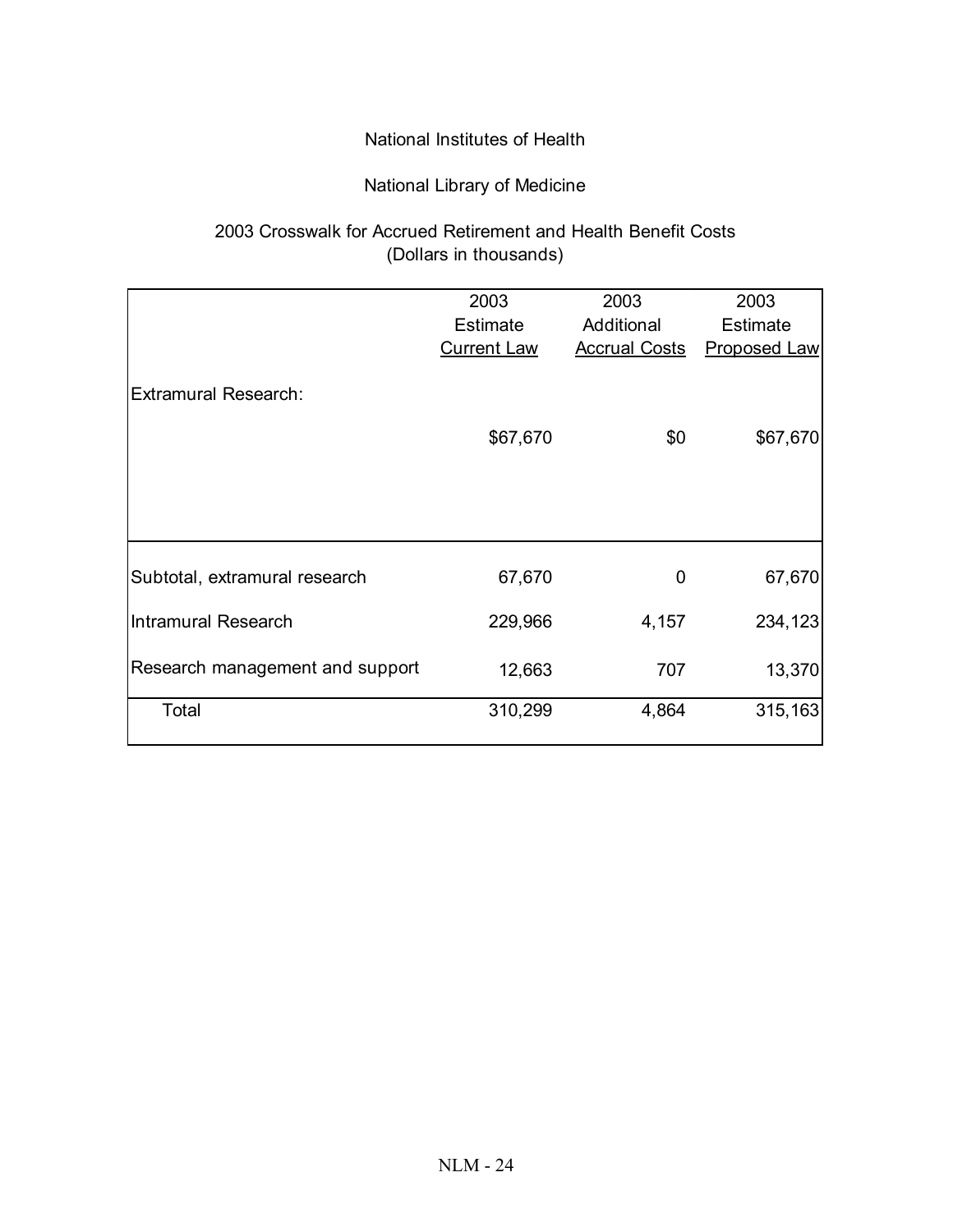## National Library of Medicine Summary of Changes

| 2002 Estimated budget authority                                             |             |                      |             | \$281,752,000    |
|-----------------------------------------------------------------------------|-------------|----------------------|-------------|------------------|
| 2003 Estimated budget authority                                             |             |                      |             | 315,163,000      |
| Net change                                                                  |             |                      |             | 33,411,000       |
|                                                                             |             | 2002 Current         |             |                  |
|                                                                             |             | <b>Estimate Base</b> |             | Change from Base |
|                                                                             |             | <b>Budget</b>        |             | <b>Budget</b>    |
| <b>CHANGES</b>                                                              | <b>FTEs</b> | Authority            | <b>FTEs</b> | Authority        |
| A. Built-in:                                                                |             |                      |             |                  |
| 1. Intramural research:                                                     |             |                      |             |                  |
| a. Within grade increase                                                    |             | \$53,428,000         |             | \$870,000        |
| b. Annualization of January                                                 |             |                      |             |                  |
| 2002 pay increase                                                           |             | 53,428,000           |             | 611,000          |
| c. January 2003 pay increase                                                |             | 53,428,000           |             | 990,000          |
| d. Payment for centrally furnished services                                 |             | 7,618,000            |             | 686,000          |
| e. Increased cost of laboratory supplies,                                   |             |                      |             |                  |
| materials, and other expenses                                               |             | 147,852,000          |             | 4,038,000        |
| f. Accrued costs for retirement and health                                  |             |                      |             |                  |
| benefits                                                                    |             | 3,818,000            |             | 339,000          |
| Subtotal                                                                    |             |                      |             | 7,534,000        |
|                                                                             |             |                      |             |                  |
| 2. Research Management and Support:                                         |             |                      |             |                  |
| a. Within grade increase                                                    |             | 8,746,000            |             | 141,000          |
| b. Annualization of January                                                 |             |                      |             |                  |
| 2002 pay increase                                                           |             | 8,746,000            |             | 99,000           |
| c. January 2003 pay increase                                                |             | 8,746,000            |             | 163,000          |
| d. Payment for centrally furnished services                                 |             | 466,000              |             | 42,000           |
| e. Increased cost of laboratory supplies,                                   |             |                      |             |                  |
| materials, and other expenses<br>f. Accrued costs for retirement and health |             | 3,062,000            |             | 137,000          |
| benefits                                                                    |             | 661,000              |             | 46,000           |
| Subtotal                                                                    |             |                      |             | 628,000          |
|                                                                             |             |                      |             |                  |
|                                                                             |             |                      |             |                  |
|                                                                             |             |                      |             |                  |
|                                                                             |             |                      |             |                  |
|                                                                             |             |                      |             |                  |
|                                                                             |             |                      |             |                  |
|                                                                             |             |                      |             |                  |
|                                                                             |             |                      |             |                  |
|                                                                             |             |                      |             |                  |
|                                                                             |             |                      |             |                  |
|                                                                             |             |                      |             |                  |
|                                                                             |             |                      |             |                  |
|                                                                             |             |                      |             |                  |
| Subtotal, Built-in                                                          |             |                      |             | 8,162,000        |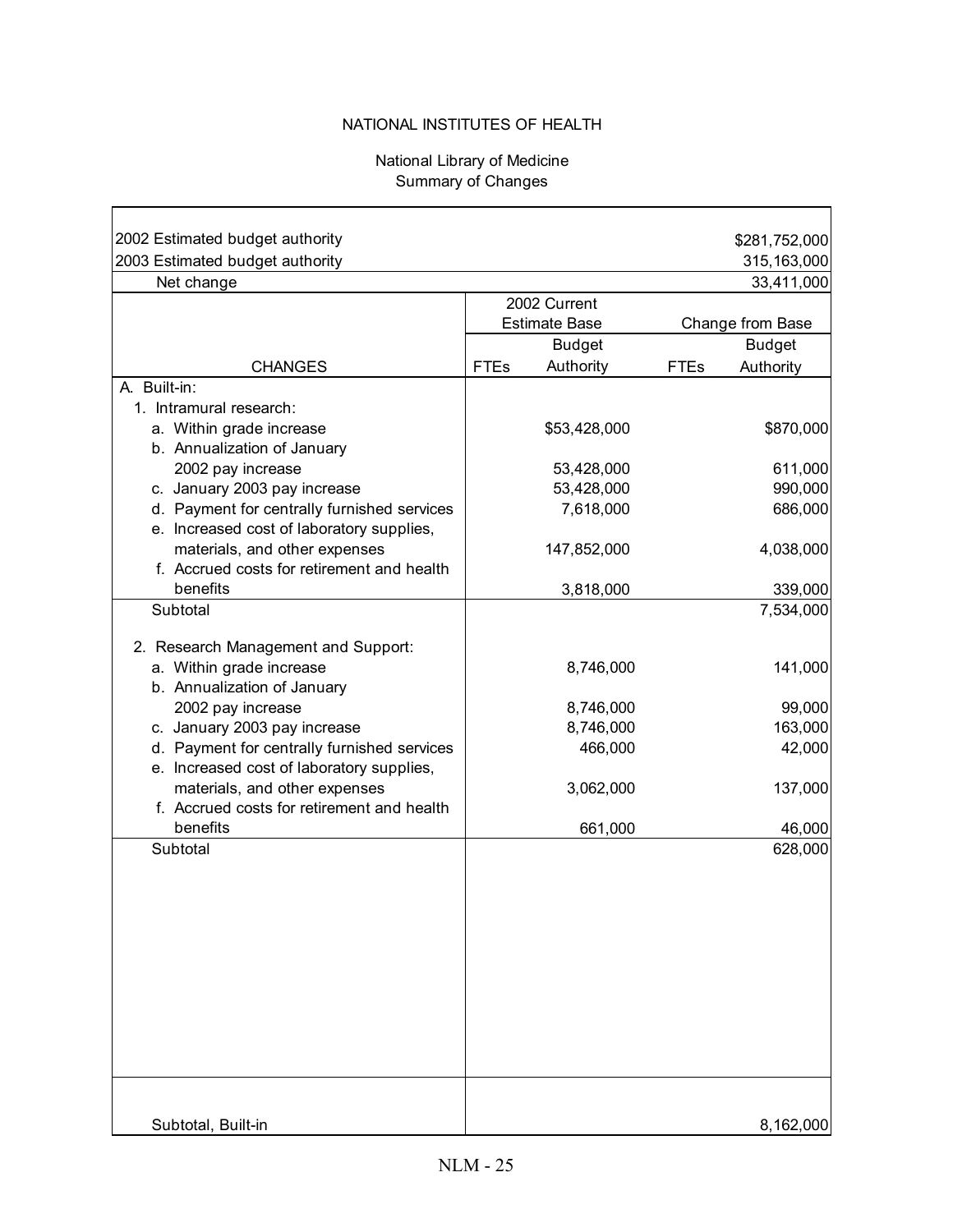|                                    |             | 2002 Current         |             |                  |  |
|------------------------------------|-------------|----------------------|-------------|------------------|--|
|                                    |             | <b>Estimate Base</b> |             | Change from Base |  |
| <b>CHANGES</b>                     | No.         | Amount               | No.         | Amount           |  |
| В.<br>Program:                     |             |                      |             |                  |  |
| 1. Grants:                         |             |                      |             |                  |  |
| a. Noncompeting                    | 90          | 16,957,000           | 51          | 13,513,000       |  |
| b. Competing                       | 99          | 27,109,000           | (37)        | (7,629,000)      |  |
| <b>SBIR/STTR</b><br>C.             | 3           | 600,000              | 0           |                  |  |
| Total                              | 192         | 44,666,000           | 14          | 5,884,000        |  |
|                                    |             |                      |             |                  |  |
| Contracts<br>2 <sup>1</sup>        | 11          | 15,914,000           | (1)         | 1,206,000        |  |
| Subtotal, extramural               | 203         | 60,580,000           | 13          | 7,090,000        |  |
|                                    |             |                      |             |                  |  |
|                                    | <b>FTEs</b> |                      | <b>FTEs</b> |                  |  |
| Intramural programs<br>3.          | 589         | 208,898,000          | (1)         | 17,691,000       |  |
|                                    |             |                      |             |                  |  |
| 4. Research management and support | 102         | 12,274,000           | (2)         | 468,000          |  |
|                                    |             |                      |             |                  |  |
| Subtotal, program                  | 691         | 221,172,000          | (3)         | 18,159,000       |  |
|                                    |             |                      |             |                  |  |
| Total changes                      | 691         |                      | (3)         | 33,411,000       |  |

#### Summary of Changes--continued National Library of Medicine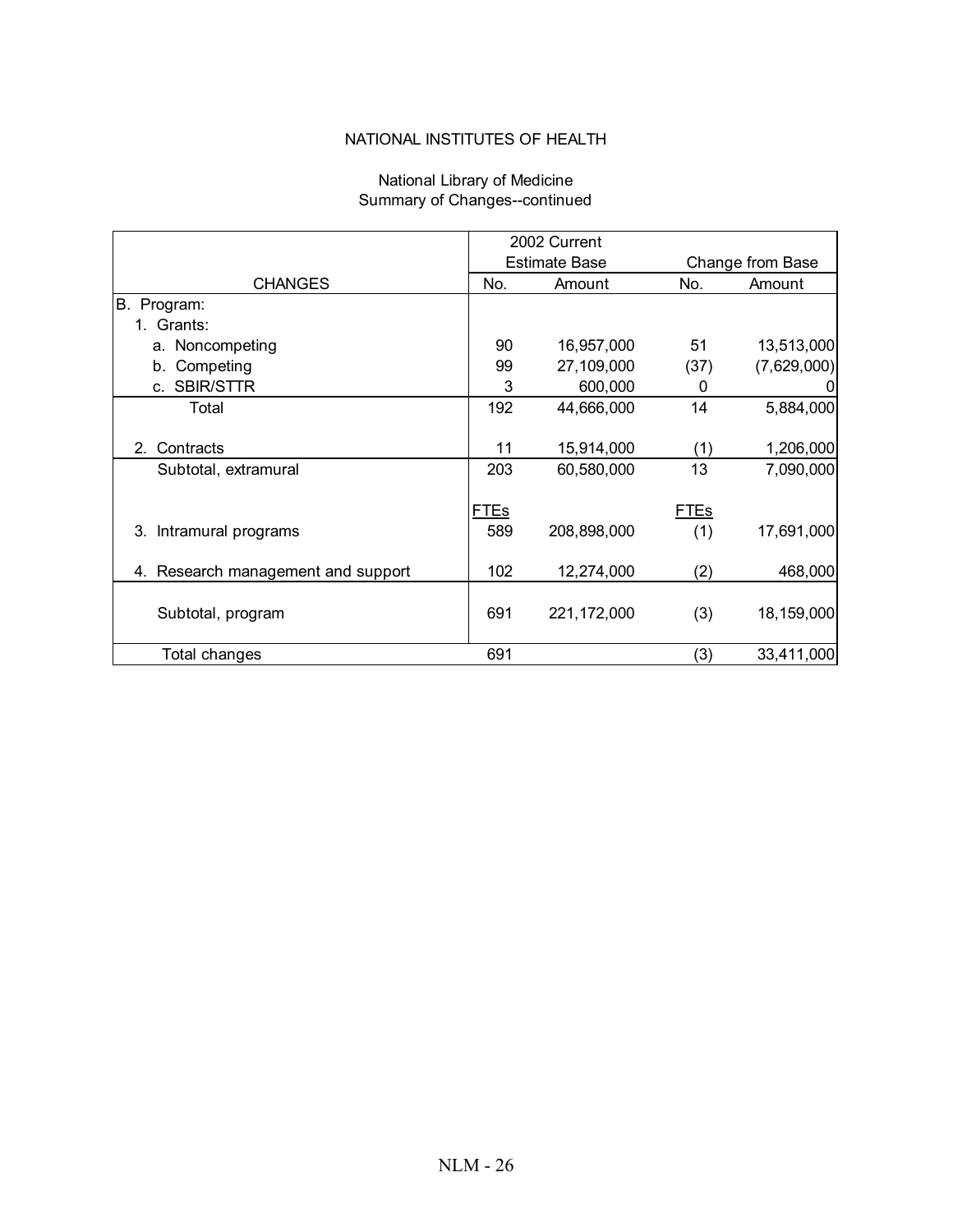#### National Library of Medicine Budget Authority by Object

|              |                                                           | FY 2002                  | FY 2002                 | FY 2003             | Increase or             |
|--------------|-----------------------------------------------------------|--------------------------|-------------------------|---------------------|-------------------------|
|              |                                                           | Appropriation            | <b>Current Estimate</b> | Estimate            | Decrease                |
|              | Total compensable workyears:                              |                          |                         |                     |                         |
|              | Full-time employment                                      | 691                      | 691                     | 688                 | (3)                     |
|              | Full-time equivalent of overtime and holiday hours        | 0                        | 0                       | 0                   |                         |
|              |                                                           |                          |                         |                     |                         |
|              | Average ES salary                                         | \$135,997                | \$135,997               | \$139,533           | \$3,536                 |
|              | Average GM/GS grade                                       | 10.2                     | 10.2                    | 10.2                | 0.0                     |
|              |                                                           |                          |                         |                     |                         |
|              | Average GM/GS salary                                      | \$59,433                 | \$59,433                | \$60,978            | \$1,545                 |
|              | Average salary, grades established by act of              |                          |                         |                     |                         |
|              | July 1, 1944 (42 U.S.C. 207)                              | \$77,112                 | \$77,112                | \$79,117            | \$2,005                 |
|              | Average salary of ungraded positions                      | \$91,847                 | \$91,847<br>FY 2002     | \$94,235            | \$2,388                 |
|              | <b>OBJECT CLASSES</b>                                     | FY 2002<br>Appropriation | Estimate                | FY 2003<br>Estimate | Increase or<br>Decrease |
|              | Personnel Compensation:                                   |                          |                         |                     |                         |
| 11.1         | <b>Full-Time Permanent</b>                                | \$35,707,000             | \$35,707,000            | \$37,489,000        | \$1,782,000             |
| 11.3         | Other than Full-Time Permanent                            | 9,916,000                | 9,916,000               | 10,410,000          | 494,000                 |
| 11.5         | Other Personnel Compensation                              | 1,799,000                | 1,799,000               | 1,889,000           | 90.000                  |
| 11.8         | Special Personnel Services Payments                       | 1,131,000                | 1,131,000               | 1,187,000           | 56,000                  |
| 11.9         | <b>Total Personnel Compensation</b>                       | 48,553,000               | 48,553,000              | 50,975,000          | 2,422,000               |
| 12.1         | <b>Personnel Benefits</b>                                 | 10,574,000               | 10,574,000              | 11,102,000          | 528.000                 |
| 12.1         | Personnel Benefits, Accrued Retirement Costs              | 3,047,000                | 3,047,000               | 3,405,000           | 358,000                 |
| 13.0         | Benefits for Former Personnel                             |                          |                         |                     |                         |
|              | Subtotal, Pay Cost, Current Law                           | 59,127,000               | 59,127,000              | 62,077,000          | 2,950,000               |
|              | Subtotal, Pay Cost, Proposed Law                          | 62,174,000               | 62,174,000              | 65,482,000          | 3,308,000               |
| 21.0         | Travel and Transportation of Persons                      | 1,078,000                | 1,078,000               | 1,097,000           | 19,000                  |
| 22.0         | <b>Transportation of Things</b>                           | 113.000                  | 113,000                 | 115.000             | 2,000                   |
| 23.1         | Rental Payments to GSA                                    | 2,000                    | 2,000                   | 2,000               | 0                       |
| 23.2         | Rental Payments to Others                                 | 18,000                   | 18,000                  | 18,000              | $\Omega$                |
| 23.3         | Communications, Utilities and                             |                          |                         |                     |                         |
|              | Miscellaneous Charges                                     | 1,508,000                | 1,508,000               | 1,535,000           | 27,000                  |
| 24.0         | Printing and Reproduction                                 | 1,343,000                | 1,343,000               | 1,367,000           | 24,000                  |
| 25.1         | <b>Consulting Services</b>                                | 25,754,000               | 25,754,000              | 26,218,000          | 464,000                 |
| 25.2         | <b>Other Services</b>                                     | 56,430,000               | 56,045,000              | 65,773,000          | 9,728,000               |
| 25.3         | Purchase of Goods and Services from                       |                          |                         |                     |                         |
|              | <b>Government Accounts</b>                                | 36,478,000               | 36,478,000              | 41,638,000          | 5,160,000               |
| 25.3         | <b>Accrued Retirement Costs</b>                           | 1,432,000                | 1,432,000               | 1,459,000           | 27,000                  |
| 25.4<br>25.5 | Operation and Maintenance of Facilities                   | 738,000                  | 738,000                 | 751,000             | 13,000                  |
| 25.6         | Research and Development Contracts<br><b>Medical Care</b> | 19,342,000               | 19,342,000              | 24,582,000          | 5,240,000               |
| 25.7         | Operation and Maintenance of Equipment                    | 11,069,000               | 11,069,000              | 11,268,000          | 199,000                 |
| 25.8         | Subsistence and Support of Persons                        | 0                        | 0                       | 0                   | 0                       |
| 25.0         | Subtotal, Other Contractual Services,                     |                          |                         |                     |                         |
|              | <b>Current Law</b>                                        | 149,811,000              | 149,426,000             | 170,230,000         | 20,804,000              |
| 25.0         | <b>Subtotal, Other Contractual Services,</b>              |                          |                         |                     |                         |
|              | <b>Proposed Law</b>                                       | 151,243,000              | 150,858,000             | 171,689,000         | 20,831,000              |
| 26.0         | <b>Supplies and Materials</b>                             | 2,109,000                | 2,109,000               | 2,147,000           | 38,000                  |
| 31.0         | Equipment                                                 | 17,873,000               | 17,873,000              | 21,151,000          | 3,278,000               |
| 32.0         | <b>Land and Structures</b>                                |                          |                         |                     |                         |
| 33.0         | Investments and Loans                                     |                          |                         |                     |                         |
| 41.0         | Grants, Subsidies and Contributions                       | 44,666,000               | 44,666,000              | 50,550,000          | 5,884,000               |
| 42.0         | Insurance Claims and Indemnities                          |                          |                         |                     |                         |
| 43.0         | Interest and Dividends                                    | 10,000                   | 10,000                  | 10,000              | 0                       |
| 44.0         | Refunds                                                   |                          |                         |                     |                         |
|              | Subtotal, Non-Pay Costs, Current Law                      | 218,531,000              | 218,146,000             | 248,222,000         | 30,076,000              |
|              | Subtotal, Non-Pay Costs, Proposed Law                     | 241,022,000              | 240,637,000             | 271,120,000         | 30,483,000              |
|              |                                                           |                          |                         |                     |                         |
|              | <b>Total Budget Authority by Object, Current</b>          | 277,658,000              | 277,273,000             | 310,299,000         | 33,026,000              |
|              | <b>Total Budget Authority by Object, Proposed</b>         | 303,196,000              | 302,811,000             | 336,602,000         | 33,791,000              |
|              | <b>Total Accrued Retirement Costs</b>                     | 4,479,000                | 4,479,000               | 4,864,000           | 385,000                 |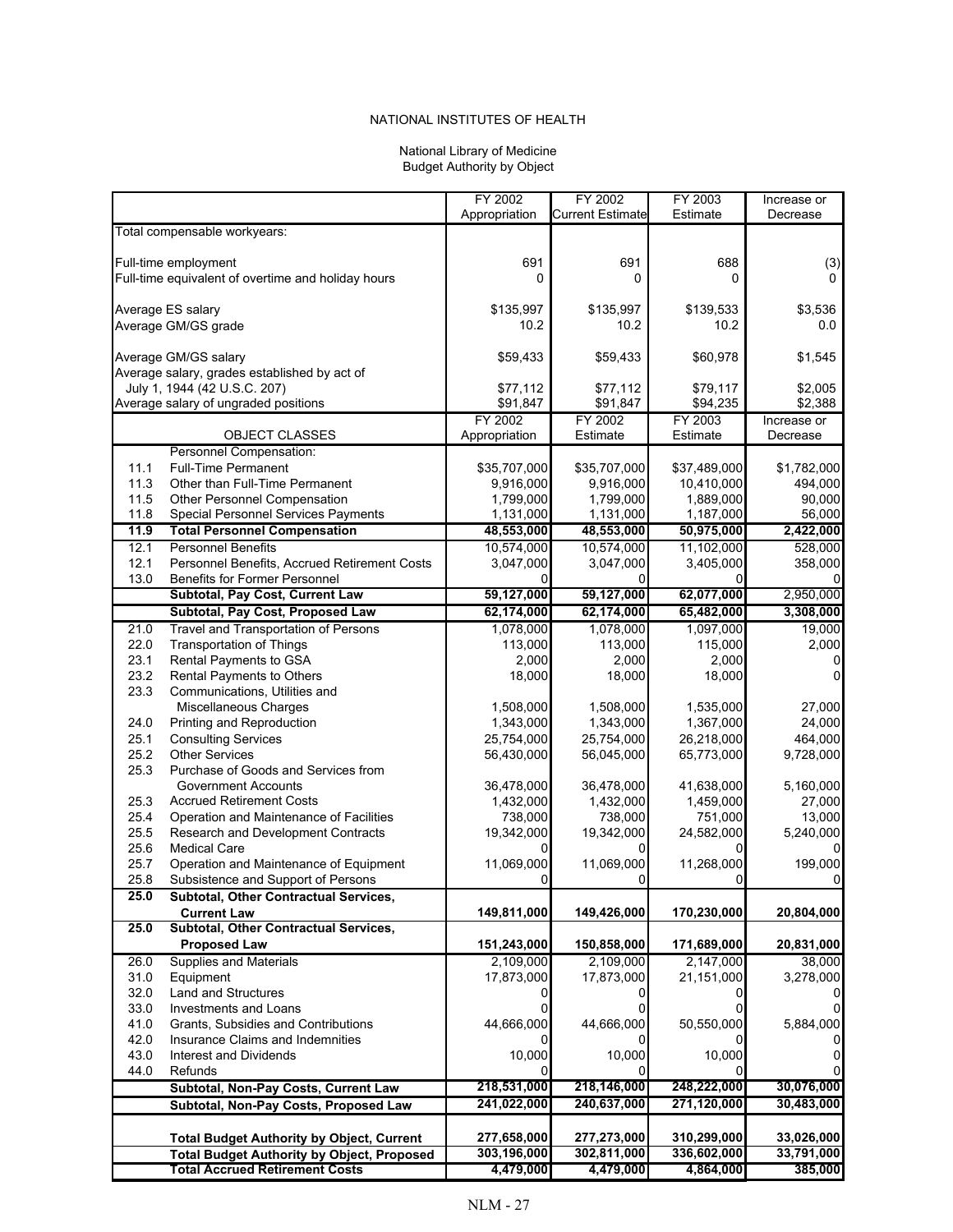#### National Institute of Salaries and Expenses

|                                                    | FY 2002       | FY 2002                 | FY 2003      | Increase or |
|----------------------------------------------------|---------------|-------------------------|--------------|-------------|
| <b>OBJECT CLASSES</b>                              | Appropriation | <b>Current Estimate</b> | Estimate     | Decrease    |
| <b>Personnel Compensation:</b>                     |               |                         |              |             |
| Full-Time Permanent (11.1)                         | \$35,707,000  | \$35,707,000            | \$37,489,000 | \$1,782,000 |
| Other Than Full-Time Permanent (11.3)              | 9,916,000     | 9,916,000               | 10,410,000   | 494,000     |
| Other Personnel Compensation (11.5)                | 1,799,000     | 1,799,000               | 1,889,000    | 90,000      |
| Special Personnel Services Payments (11.8)         | 1,131,000     | 1,131,000               | 1,187,000    | 56,000      |
| <b>Total Personnel Compensation (11.9)</b>         | 48,553,000    | 48,553,000              | 50,975,000   | 2,422,000   |
| Civilian Personnel Benefits (12.0)                 | 10,574,000    | 10,574,000              | 11,102,000   | 528,000     |
| Accrued Costs of Retirement Benefits (12.1)        | 3,047,000     | 3,047,000               | 3,405,000    | 358,000     |
| Benefits to Former Personnel (13.0)                |               |                         |              |             |
| Subtotal, Pay Costs, Current Law                   | 59,127,000    | 59,127,000              | 62,077,000   | 2,950,000   |
| Subtotal, Pay Costs, Proposed Law                  | 62,174,000    | 62,174,000              | 65,482,000   | 3,308,000   |
| Travel (21.0)                                      | 1,078,000     | 1,078,000               | 1,097,000    | 19,000      |
| Transportation of Things (22.0)                    | 113,000       | 113,000                 | 115,000      | 2,000       |
| Rental Payments to Others (23.2)                   | 18,000        | 18,000                  | 18,000       | 0           |
| Communications, Utilities and                      |               |                         |              |             |
| Miscellaneous Charges (23.3)                       | 1,508,000     | 1,508,000               | 1,535,000    | 27,000      |
| Printing and Reproduction (24.0)                   | 1,343,000     | 1,343,000               | 1,367,000    | 24,000      |
| <b>Other Contractual Services:</b>                 |               |                         |              |             |
| Advisory and Assistance Services (25.1)            | 25,754,000    | 25,754,000              | 26,218,000   | 464,000     |
| Other Services (25.2)                              | 56,430,000    | 56,045,000              | 65,773,000   | 9,728,000   |
| Purchases from Govt. Accounts (25.3)               | 23,594,000    | 23,594,000              | 29,269,000   | 5,675,000   |
| Accrued Retirement Costs (25.3)                    | 1,432,000     | 1,432,000               | 1,459,000    | 27,000      |
| Operation & Maintenance of Facilities (25.4)       | 738,000       | 738,000                 | 751,000      | 13,000      |
| Operation & Maintenance of Equipment (25.7)        | 11,069,000    | 11,069,000              | 11,268,000   | 199,000     |
| Subsistence & Support of Persons (25.8)            |               |                         |              |             |
| Subtotal, Other Contractual Services, Current Law  | 117,585,000   | 117,200,000             | 133,279,000  | 16,079,000  |
| Subtotal, Other Contractual Services, Proposed Law | 119,017,000   | 118,632,000             | 134,738,000  | 16,106,000  |
| Supplies and Materials (26.0)                      | 2,109,000     | 2,109,000               | 2,147,000    | 38,000      |
| Subtotal, Non-Pay Costs, Current Law               | 123,754,000   | 123,369,000             | 139,558,000  | 16,189,000  |
| Subtotal, Non-Pay Costs, Proposed Law              | 125,186,000   | 124,801,000             | 141,017,000  | 16,216,000  |
|                                                    |               |                         |              |             |
| Total, Administrative Costs, Current Law           | 182,881,000   | 182,496,000             | 201,635,000  | 19,139,000  |
| <b>Total, Accrued Costs</b>                        | 4,479,000     | 4,479,000               | 4,864,000    | 385,000     |
| <b>Total, Administrative Costs, Proposed Law</b>   | 187,360,000   | 186,975,000             | 206,499,000  | 19,524,000  |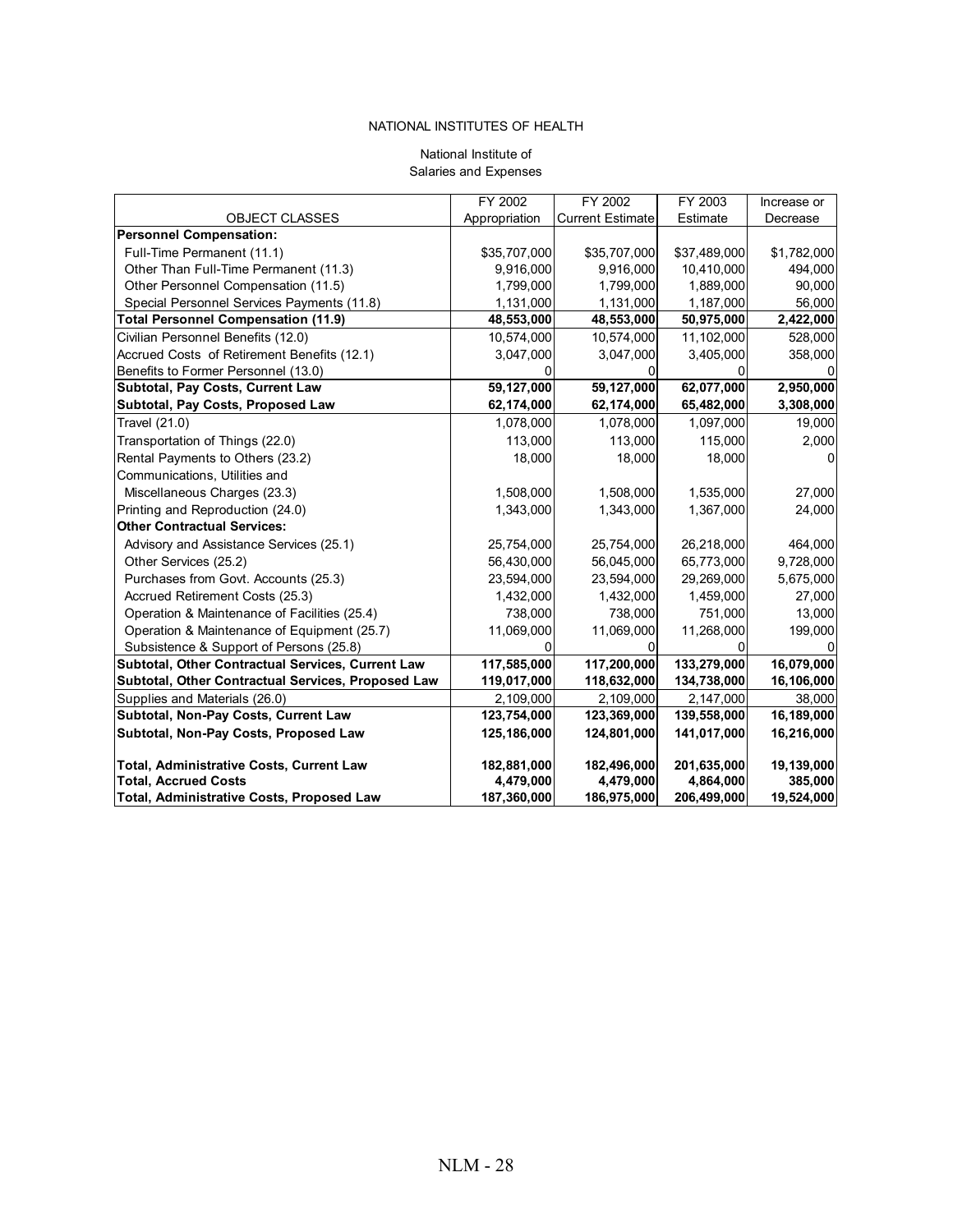## **National Library of Medicine**

# SIGNIFICANT ITEMS IN HOUSE, SENATE, AND CONFERENCE APPROPRIATIONS COMMITTEE REPORTS

## FY 2002 House Appropriations Committee Report Language (H. Rpt. 107-229)

Item

*Access to Health Information in Rural Areas* – The Committee is concerned about challenges related to access to health information in rural and other medically underserved areas and supports the Library's efforts to address this through its Internet Connection Grant program, which provides resources for education of consumers and health care professionals by partnering with regional libraries to provide hardware, training and access to the Internet at locations in medically underserved areas. (p. 89)

#### Action taken or to be taken

Enhancing access to health information in rural and other medically underserved areas is a primary goal of NLM's National Network of Libraries of Medicine (NN/LM) program. Over the past 10 years, the Regional Medical Libraries and other NN/LM member libraries have used outreach funding provided by NLM to provide hardware, training, and access to health information in small rural hospitals, inner city clinics, and remote tribal communities. Between 1993 and 1999, the percentage of hospital libraries in the U.S. with Internet connections increased from 24% to 91%, in part due to these special efforts. To complement the efforts of the Regional Medical Libraries, NLM has created three grant programs, each of which is designed to help hospitals, clinics, and health science libraries in underserved areas obtain access to health information through information technology. The Connections Program provides funds for setting up an Internet Connection; the Access Program provides funds for equipment and training necessary to establish basic health information systems capable of linking health care providers and information sources in a region; the Information Systems Program is available for more ambitious projects that usually are concerned with complex information and complex systems, and may be used for areas as large as a state. Of these the first two programs are almost exclusively directed to underserved areas, primarily rural. The Systems grants are commonly used for such regions.

A study of the Connections Program, completed in 2000, indicated that almost 100% of those who received NLM starter grants for Internet connection continued the connection with their own funds in subsequent years. Further, despite the marked increase in use of information technology in the U.S., many facilities, particularly in underserved areas, are still without access to the WEB or to other information sources. There is still significant need for access improvement programs, and NLM intends to support these programs strongly. Because the ones who need help most are often least likely to be aware of NLM's programs, NLM in FY 2001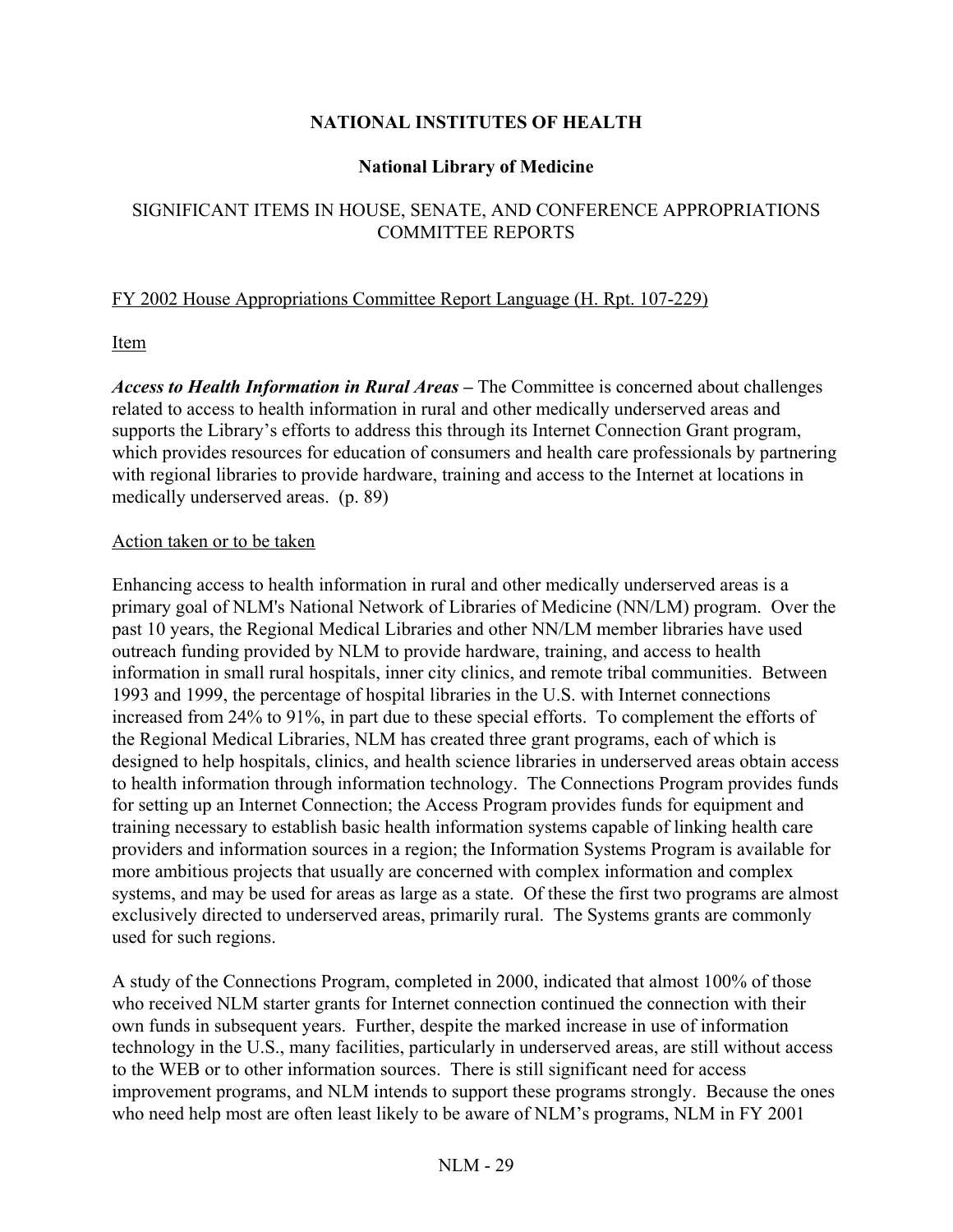made a significant effort to publicize the existence of the grant programs in the appropriate venues, resulting in a marked increase in applications and awards. In FY 2002 the application process will be simplified to better meet the needs of applicants not familiar with NIH procedures.

# Item

*Bioethics* – The Committee commends NLM for its work over the past 15 years in support of information retrieval in bioethics. As public policy debates today increasingly include in depth discussion of the bioethical aspects of topics such as the oversight of human experimentation, stem cell research, cloning and privacy issues surrounding health and genetic records, the Committee encourages NLM to maintain and build on this important work through all available mechanisms, as appropriate, including the cooperative relationship with the Kennedy Institute of Ethics. (p. 89)

# Action taken or to be taken

Ethical issues in health care and research produce an enormous literature. This literature comes from law, medicine, public health, and government. The National Reference Center for Bioethics Literature at Georgetown University continues to offer invaluable resources and guidance for professionals and consumers interested in aspects of this field. An NLM contract maintains the Center. A complementary contract from Library Operations supports an indexing activity that contributes to BIOETHICSLINE, one of NLM's online databases. NLM also encourages public discussion of ethical issues in medicine through its History of Medicine Division. In FY 2002, in conjunction with the American Library Association, NLM will tour its highly successful exhibition, "Frankenstein: Penetrating the Secrets of Nature." The exhibition explores the nexus of social and scientific issues.

# Item

*Minority Outreach* – The Committee encourages NLM to support initiatives to strengthen information technology infrastructure at minority health professions schools that focus their research efforts on health disparities and educating health professionals who serve in medically underserved communities through all available mechanisms, as appropriate. (p. 89/90)

# Action taken or to be taken

In 1991 the National Library of Medicine initiated the Toxicology Information Outreach Project (TIOP). Its mission was to strengthen the capacity of Historically Black Colleges and Universities (HBCUs) to train health professionals to use NLM's Toxicology and Environmental Health Information Program databases. In the ten years since its inception, the project has strengthened the link between NLM and HBCUs to a point where by the year 2000 nearly 80 minority institutions have received training under the TIOP program. The initiative has also grown in breadth and scope as well as in size. In addition to its initial focus on toxicology and environmental health, other health disparities have been added representing a broader perspective of minority health. Training includes the use of electronic health information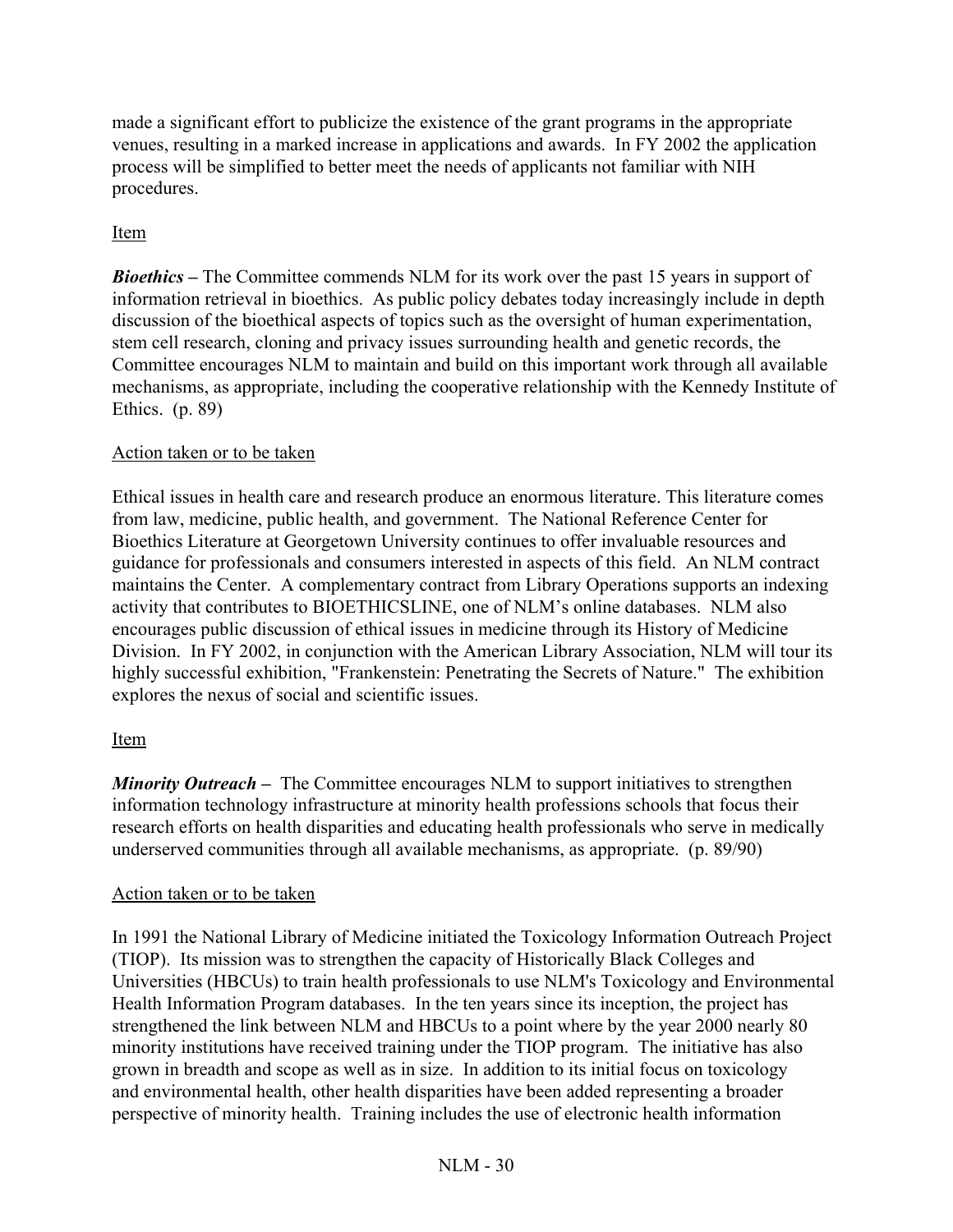resources and services with the goal of promoting their integration into the curriculum and their use for research. The colleges and universities comprising TIOP are those with graduate programs in medicine, nursing and other health sciences. TIOP was recently expanded to include representation from a Hispanic serving educational institution and a tribal college. NLM will be using these schools as conduits to work with these communities, including promoting quality Internet connectivity and the use of technology for research and education.

NLM's grant programs have several initiatives in support of minority outreach. The Informatics Research Training programs are supported by NLM at 12 Universities, and will grow to 18 Universities at the end of FY 2002. Applicants competing for these grants were informed that involvement of HBCU or other minority organizations in the training program was highly desirable and would be given extra scoring weight when the applications were reviewed. As a result both Drew and Meharry will be partners in the next round of applications to be funded. In addition, NLM will continue to participate in the NIH Supplement Award Program for Underrepresented Minorities.

NLM's grant programs specifically designed to improve information technology infrastructure, discussed above in connection with rural outreach initiatives, are also well suited to minority health profession schools. Because few have applied in the past, a specific effort will be made in FY 2002 to make minority health professions schools aware of these programs and the application process.

NLMís most complex information infrastructure grant program, Integrated Advanced Information Management Systems (IAIMS), has traditionally made awards to large research universities. This program is currently being revised in order to facilitate awards to smaller professional schools who need assistance in setting up essential networks and in planning for orderly growth of the organization's information systems.

## Item

*PubMed Central* – PubMed Central is an electronic online repository for life sciences articles and holds promise for increasing access to health care literature by health professionals, students, educators, researchers and the general public. The Committee encourages NLM to work with the

medical library community, including health sciences librarians, regarding issues related to copyright, fair use, peer-review and classification of information on PubMed Central. (p. 90)

## Action taken or to be taken

NLM considers interaction and input from the medical library community essential for the development and continued success of PubMed Central. A national committee has been established to advise the Directors of NIH, NLM, and the National Center for Biotechnology Information on the content and operation of the PubMed Central project. A primary charge of the committee is to ensure that PubMed Central remains responsive to the needs of researchers,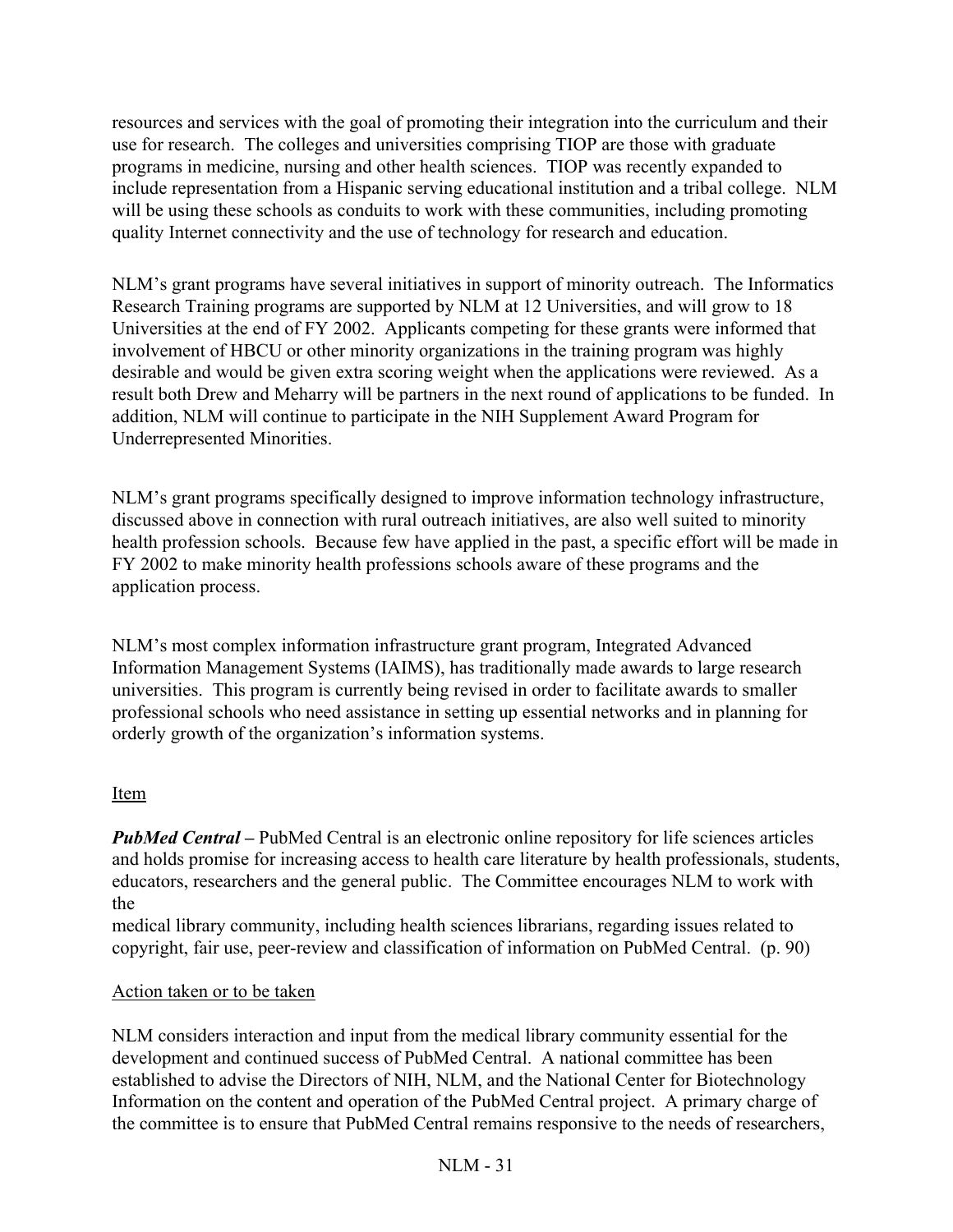librarians, publishers, and the general public. Medical librarians are represented on the committee by Michael Homan, Director of Libraries for the Mayo Medical Center, and president of the Medical Library Association. Mr. Homan, as well as the other thirteen members of the advisory committee, most of whom are members of the biomedical academic community, are well-informed on the issues of copyright, fair use, and peer review and interact regularly with the medical librarians at their home institutions. The committee meets twice a year and would welcome any interested participants from the medical library community to attend. In addition to the advisory committee, community interaction with the NCBI's PubMed Central development team (which includes medical librarians) is always welcome. NCBI also partners with medical libraries in its outreach efforts. For example, NCBI convened a working group in January 2001 with representatives of six medical libraries to examine how NCBI's services, including PubMed Central, are meeting their needs.

# FY 2002 Senate Appropriations Committee Report Language (S. Rpt. 107-84)

# Item

*Bioethical issues* – Since 1985, the NLM has undertaken important work in support of information retrieval in bioethics and has established an effective and cooperative relationship with the National Reference Center for Bioethics Literature at the Georgetown University-based Kennedy Institute of Ethics. As public policy debates today increasingly include in-depth discussion of the bioethical aspects of topics such as the oversight of human experimentation, stem cell research, cloning and privacy issues surrounding health and genetic records, the Committee is particularly aware of the importance of the work begun through this partnership. The Committee encourages the NLM and the Kennedy Institute of Ethics to maintain and build upon this important work. (p. 178)

# Action taken or to be taken

Please refer to page NLM-30 of this document for NLM's response to this significant item regarding Bioethical Issues.

# Item

*Home Medical Consultations -* The Committee expects NLM to provide sufficient funds for a demonstration to test the use of state-of-the art telemedicine technology for home medical consultations. This innovative approach holds great promise for improving the care and lowering health care costs for home-bound individuals who require frequent monitoring. (p. 178)

# Action taken or to be taken

The National Library of Medicine (NLM) has been supporting a variety of telemedicine initiatives including innovative projects in home medical consultation. NLM has been funding a model project at the University of Iowa in cooperation with the Iowa Department of Public Health to develop tele-home health care as a vehicle for enhancing the delivery of medical care.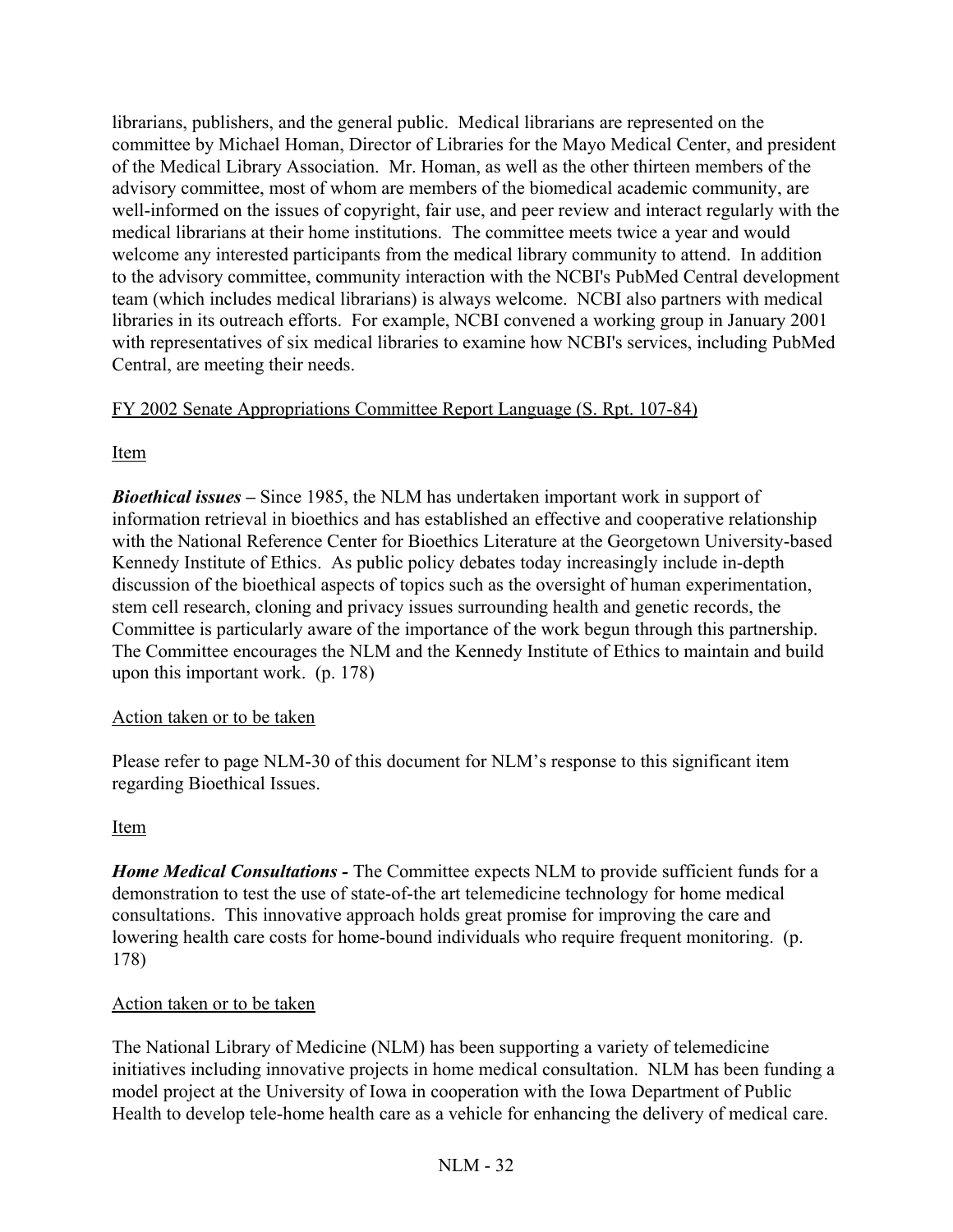It is anticipated that the Iowa prototype could then be deployed in similar rural or underserved areas. Initially the impact of tele-home health care on preventive care, monitoring of "at-risk" patients, acute care, and chronic illness management is being assessed. The feasibility of deploying a state-wide tele-home health care project will be explored.

In addition, Columbia University used telemedicine technology to provide disease prevention and chronic illness management information to patients at home. Patients entered blood pressures, glucose levels and pulmonary function test results into an electronic medical record using applications which ran on home-based personal computers connected to the Internet. Patients received alerts and reminders when their individual goals for immunization, diabetes management and asthma control were not achieved. The project demonstrated techniques to safeguard the confidentiality of electronic personal health care records.

# Item

*PubMed Central* – The Committee commends NLM for its leadership in developing PubMed Central, an electronic online repository for life sciences articles. PubMed Central holds great promise for increasing access to health care literature by health professionals, students, educators, researchers and the general public. The Committee encourages NLM to work with the

medical library community regarding issues related to copyright, fair use, peer-review and classification of information on PubMed Central. (p. 178/179)

# Action taken or to be taken

Please refer to page NLM-31 of this document for NLM's response to this significant item regarding PubMed Central.

# Item

**Senior citizen outreach** – The Committee again notes that senior citizens would benefit greatly from expanded access to NLM's databases, and it therefore expects NIH to provide sufficient funds for a demonstration of a different means to that end, such as including Internet access at senior centers and congregate meal sites. The Committee expects to be briefed on NLM's progress in this area.(p. 179)

# Action taken or to be taken

NLM's interest in reaching seniors is fueled by the finding that Americans over the age of 65 are twice as likely to be hospitalized and to incur over 50% of all health care costs. For these reasons, older Americans would benefit greatly by increased access to reliable and timely health information via the Internet.

The NLM also recognizes that making health information on the Internet easily available to all citizens -- especially older Americans who lack either the necessary computer skills or access to computing equipment -- is critical. NLM's interest is fueled in part by the fact that more and

# NLM - 33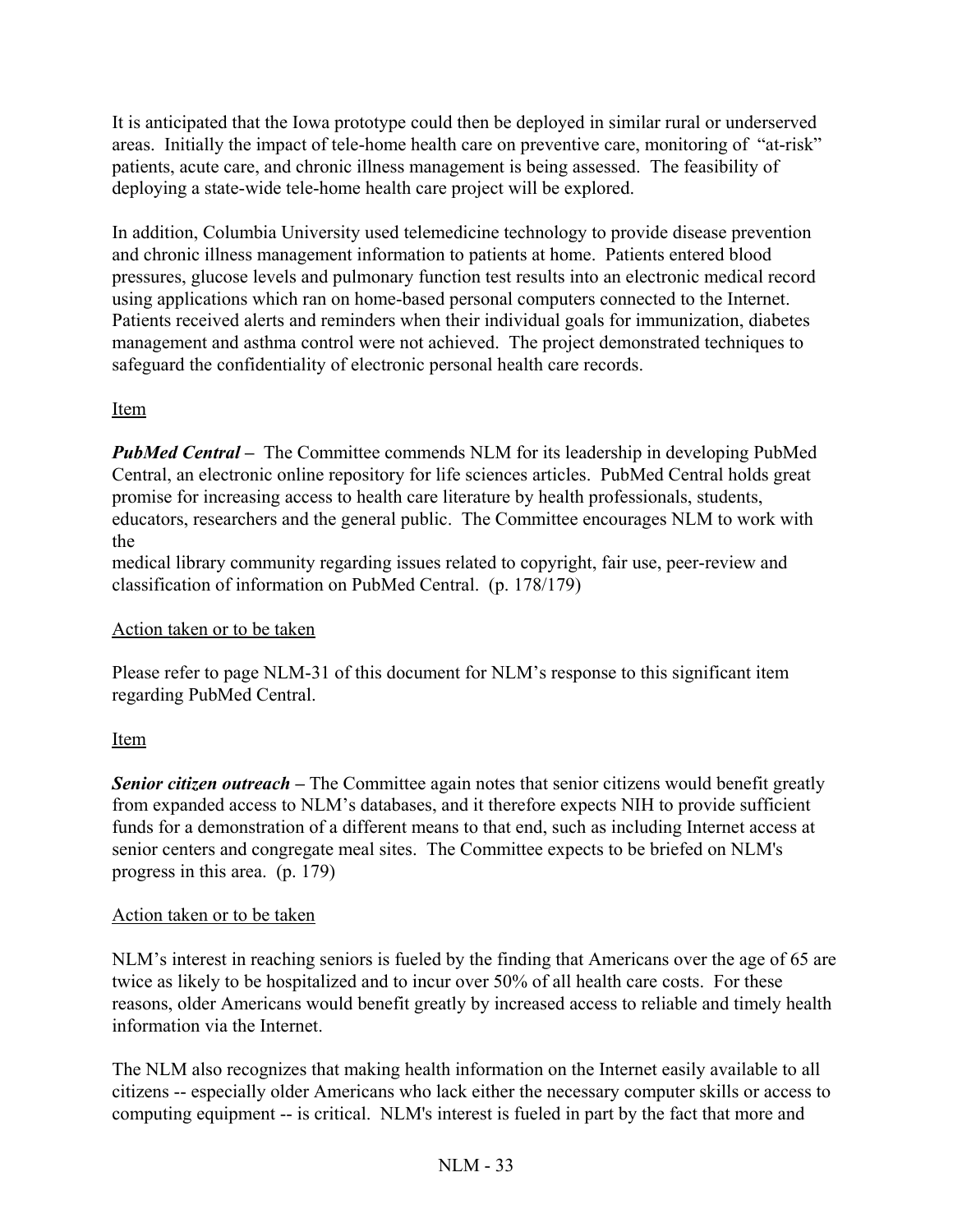more older people are using the Internet as a source of health information. In fact, according to The Media Audit, the over 50s are now the fastest growing part of the US Internet audience. Internet users in this age group grew from 19 percent in 1997 to 38 percent of all users in 2000.

To better serve the growing needs of seniors for credible health and to provide that information in a format that is compatible with the cognitive, visual and perceptual changes that occur with age, the NLM and the National Institute on Aging (NIA) have developed NIHSeniorHealth.gov. This new web site will be beta-tested early in 2002 and launched shortly thereafter. NIHSeniorHealth.gov will serve as an entry point to MEDLINEplus for seniors as well as a distance learning site specially geared to older populations. To assist other web site creators in making their Internet sites more senior-friendly, the NLM and NIA produced *"Making Your Web Site Senior Friendly"* -- a checklist for web site design that helps make sites more accessible to all adults.

The NLM recognizes the need to support innovative methods for reaching and training seniors to access health information via the Internet. Together with the US Department of Agriculture Extension Service, the Andrus Foundation, and Microsoft, the NLM is supporting *Cyber Seniors/Cyber Teens* – a pilot project in Virginia and Maine in which 4-H youth working with adult mentors will provide: the training to get seniors online and to web sites such as MEDLINEplus; the computer skills to help seniors find the online health information they need; the knowledge base for seniors to properly use web-based health information and weigh the accuracy, reliability, and timeliness of web content; and, the tools for seniors to use the Internet to reach out to others dealing with similar health and/or wellness issues. If the pilot project is successful, it is anticipated that the *Cyber Seniors/Cyber Teens* concept may be replicated in other geographic areas.

Lastly, together with its National Network of Libraries of Medicine, the NLM is exploring ways in which access to health information might be made more readily available to seniors by: developing an online training curriculum for use by senior center directors, among others; and, funding innovative community outreach projects between medical and public libraries and local service agencies such as area agencies on aging, senior centers and congregate meal sites, and faith-based organizations.

# FY 2002 Senate Appropriations Committee Report Language (S. Rpt. 107-84)

Item

*Home Medical Consultations -* The Committee expects NLM to provide sufficient funds for a demonstration to test the use of state-of-the art telemedicine technology for home medical consultations. This innovative approach holds great promise for improving the care and lowering health care costs for home-bound individuals who require frequent monitoring. (p. 178)

# Action taken or to be taken

The National Library of Medicine (NLM) has been supporting a variety of telemedicine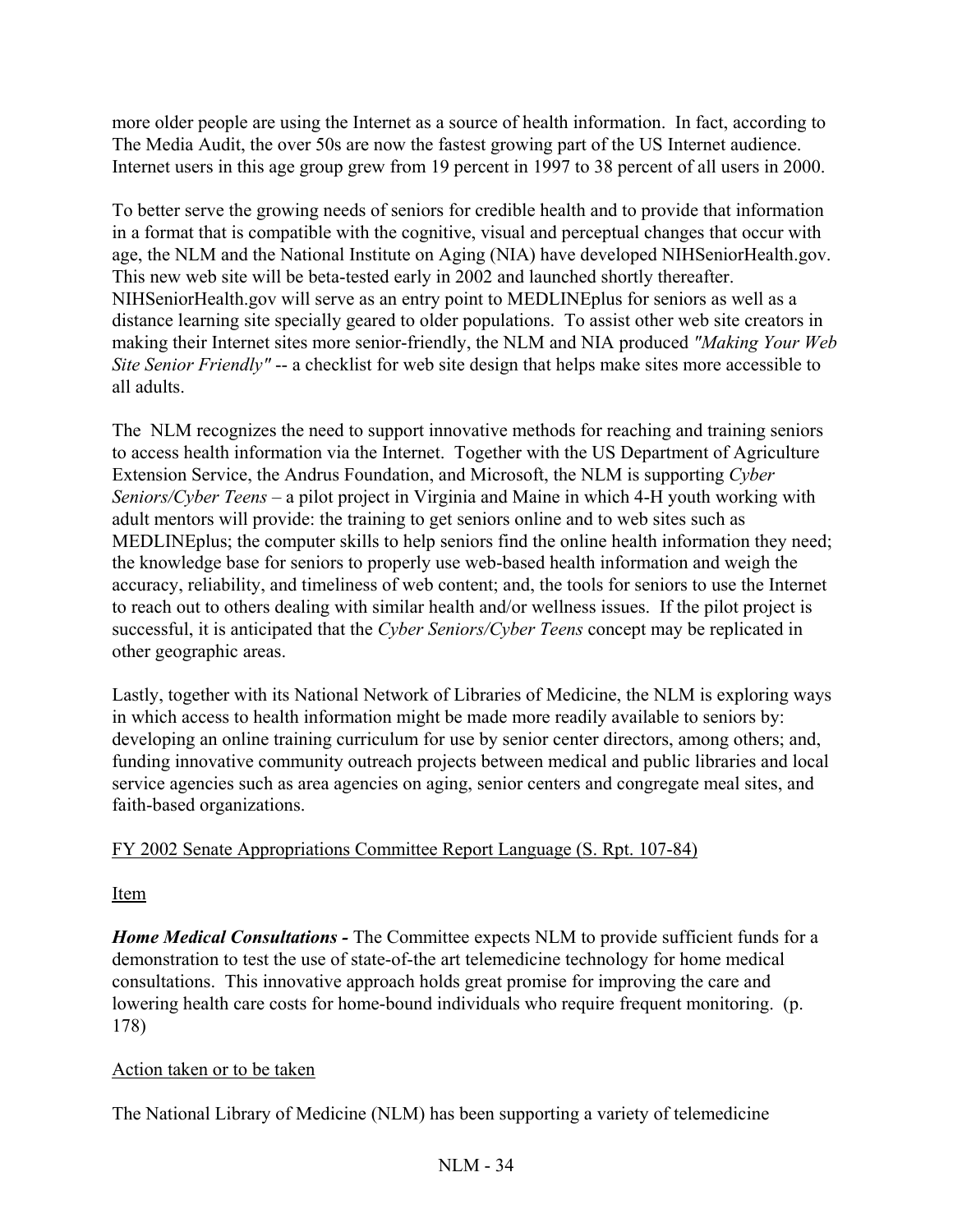initiatives including innovative projects in home medical consultation. NLM has been funding a model project at the University of Iowa in cooperation with the Iowa Department of Public Health to develop tele-home health care as a vehicle for enhancing the delivery of medical care. It is anticipated that the Iowa prototype could then be deployed in similar rural or underserved areas. Initially the impact of tele-home health care on preventive care, monitoring of "at-risk" patients, acute care, and chronic illness management is being assessed. The feasibility of deploying a state-wide tele-home health care project will be explored.

In addition, Columbia University used telemedicine technology to provide disease prevention and chronic illness management information to patients at home. Patients entered blood pressures, glucose levels and pulmonary function test results into an electronic medical record using applications which ran on home-based personal computers connected to the Internet. Patients received alerts and reminders when their individual goals for immunization, diabetes management and asthma control were not achieved. The project demonstrated techniques to safeguard the confidentiality of electronic personal health care records.

# FY 2002 Conference Appropriations Committee Report Language (C. Rpt. 107-342)

Item

*Public and Private Coordination of Web-based Medical Technology -- The conferees* encourage the Secretary, in conjunction with the CDC and relevant NIH institutes, to work with interested members of the physician community to provide nationwide access to a physician-only multi-media internet site. The conferees are aware of such sites with webcast experience, media response capability, and original content developed by nationally recognized medical faculty. Access to this web-based technology, which should function in conjunction with Federal health agencies' information systems, will allow the nation's primary care providers to receive important Federal health news and alerts as well as up to date information on treatment protocols for biological threats (p. 112).

## Action taken or to be taken

In the post September 11 world, when life-saving information about biological threats may be needed at a moment's notice, it is vital that this Department have web-based information resources widely available to physicians. Although HHS does not sponsor a physicians-only information service, our agencies are ready to and enthused about cooperating with private efforts, including those that provide multimedia capabilities. We are pleased that many existing private services already provide physician access to selected HHS information services, such as the National Library of Medicine's MEDLINE. MEDLINE makes the entire body of important medical literature available to physicians 24 hours a day.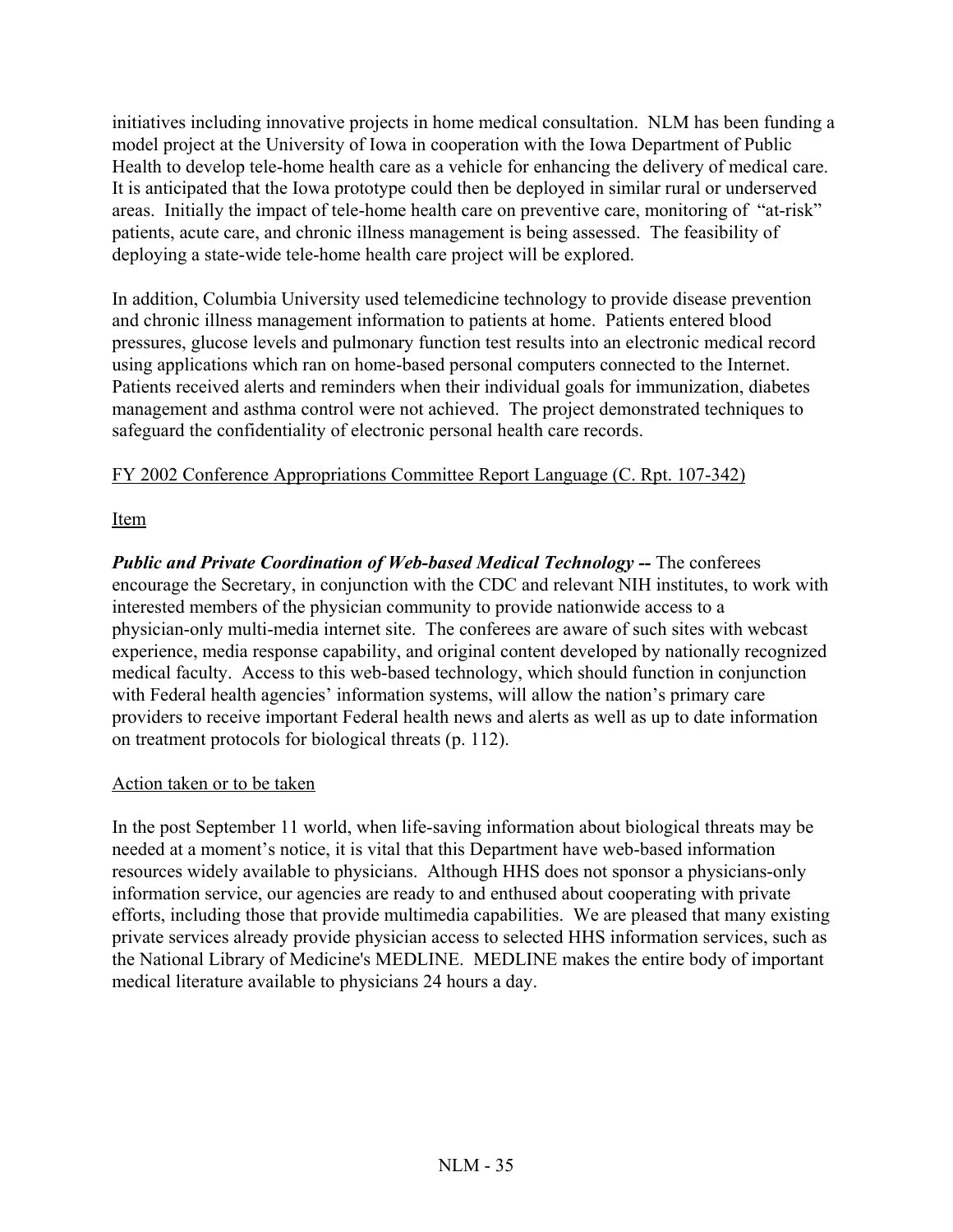Many private organizations also point to NLM's MEDLINEplus. This service is directed to *both* doctors and patients. It is an extensive web-based collection of consumer health information from various authoritative sources on a wide variety of health topics, including biological threats, and it also links the public and their physicians to some 6,000 clinical trials. As MEDLINEplus expands to include audio and video information, HHS keeps uppermost in mind the technological challenges of ensuring access for users of different computer platforms and for those who do not have high-speed Internet connections.

Additionally, another HHS based health information services is HealthFinder, which links physicians and the public to many departmental information sources. There are also web-based information resources, including Federal health news and physician alert services, that are sponsored by the Food and Drug Administration, Centers for Disease Control and Prevention, and other NIH institutes. These agencies also cooperate with non-government information services. CDC also encourages States under their Health Alert Network and Bioterrorism grants to establish communication avenues with hospitals and doctors.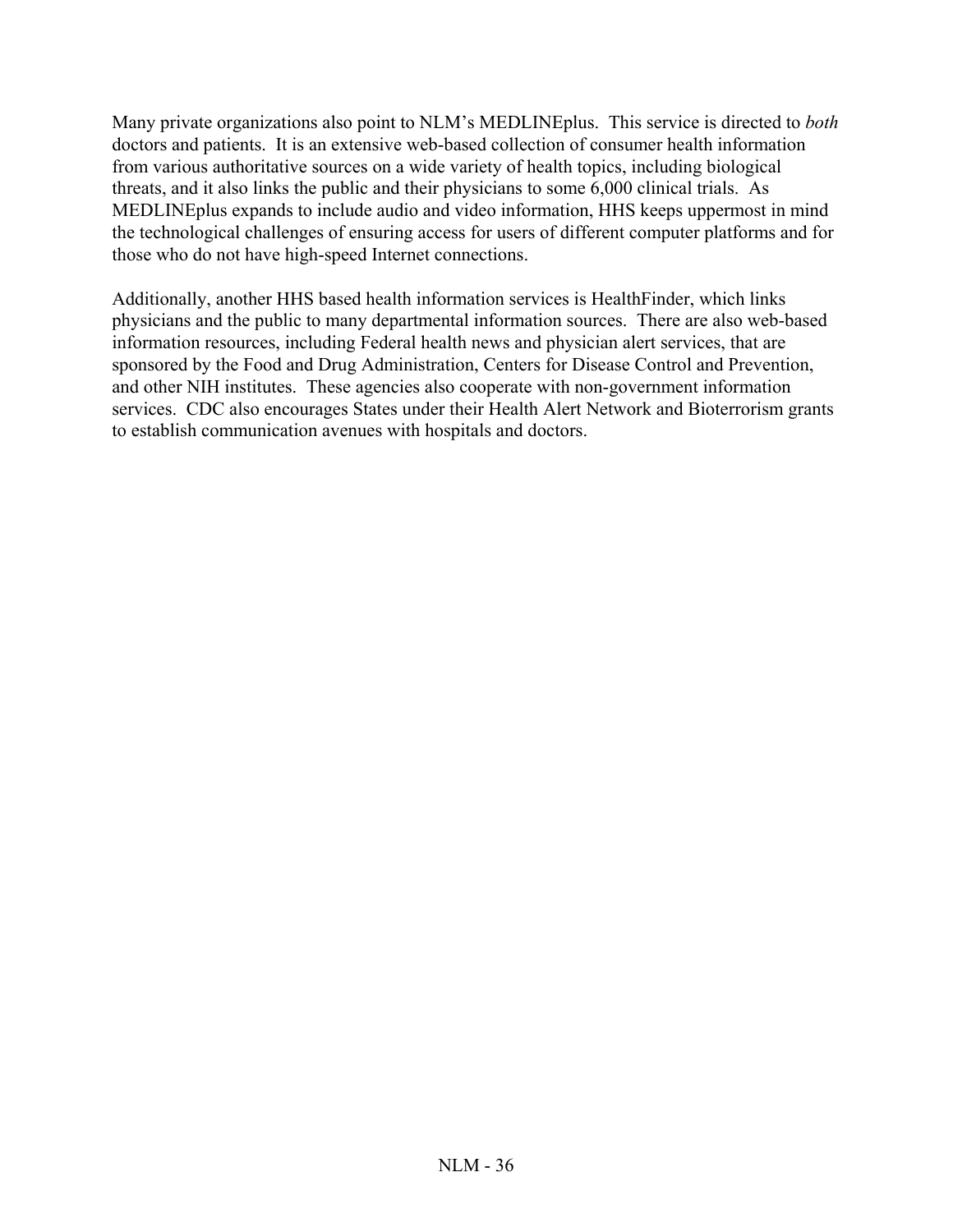315, 163, 000 315, 163, 000  $281,752,000$   $\qquad \qquad \searrow$ Total, Budget Authority 281,752,000 315,163,000 2003 Budget PHS Act/ U.S. Code 2002 2002 2002 2002 2003 Amount 2003 Amount 2003 Amount 2003 Budget 2003 Budget 20 Estimate 1/ Other Citation Citation Authorized Estimate Authorized Estimate 1/ 2003 Amount Authorized Indefinite **Indefinite** Research and Investigation 301 42§241 Indefinite  $\cap$ National Library of Medicine Section 417B 42§285 Indefinite | Indefinite  $\overline{\mathbf{a}}$  $\bar{a}$ l alwards Section 4879288 and alwards Section 487 and alwards and alwards  $\bar{a}$ 281,752,000 281,752,000 Estimate 2002 2001 Amount Authorizing Legislation Authorized Authorizing Legislation Indefinite Indefinite ले U.S. Code 42§288 42§241 Citation 42§285 Section 487(d) Other Citation Section 417B Section 301 PHS Act/ National Library of Medicine Research and Investigation National Research Service National Research Service Total, Budget Authority Awards

NATIONAL INSTITUTES OF HEALTH

NATIONAL INSTITUTES OF HEALTH

National Library of Medicine

National Library of Medicine

# Funding provided under the Departments of Labor, Health and Human Services, Education, and Related Agencies Appropriations a/ Funding provided under the Departments of Labor, Health and Human Services, Education, and Related Agencies Appropriations Act, 2002 (P.L. 107-116). Act, 2002 (P.L. 107-116).  $\vec{p}$

- **b/ Reauthorizing legislation will be submitted.** Reauthorizing legislation will be submitted.  $\overline{a}$
- 1/ Reflects proposed transfer from the National Cancer Institute 1/ Reflects proposed transfer from the National Cancer Institute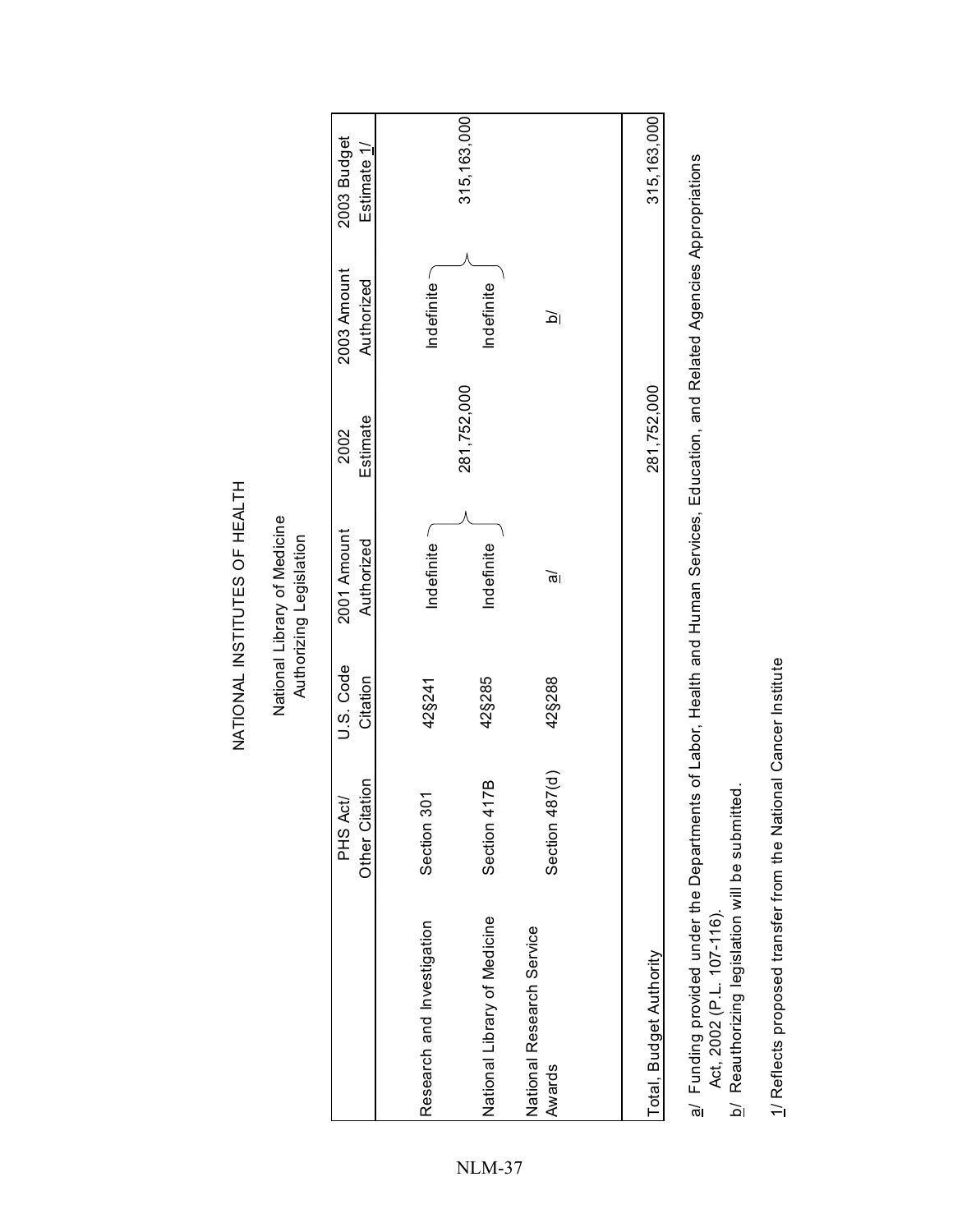| Fiscal     | <b>Budget Estimate</b>        | House         | Senate                         |                     |
|------------|-------------------------------|---------------|--------------------------------|---------------------|
| Year       | to Congress                   | Allowance     | Allowance                      | Appropriation<br>1/ |
| 1994       | \$133,349,000                 | \$118,481,000 | \$120,481,000                  | \$118,019,000       |
| 1995       | 135,330,000                   | 123,274,000   | 127,274,000                    | 126,303,000 2/      |
| 1996       | $\frac{3}{2}$<br>136,311,000  | 138,277,000   | 136,781,000                    | 141,439,000         |
| Rescission |                               |               |                                | (257,000)           |
| 1997       | 143,268,000<br>3/             | 146,738,000   | 145, 164, 000<br>$\frac{3}{2}$ | 151,103,000 4/      |
| 1998       | 152,689,000<br>$\overline{3}$ | 161,171,000   | 159,411,000<br>$\frac{3}{2}$   | 161,185,000         |
| 1999       | 170,738,000<br>3/             | 176,492,000   | 181,309,000                    | 180,742,000         |
| Rescission |                               |               |                                | (120,000)           |
| 2000       | 185,654,000<br>3/             | 202,027,000   | 210,183,000                    | 215,214,000         |
| Rescission |                               |               |                                | (1, 146, 000)       |
| 2001       | 230, 135, 000<br>3/           | 256,281,000   | 256,953,000                    | 246,801,000         |
| Rescission |                               |               |                                | (399,000)           |
| 2002       | 275,725,000                   | 273,610,000   | 281,584,000                    | 277,658,000         |
| Rescission |                               |               |                                | (385,000)           |
| 2003       | 315,163,000                   |               |                                |                     |

## National Library of Medicine Appropriation History

1/ Reflects enacted supplementals, rescissions and reappropriations.

2/ Excludes enacted administrative reductions of \$526,000.

3/ Excludes funds for HIV/AIDS research activities consolidated in the NIH Office of AIDS Research.

4/ Excludes enacted administrative reductions of \$275,000.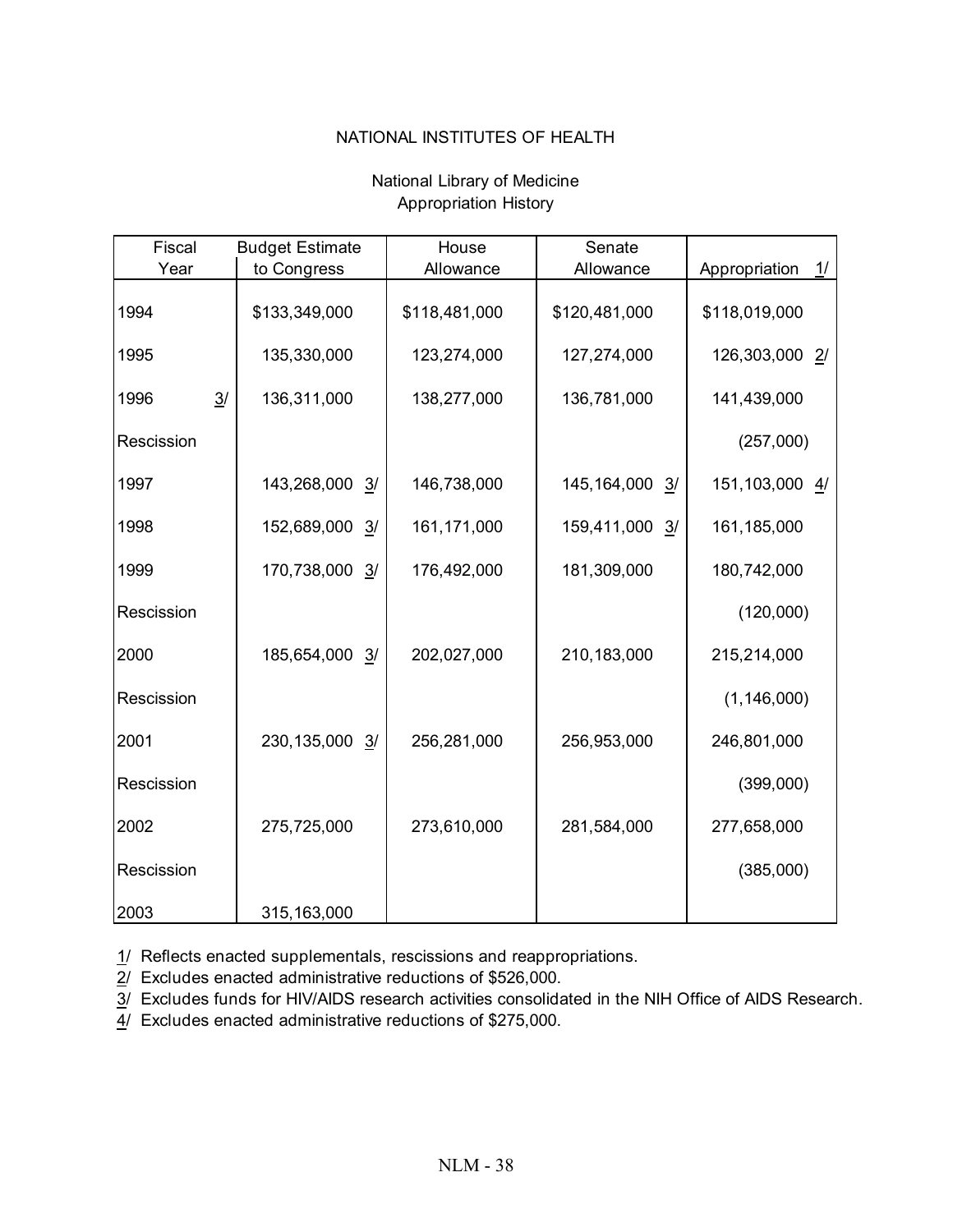# National Library of Medicine Detail of Full-Time Equivalent Employment (FTEs)

| OFFICE/DIVISION                                                                  | FY 2001<br>Actual            | FY 2002<br><b>Estimate</b> | FY 2003<br><b>Estimate</b> |  |  |
|----------------------------------------------------------------------------------|------------------------------|----------------------------|----------------------------|--|--|
|                                                                                  |                              |                            |                            |  |  |
| Division of Library Operations                                                   | 350                          | 354                        | 353                        |  |  |
| Lister Hill Nat'l. Ctr. For Biomedical Comm.                                     | 79                           | 80                         | 80                         |  |  |
| National Center for Biotechnology Info.                                          | 101                          | 123                        | 123                        |  |  |
| Div. of Specialized Information Services                                         | 27                           | 32                         | 32                         |  |  |
| Office of the Director                                                           | 29                           | 29                         | 29                         |  |  |
| Office of Administration and Management                                          | 54                           | 54                         | 52                         |  |  |
| Division of Extramural Programs                                                  | 16                           | 19                         | 19                         |  |  |
|                                                                                  |                              |                            |                            |  |  |
| Total, NLM                                                                       | 656                          | 691                        | 688                        |  |  |
| Statutorily-ceiling exempt FTEs not<br>included above                            |                              |                            |                            |  |  |
| Funds to support these FTEs are provided by Cooperative Research and Development |                              |                            |                            |  |  |
| <b>FISCAL YEAR</b>                                                               | Average GM/GS Grade          |                            |                            |  |  |
| 1999<br>2000<br>2001<br>2002                                                     | 10.2<br>10.3<br>10.2<br>10.2 |                            |                            |  |  |
| 2003                                                                             | 10.2                         |                            |                            |  |  |